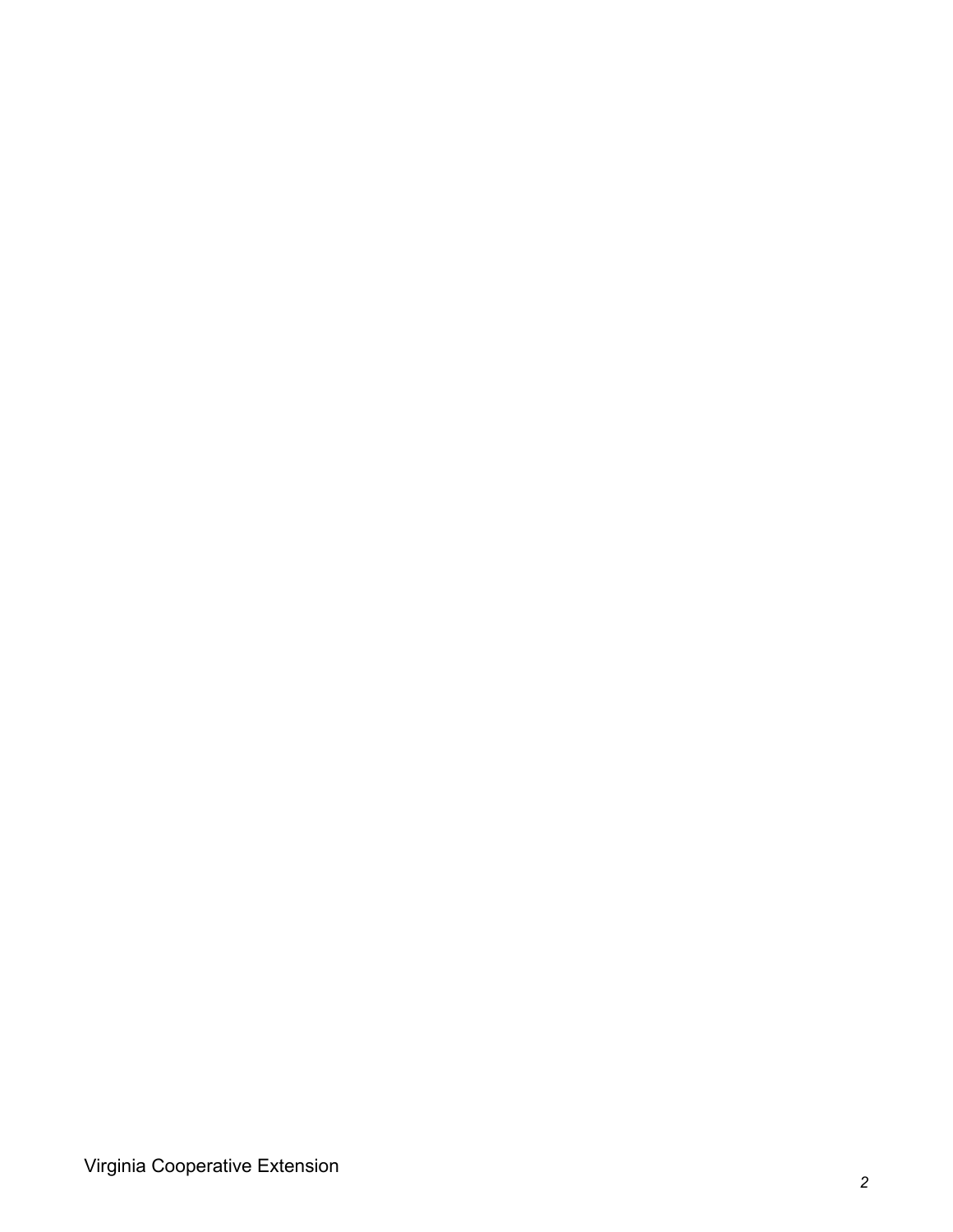The research and demonstration plots discussed in this publication are a cooperative effort by Virginia Cooperative Extension employees, Virginia Tech and Virginia State University, The Natural Resources Conservation Service, numerous producers, and many members of the Virginia agribusiness community. The fieldwork and printing of this publication are mainly supported by the Virginia Corn Check-Off Fund through the Virginia Corn Board. This is the thirtieth year of this multi-county cooperative project. Further work is planned for 2022. Anyone who would like a copy of this publication should contact their local extension office, who can request a copy from the VCE Northumberland County Extension Office.



Producers interested in becoming involved with on-farm plot work, and those with research topic ideas that they would like to have investigated in future on-farm publications should contact their local extension office for further information.

The authors wish to thank the many producers and agribusinesses that participated in these research and demonstration plots. This publication is made possible through their continued support and cooperation.

*Disclaimer: Commercial products are named in this publication for informational purposes only. Virginia Cooperative Extension does not endorse these products and does not intend discrimination against other products, which also may be suitable.*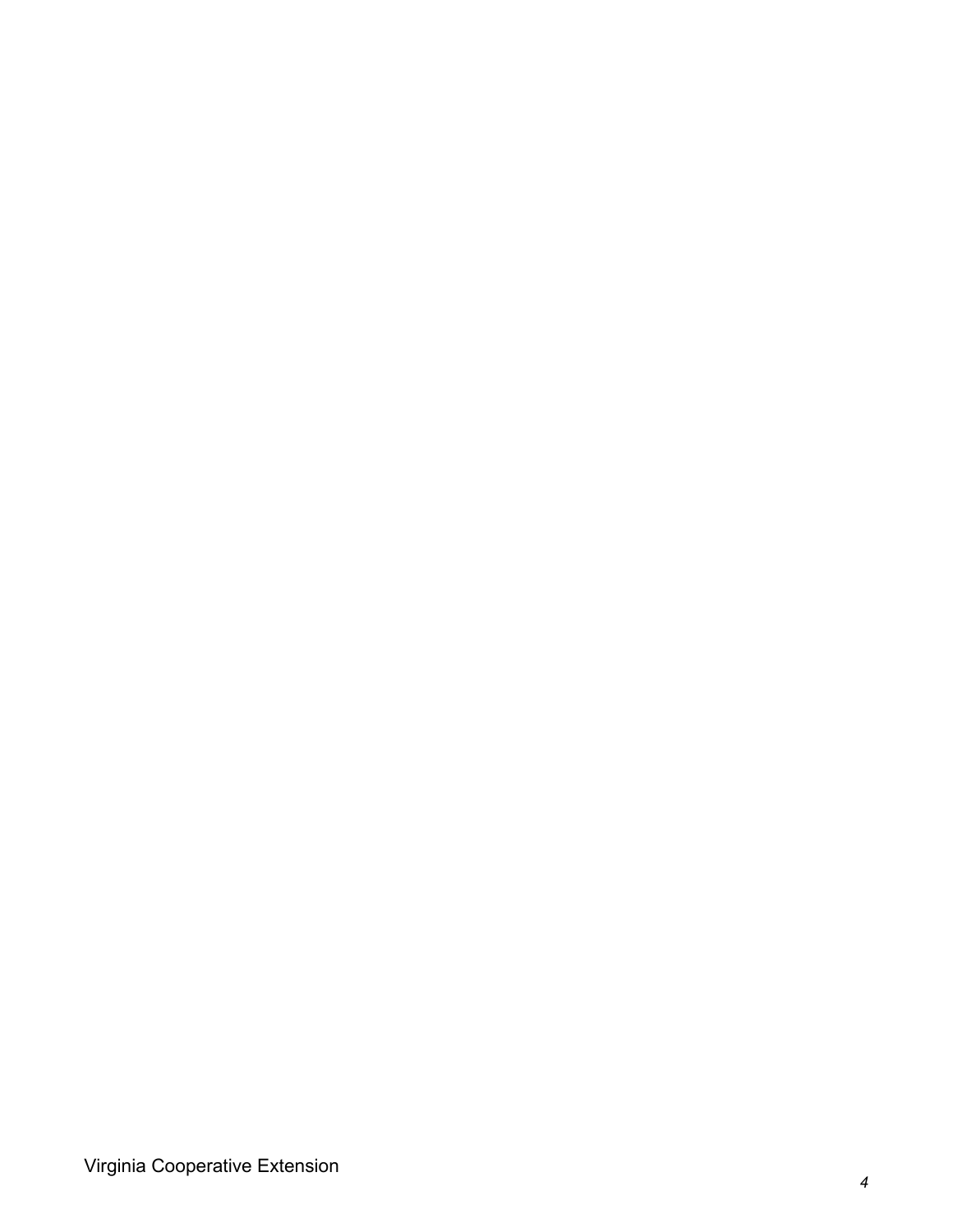### **Table of Contents**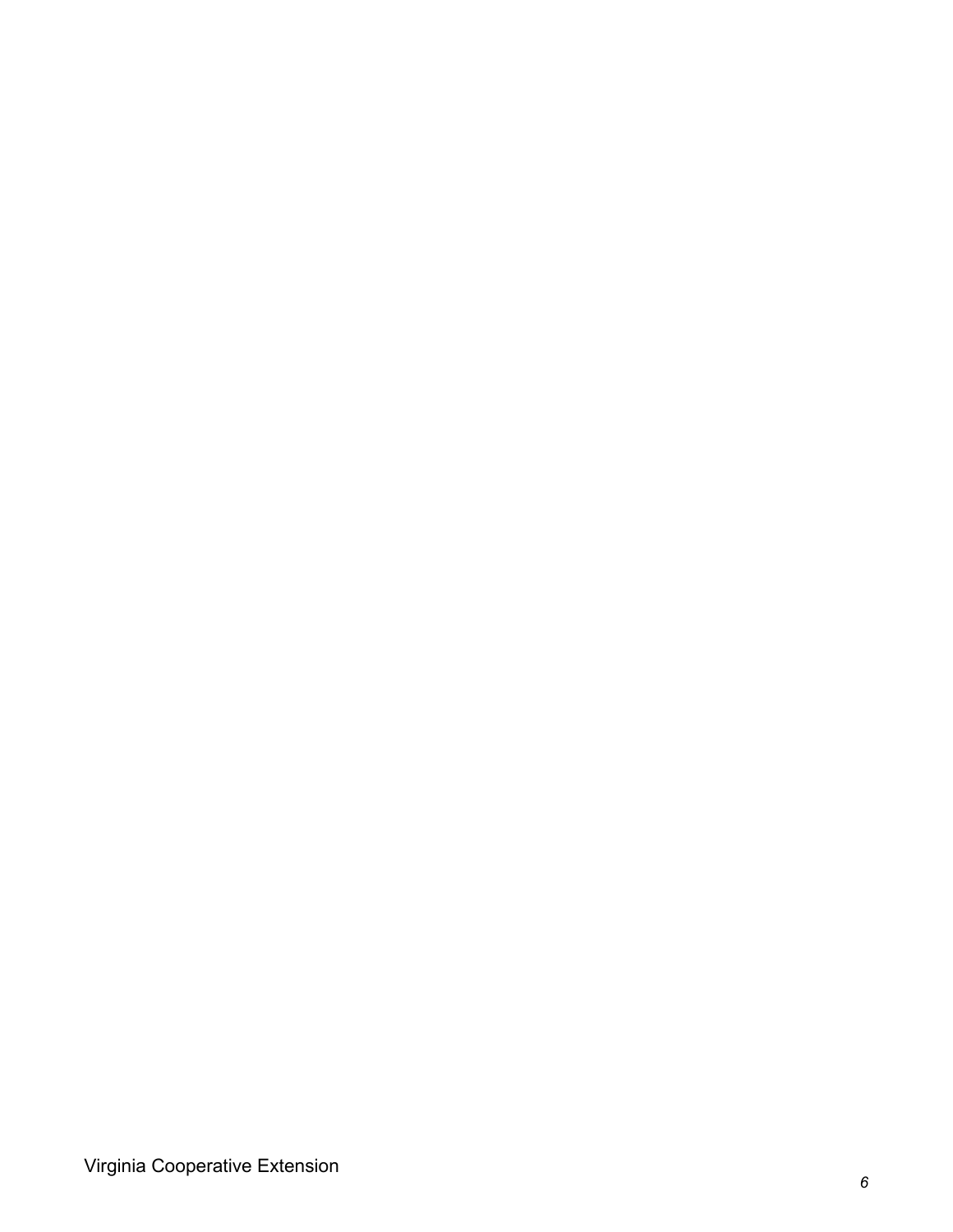### **General Summary**

These demonstrations and replicated studies provide information that can be used by Virginia corn growers to make better management decisions on their farm. These results should be used along with data from other replicated studies when making decisions. Refer to individual location results for additional detail.

#### **Hybrid Comparisons**

Corn hybrid selection remains a challenge for Virginia producers. With more seed companies, and more GMO options and seed treatment packages than ever before, hybrid selection can be a difficult decision. We evaluated early maturity hybrids (107 day RM or less) at five locations, mid maturity hybrids (108-112 day RM) at nine locations, and full season hybrids (113 day RM or more) at nine locations. Hybrids from all three maturity groups were planted at both the 2021 Virginia Ag Expo site located in Middlesex County and Virginia State University. Farmers should use the results compiled from these studies to assist with future hybrid selection; however, they should continue to plant hybrids of multiple maturities to help spread production risk.

#### **Planting Population Comparison**

Proper seeding rates and plant population continues to be an important aspect of corn production, particularly considering different soil types, management practices, hybrid flex potential, and input costs. This study evaluated a 114-day Hubner hybrid (H14G153) planted at three different target populations (26,500/28,500/30,500). Growers are encouraged to try different seeding rates in their own environments with their selected hybrids and use this technique to evaluate if changing plant populations will result in an increased or decreased net return, and to determine which seeding rates are most profitable for their farm.

#### **Y-Drop Nitrogen Application**

Managing inputs to obtain the greatest return on investment has become increasingly important as costs continue to rise. In 2021 a protocol was developed and implemented at two on-farm locations to compare standard and Ydrop nitrogen application at varying application rates. The intention of this study is to determine if Y-drop application results in increased nitrogen use efficiency which would allow farmers to obtain yields comparable to corn crops produced using standard application methods while applying lower rates of nitrogen. The results of 2021 work will be released in 2022 when additional replications have been conducted.

#### **Pivot Bio Symbiotic Microbial Product Efficacy**

Farmers rely primarily on the application of synthetic nitrogen to meet fertility needs of the corn crop. The symbiotic microbial product Pivot Bio advertises the ability to convert atmospheric nitrogen into a plant available form through a mutualistic relationship with the corn plant. If effective, the use of this product could result in the application of fewer pounds of synthetic nitrogen necessary to support a corn crop. In 2021 a protocol was developed and Pivot Bio was tested on-farm at one location. The results of this study will be released in 2022 when additional replications have been conducted.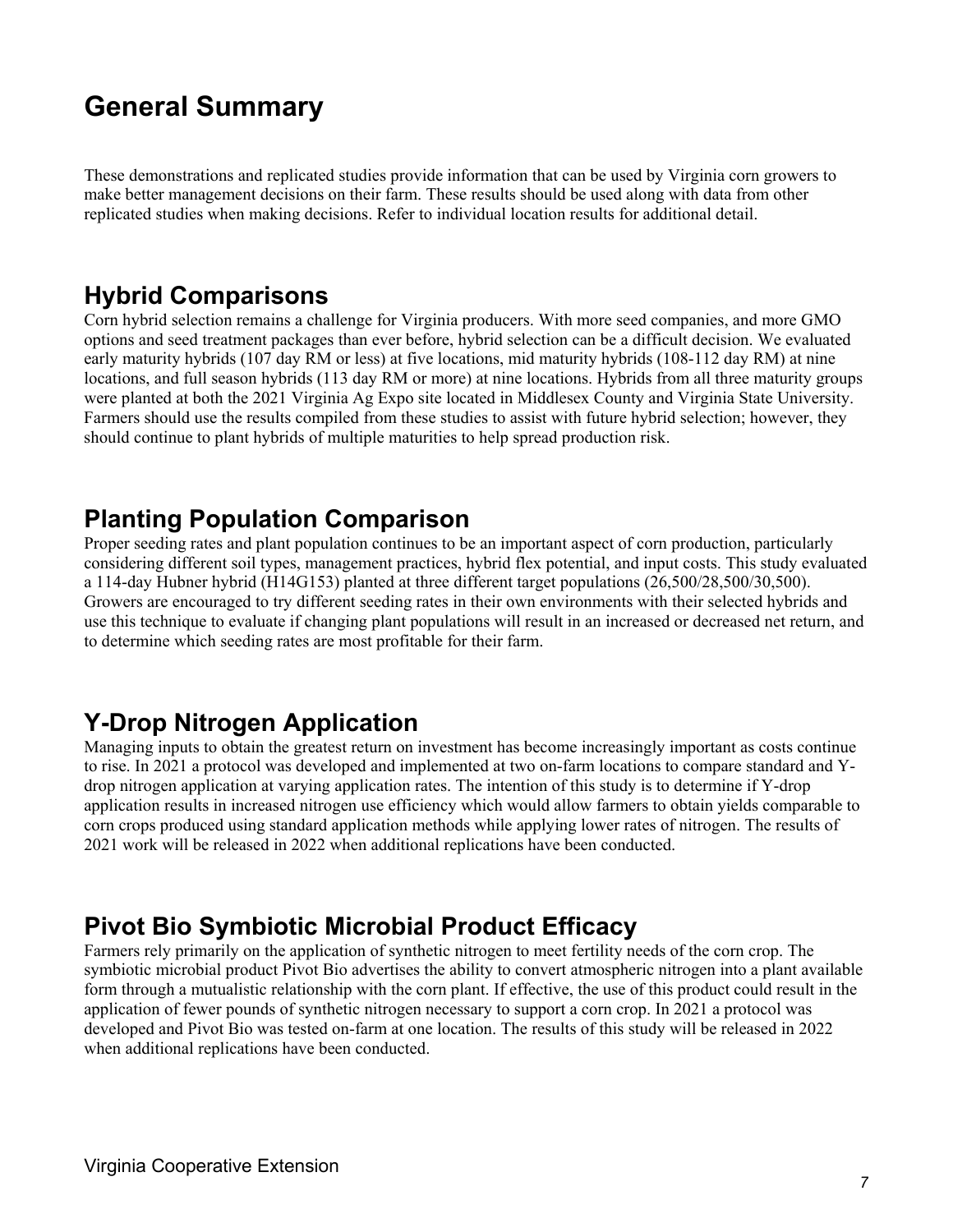# **Early Maturity Hybrid Comparisons**

### **Early Maturity Hybrid Entries**

### **107 Day RM or Less**

Table 1. Corn hybrids entered in the early maturity group as well as the relative maturity, seed treatments, and genetic traits of each hybrid entered.

| <b>Brand</b>                          | <b>Hybrid</b>   | <b>Relative</b><br><b>Maturity</b> | <b>Seed Treatments</b>  | <b>Genetic Traits</b>      |
|---------------------------------------|-----------------|------------------------------------|-------------------------|----------------------------|
| <b>Local Seed</b><br>Company          | LC0707 DGVT2P   | 107                                | Radius Premium          | DGVT2P                     |
| <b>Hubner Seed</b>                    | H05G716         | 105                                | Poncho 250              | RR, YGCB,<br>DroughtGard   |
| Dekalb                                | <b>DKC56-15</b> | 106                                | A500                    | Trecepta                   |
| Augusta Seed                          | A3657-3111      | 107                                | C <sub>250</sub>        | GT                         |
| <b>LG Seeds</b>                       | LG57C33VT2RIB   | 107                                | C <sub>250</sub>        | VT2RIB                     |
| DynaGro Seed                          | DG44VC36RIB     | 104                                | Acceleron 250           | Double Pro / RR            |
| Progeny Ag<br><b>Products</b>         | 2008VT2P        | 108                                | 1250                    | VT <sub>2</sub> P          |
| Pioneer Seed /<br>Corteva Agriscience | P0339AM         | 103                                | Poncho 1250 +<br>Votivo | AM (YGCB, HX1,<br>LL, RR2) |
| <b>Chemgro Seeds</b>                  | 6505RDP         | 105                                | Acceleron 250           | VT2P, RIB                  |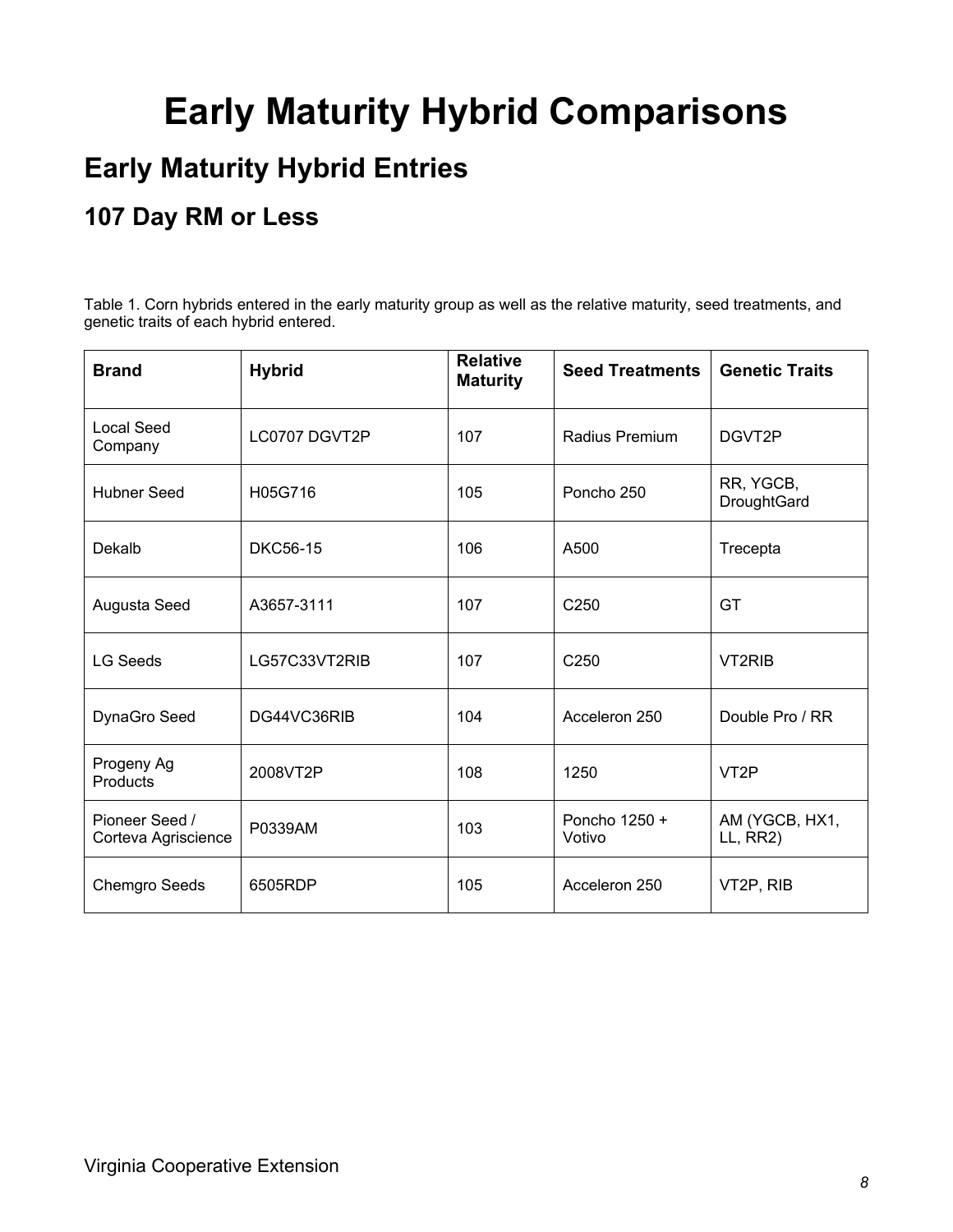## **Summary of Early Maturity Hybrid Comparisons 107 Day RM or Less**

Table 2. A summary of yield results from corn hybrids entered in the early maturity group by plot location

| <b>Brand</b>                          | <b>Hybrid</b>   | Relative<br>Maturity | $\mathbf{g}$<br>Virginia<br>Expo | Virginia State<br>University | ancaster | King William | <b>Beach</b><br>Virginia | Average |
|---------------------------------------|-----------------|----------------------|----------------------------------|------------------------------|----------|--------------|--------------------------|---------|
|                                       |                 |                      |                                  |                              |          |              |                          |         |
| <b>Hubner Seed</b>                    | H05G716         | 105                  | 221.3                            | 129.1                        | 216.4    | 160.7        | 173.0                    | 180.1   |
| Pioneer Seed / Corteva<br>Agriscience | P0339AM         | 103                  | 210.4                            | 97.9                         | 199.3    | 186.8        | 155.4                    | 170.0   |
| Dekalb                                | <b>DKC56-15</b> | 106                  | 243.6                            | 208.7                        | 230.1    | 168.8        | 200.2                    | 210.3   |
| DynaGro                               | DG44VC36RIB     | 104                  | 220.8                            | 169.2                        | 199.7    | 164.2        | 187.2                    | 188.2   |
| Augusta Seed                          | A3657-3111      | 107                  | 199.3                            | 207.2                        | 198.0    | 170.6        | 165.8                    | 188.2   |
| <b>LG Seeds</b>                       | LG57C33VT2RIB   | 107                  | 243.4                            | 212.4                        | 247.8    | 170.2        | 174.8                    | 209.7   |
| <b>Local Seed Company</b>             | LC0707 DGVT2P   | 107                  | 275.0                            | 175.0                        | 209.9    | 185.4        | 186.2                    | 206.3   |
| <b>Chemgro Seeds</b>                  | 6505RDP         | 105                  | 221.8                            | 209.8                        | 208.6    | 177.5        | 169.0                    | 197.34  |
| Progeny Ag Products                   | 2008VT2P        | 108                  | 254.7                            | 208.9                        | 221.5    | 179.1        | 164.1                    | 205.66  |
|                                       |                 | Average              | 232.3                            | 179.8                        | 214.6    | 173.7        | 175.1                    |         |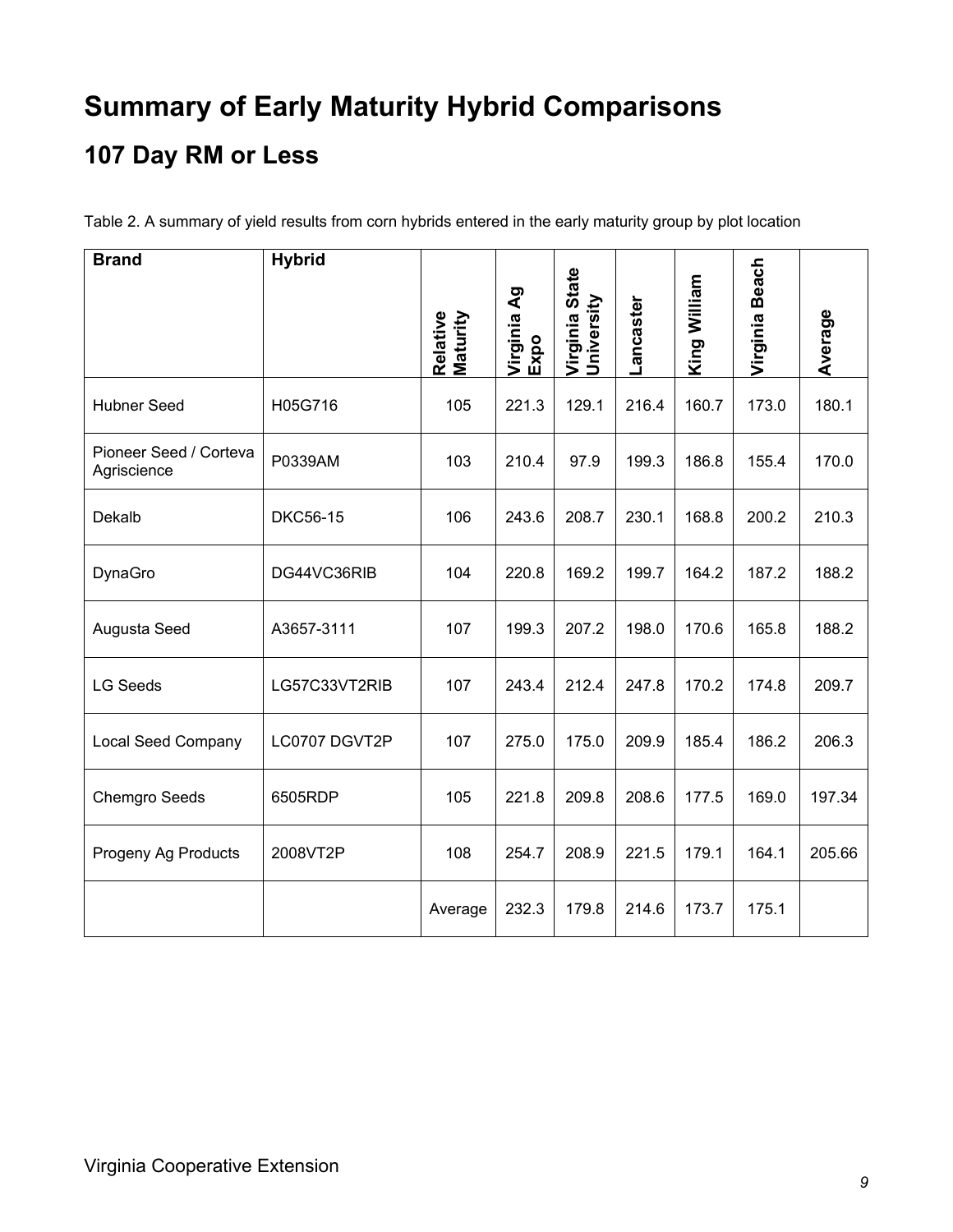### **Virginia Ag Expo Early Maturity Corn Hybrid Comparison**

#### **Cooperators**

**Producer:** Corbin Hall Farm, Evan Perry

**Extension:** Frank Long, VCE Middlesex, Trent Jones, VCE Northumberland and Lancaster, Robbie Longest, VCE Essex, Wade Thomason, Extension Grains Specialist

#### **Management Practices**

**Previous Crop:** Soybean

**Soil Type:** Myatt loam

**Tilliage:** No-till

**Planting Date:** April 7, 2021

**Planting Equipment:** Kinze 12-row planter, 30 inch spacing

**Preplant Fertilizer:** 60-30-120 broadcast

**Fertilizer at Planting:** 2x2 Starter – 18 gpa (22-11-0), In-furrow – 3 gpa Nachurs (3-18-18), 40 lbs. N behind planter

**Sidedress:** 120 lbs. N, Fertigated 50 gpa (0-0-10) + 75 lbs. N

**Burndown:** RoundUp (28 oz/ac), 2,4-D (16 oz/ac)

**Crop Protection at Planting**: In-furrow - Capture (5 oz/ac) + Xyway (15 oz/ac), Leadoff (1.5 oz/ac) +atrazine (32 oz/ac) behind planter

**Post Emergence Crop Protection:** RoundUp (22 oz/ac), Realm Q (4 oz/ac)

**Harvest Date:** September 24, 2021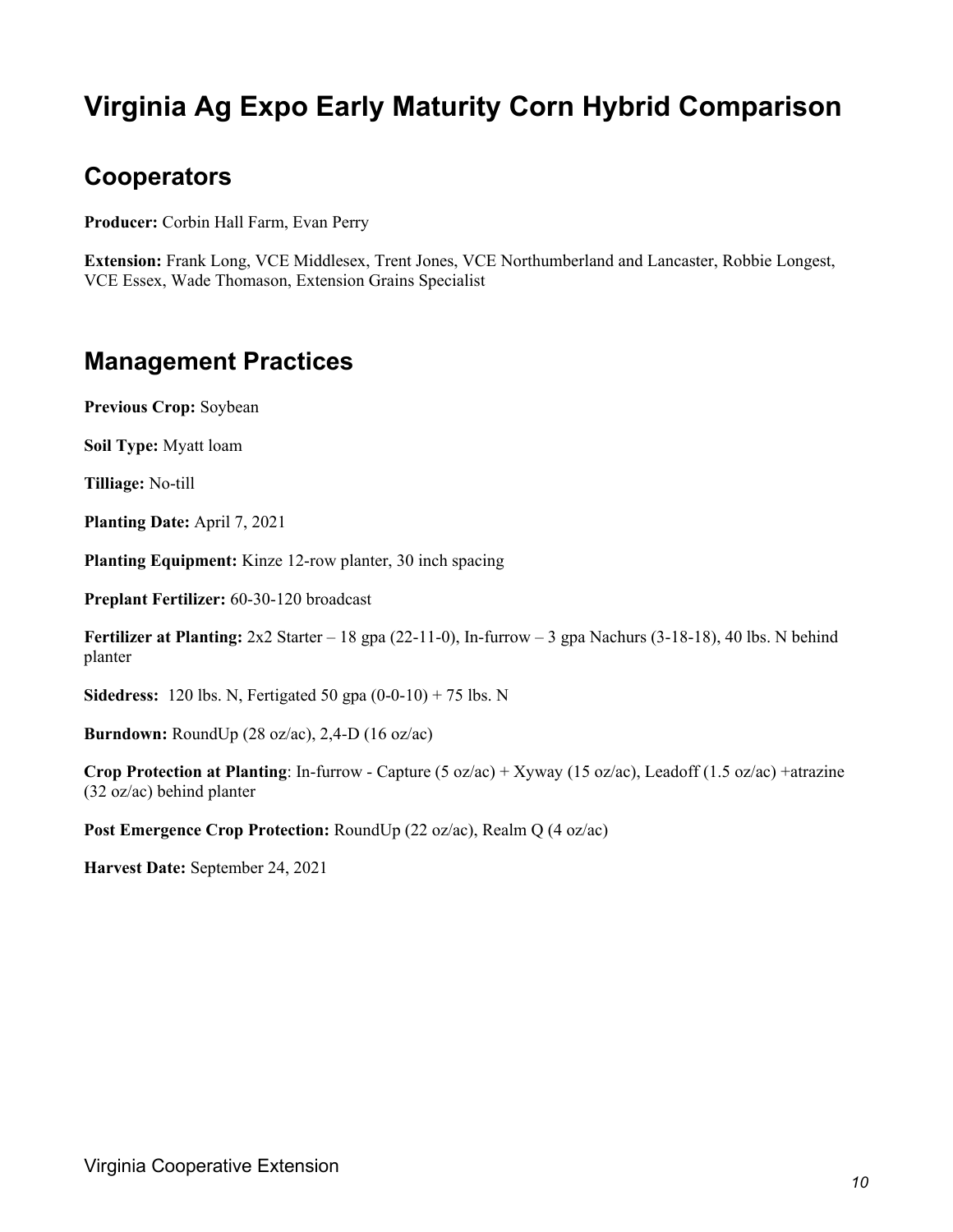### **Virginia Ag Expo Early Maturity Corn Hybrid Comparison**

Table 3. The relative maturity, moisture percentage, test weight, and yield of hybrids entered in the early maturity group planted at the Virginia Ag Expo location

| <b>Brand</b>                          | <b>Hybrid</b>         | <b>Relative</b><br><b>Maturity</b> | % Moisture | <b>Test Weight</b> | Yield (bu./A<br>at 15.5%) |
|---------------------------------------|-----------------------|------------------------------------|------------|--------------------|---------------------------|
| Pioneer (CHECK)                       | 1870                  | 118                                | 17.7       | 60.2               | 275.9                     |
| <b>Chemgro Seeds</b>                  | 6505RDP               | 105                                | 15.3       | 58.5               | 221.8                     |
| Dekalb                                | <b>DKC56-15</b>       | 106                                | 15.7       | 58.1               | 243.6                     |
| Pioneer Seed /<br>Corteva Agriscience | P0339                 | 103                                | 15.4       | 56.3               | 210.4                     |
| <b>LG Seeds</b>                       | LG57C33VT2RIB         | 107<br>15.4                        |            | 59.3               | 243.4                     |
| <b>Local Seed</b><br>Company          | LC0707DGVT2P          | 107                                | 16.0       | 58.4               | 275.0                     |
| DynaGro Seed                          | 44VC36<br>104<br>15.1 |                                    |            | 56.6               | 220.8                     |
| Progeny Ag<br>Products                | 2008VT2P              | 108                                | 15.2       | 57.5               | 254.7                     |
| Augusta Seed                          | A3657-3111            | 107                                | 15.8       | 57.8               | 199.3                     |
| <b>Hubner Seed</b>                    | H05G716               | 105                                | 15.9       | 55.6               | 221.3                     |
| Pioneer (CHECK)                       | 1870                  | 118                                | 17.1       | 57.9               | 266.4                     |

**Discussion:** This was an excellent intensively managed early hybrid plot with great yields for the VA Ag Expo site at Corbin Hall Farm. Overall the location had a great growing season. This plot was also irrigated and fertigated with potassium and nitrogen in-season. Please use this data and other replicated on-farm hybrid plot results when selecting hybrids for the 2022 growing season.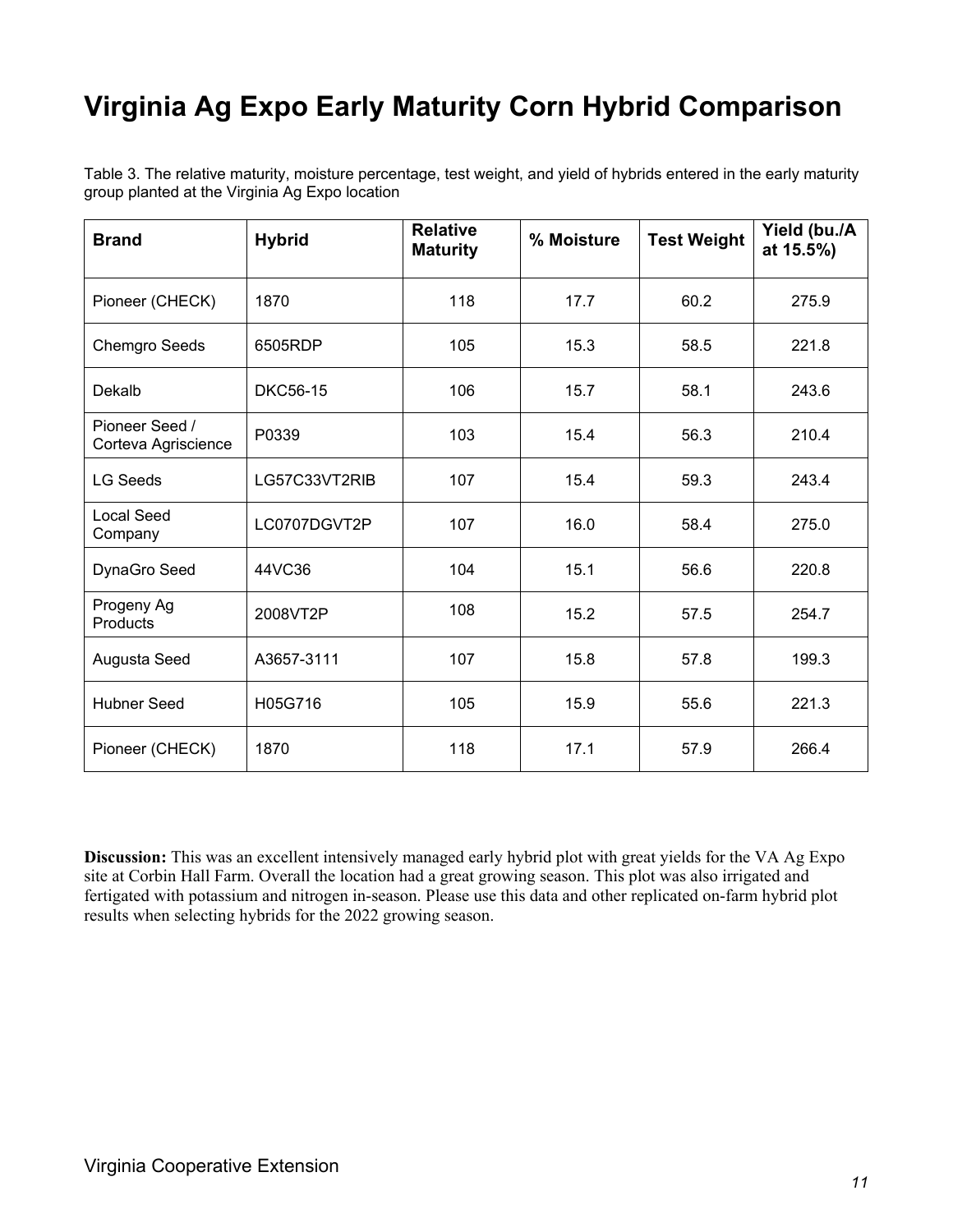### **King William County Early Maturity Corn Hybrid Comparison**

#### **Cooperators**

**Producer:** Thomas H. Fox Jr.

**Extension:** Robbie Longest, VCE Essex

#### **Management Practices**

**Previous Crop:** Soybean **Soil Type:** Slagle Loam **Tillage:** No-till (ripped and vertical tillage prior to planting) **Planting Date:** April 13, 2021 **Planting Equipment:** Kinzie 8 row planter, 30 inch spacing **Seeding Rate:** 27,000 **Preplant Fertilizer:** 50-40-120 **Sidedress Fertilizer:** 100 lbs. N **Burndown:** RoundUp, Bicep, Princep, Tombstone, LI-700 **Post Emergence Crop Protection:** Halex GT, Trivapro, Atrazine, LI-700, Radiate **Harvest Date:** October 4, 2021 **Harvest Equipment:** John Deere 9610 w/ 693 header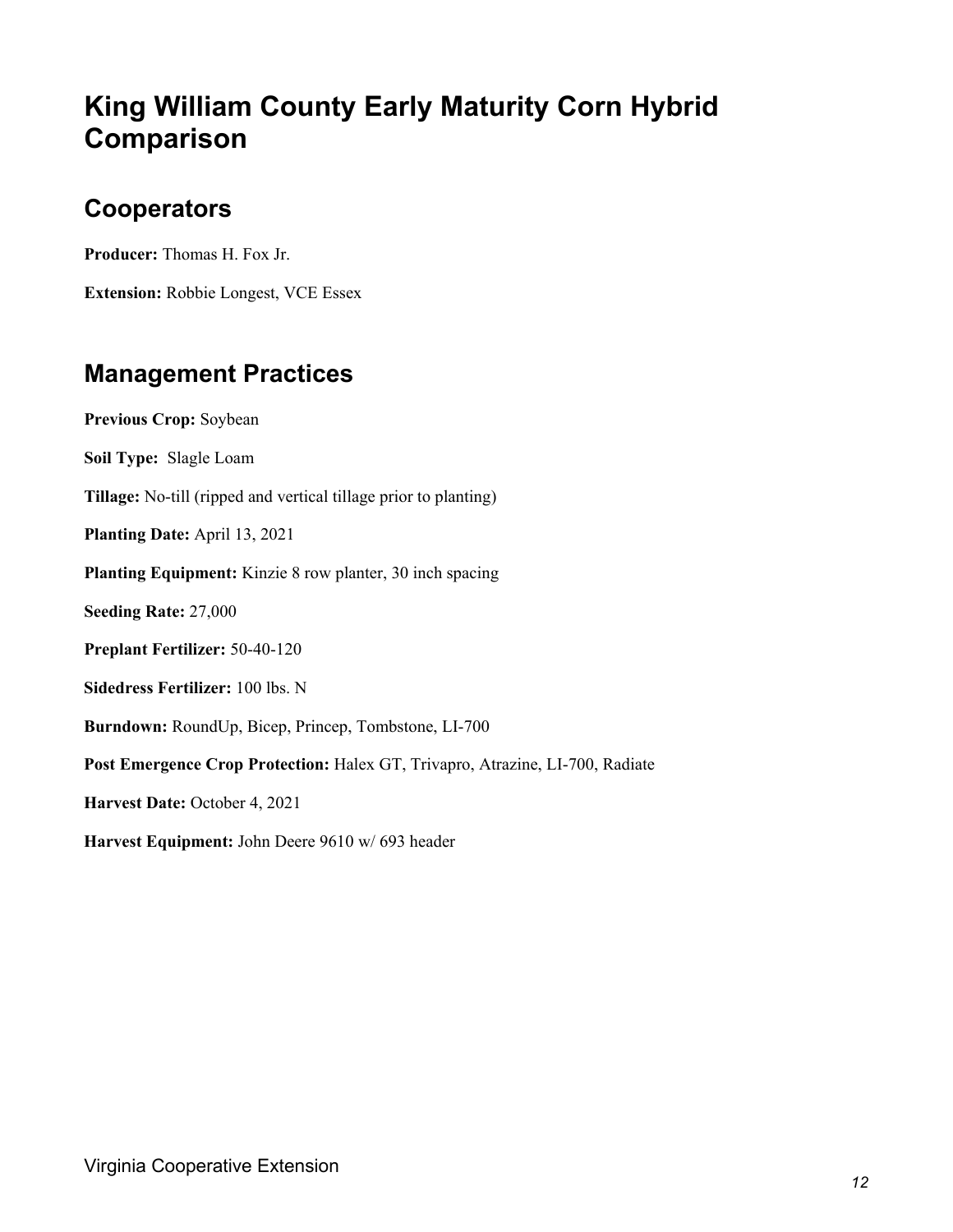### **King William County Early Maturity Corn Hybrid Comparison**

Table 4. The relative maturity, moisture percentage, test weight, and yield of hybrids entered in the early maturity group planted at the King William County location

| <b>Brand</b>                          | <b>Hybrid</b>    | <b>Relative</b><br><b>Maturity</b> | % Moisture | <b>Test Weight</b> | Yield (bu./A<br>at 15.5%) |
|---------------------------------------|------------------|------------------------------------|------------|--------------------|---------------------------|
| DynaGro Seed                          | DG44VC36RIB      | 104                                | 14.3       | 56.9               | 164.2                     |
| Augusta Seed<br>(CHECK)               | 1259             | 109                                | 14.5       | 56.4               | 154.3                     |
| Pioneer Seed /<br>Corteva Agriscience | P0339AM          | 103                                | 14.4       | 58.8               | 186.8                     |
| <b>Hubner Seed</b>                    | H05G716          | 105                                | 13.8       | 57.6               | 160.7                     |
| Augusta Seed<br>(CHECK)               | 1259             | 109                                | 14.8       | 54.8               | 145.3                     |
| <b>Chemgro Seeds</b>                  | 6505RDP          | 105                                | 14.5       | 56.2               | 177.5                     |
| Dekalb                                | <b>DKC 56-15</b> | 106                                | 14.3       | 57.8               | 168.8                     |
| Augusta Seed                          | A3657-3111       | 107                                | 14.9       | 53.9               | 170.6                     |
| Augusta Seed<br>(CHECK)               | 1259             | 109                                | 15.6       | 57.9               | 203.2                     |
| Progeny Ag Products                   | 2008VT2P         | 108                                | 13.9       | 57.0               | 179.1                     |
| <b>LG Seeds</b>                       | LG57C33VT2RIB    | 107                                | 14.4       | 56.0               | 170.2                     |
| <b>Local Seed Company</b>             | LC0707GVT2P      | 107                                | 13.8       | 58.7               | 185.4                     |
| Augusta Seed<br>(CHECK)               | 1259             | 109                                | 15.3       | 56.9               | 163.4                     |
|                                       |                  | Average                            | 14.5       | 56.8               | 171.5                     |
|                                       |                  | <b>Check</b><br>Average            | 15.1       | 56.5               | 166.6                     |

#### **Discussion:**

This plot experienced dry weather early in the growing season, but yielded very well overall. Augusta 1259 was used as a grower check and included throughout the plot, and overall averaged 166.6 bu./ac. As seen from the check yields, there was slight variability across the field, but hybrids should be compared to the closest check on both sides. The target seeding rate was 27,000 seeds per acre, and stand counts were taken on May 18, 2021, with a recorded field average stand of 28,000. Please use this data and other replicated yield data when making hybrid selections in 2022.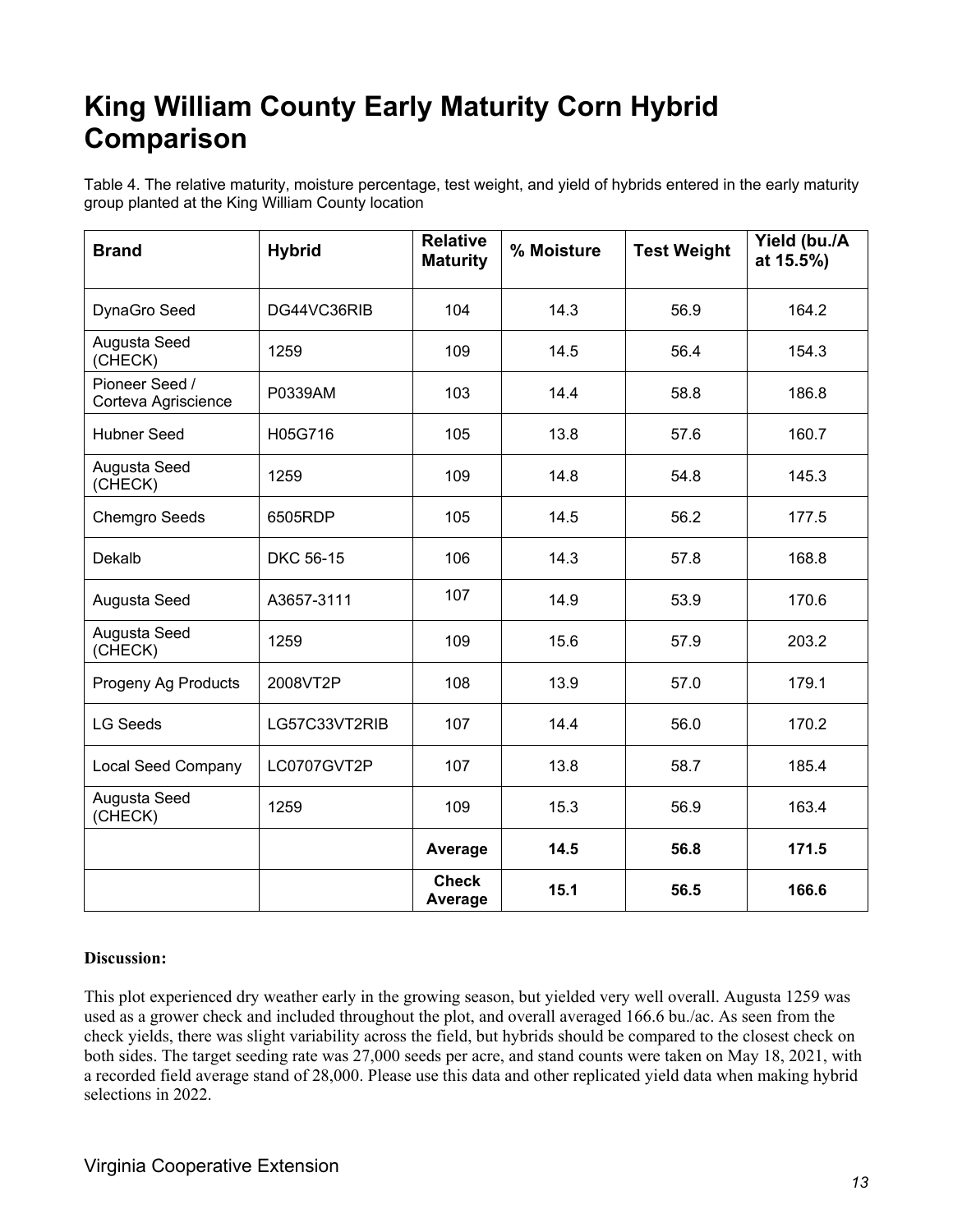### **Lancaster County Early Maturity Corn Hybrid Comparison**

#### **Cooperators**

**Producer:** Jock Chilton, Jonathan Chilton

**Extension:** Trent Jones, VCE Northumberland and Lancaster

#### **Management**

**Previous Crop:** Soybean **Soil Type:** Suffolk fine sandy loam, Sassafras fine sandy loam **Tillage:** No-till **Planting Date:** April 26, 2021 **Planting Equipment:** Kinze 3200 12 row planter, 30 inch spacing **Seeding Rate:** 29,000 **Preplant Fertilizer:** 100 lb. Potash, 40 lb. N **Fertilizer at Planting:** (15-15-0) + Micro, (40 lb. N, 40 lb. P) **Sidedress Fertilizer:** 100 lb. N **Burndown:** 2.5 oz. Zidua SC, 1 qt. Atrazine **Post Emergence Crop Protection:** 1 pt. Armezon Pro, 1 pt. Atrazine, 1 pt. Megafol, 1 qt. / 100 gal. Induce **Harvest Date:** October 4, 2021 **Harvest Equipment:** John Deere S660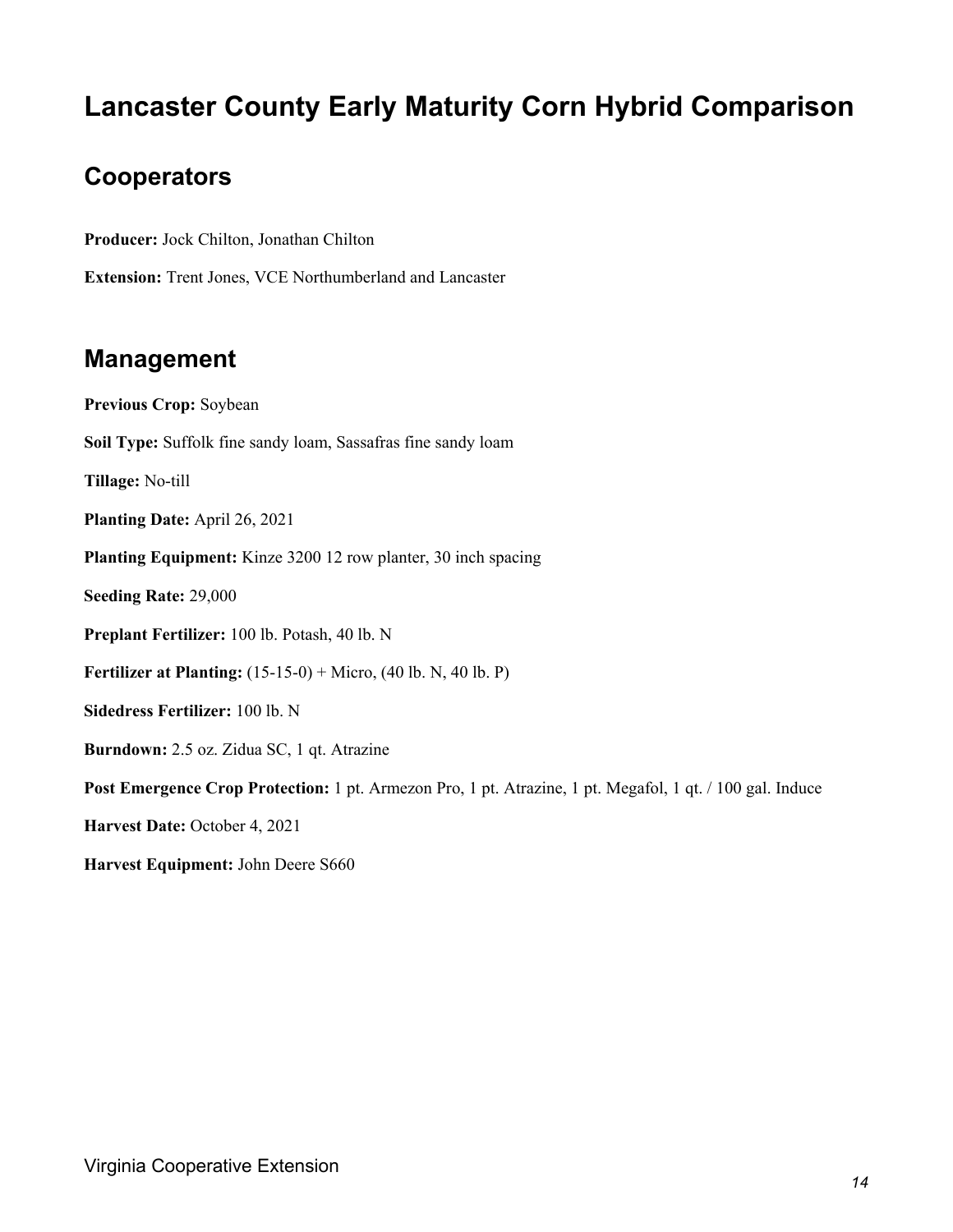### **Lancaster County Early Maturity Corn Hybrid Comparison**

Table 5. The relative maturity, moisture percentage, test weight, and yield of hybrids entered in the early maturity group planted at the Lancaster County location

| <b>Brand</b>                          | <b>Hybrid</b>   | <b>Relative</b><br><b>Maturity</b> | % Moisture | <b>Test</b><br>Weight | Yield<br>(bu./A at<br>$15.5\%$ |
|---------------------------------------|-----------------|------------------------------------|------------|-----------------------|--------------------------------|
| DynaGro Seed                          | DG44VC36RIB     | 104                                | 13.3       | 60.3                  | 199.7                          |
| Augusta Seed                          | A3657-3111      | 107                                | 13.8       | 55.9                  | 198                            |
| <b>Local Seed Company</b>             | LC0707 DGVT2P   | 107                                | 13.9       | 56.4                  | 209.9                          |
| <b>Chemgro Seeds</b>                  | 6505RDP         | 105                                | 14.4       | 57.3                  | 208.6                          |
| Dekalb                                | <b>DKC56-15</b> | 106                                | 15         | 57.2                  | 230.1                          |
| Progeny Ag Products                   | 2008VT2P        | 108                                | 14.2       | 58                    | 221.5                          |
| <b>Hubner Seed</b>                    | H05G716         | 105                                | 14.1       | 57                    | 216.4                          |
| <b>LG Seeds</b>                       | LG57C33VT2RIB   | 107                                | 14.3       | 56.9                  | 247.8                          |
| Pioneer Seed / Corteva<br>Agriscience | P0339AM         | 103                                | 14.7       | 58.4                  | 199.3                          |
|                                       |                 | Average                            | 14.2       | 57.5                  | 214.6                          |

**Discussion:** This plot experienced a short period of drought conditions early in the season followed by adequate, timely precipitation up until harvest. Check replications were planted on both ends of the plot however equipment error at harvest resulted in the loss of one check so they were not included in the results. Overall, the field in which this plot was planted has very little variability.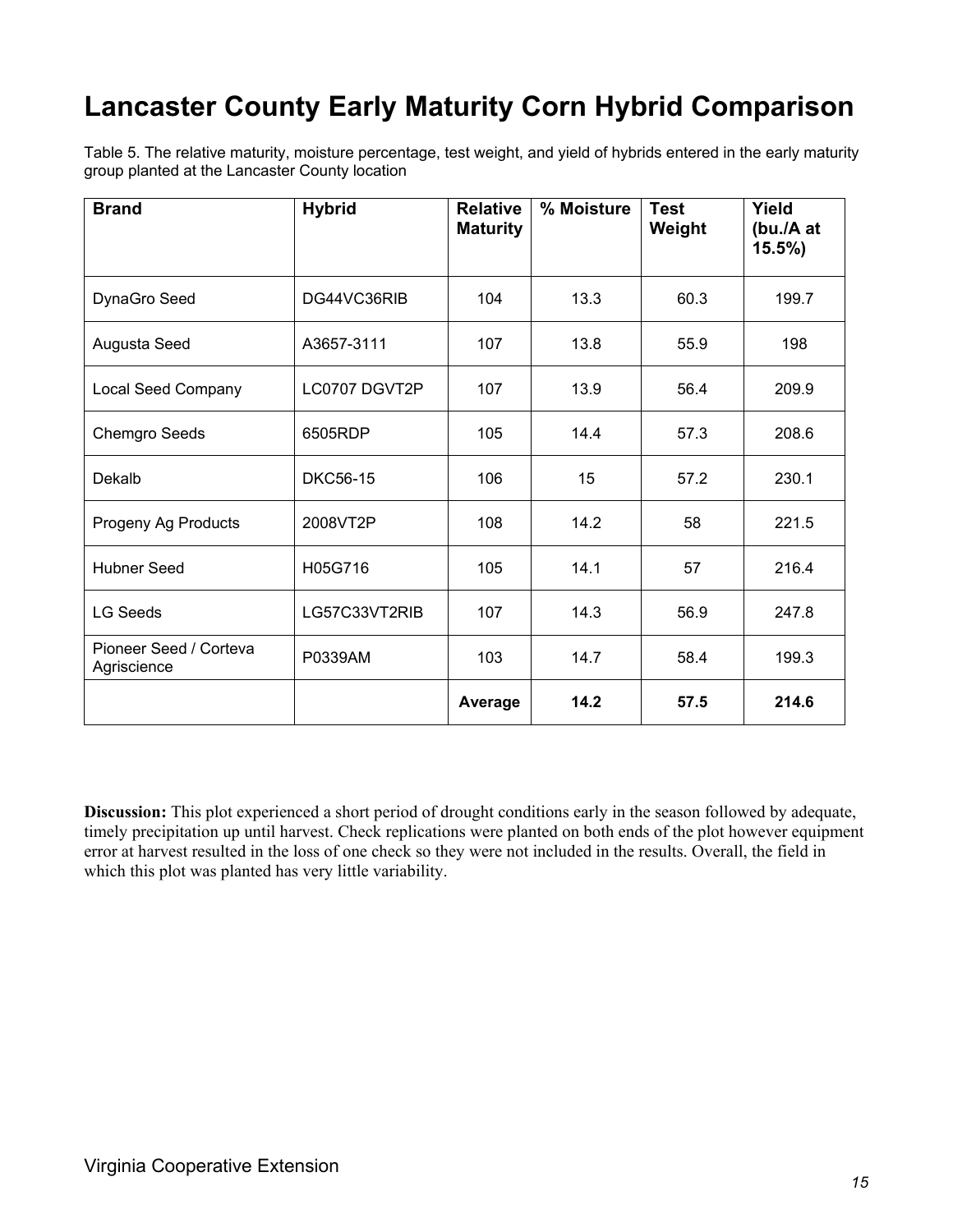### **Cities of Chesapeake / Virginia Beach Early Maturity Corn Hybrid Comparison**

#### **Cooperators**

**Producer:** Frank Brickhouse

**Extension:** Watson Lawrence, VCE Chesapeake, Roy Flanagan, VCE Virginia Beach

#### **Management**

**Previous Crop:** Soybean

**Soil Type:** Acredale Silt Loam

**Tillage:** Ridge Type Conventional Tillage

**Planting Date:** May 11, 2021

**Planting Equipment:** 7300 JD Maxi Merge Vacuum Planter 12 row, 30 inch spacing

**Seeding Rate:** 35,000

**Preplant Fertilizer:** Broadcast 600 lbs./A 15-8-15 + 13.5 lbs. S/A

**Fertilizer at Planting:** 30 Gal. 32% (110 lbs. N) + Excelis Max. 4.8 oz./acre

**Burndown:** 1qt. Roundup/A + 1 qt. 2,4-D/A + Kingtide Surfactant 1 pt./100 gal

**Post Emergence Crop Protection:** 32 oz. Roundup/A + 1 qt. Atrazine/A + 3 oz. Laudis/A + Kingtide Surfactant 1 pt./100 gal.

**Harvest Date:** September 26, 2021

**Harvest Equipment:** John Deere 9860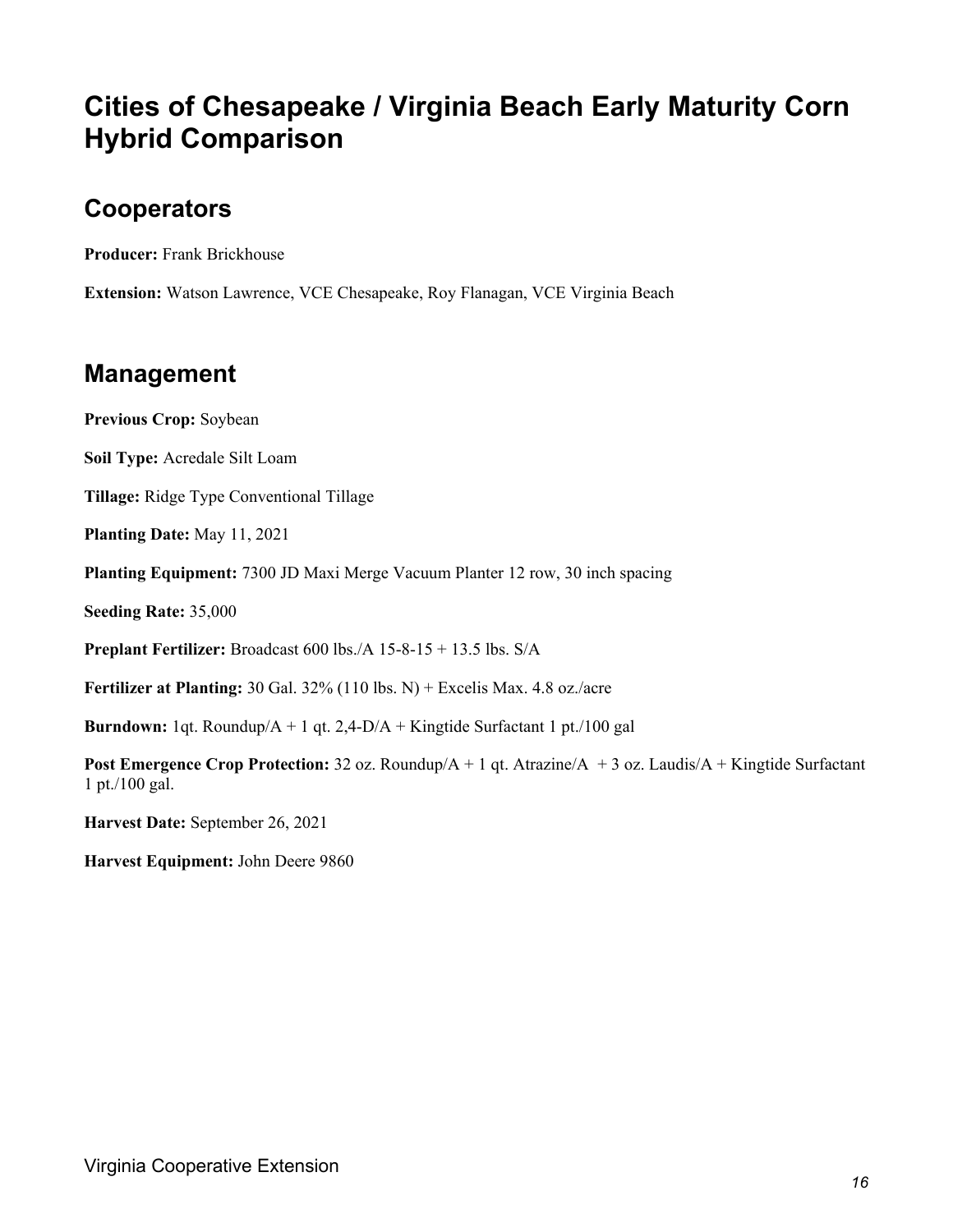### **Cities of Chesapeake / Virginia Beach Early Maturity Corn Hybrid Comparison**

Table 6. The relative maturity, moisture percentage, and yield of hybrids entered in the early maturity group planted at the Chesapeake / Virginia Beach location

| <b>Brand</b>                       | <b>Hybrid</b>   | <b>Relative</b><br><b>Maturity</b> | % Moisture | Yield (bu./A<br>at 15.5%) |
|------------------------------------|-----------------|------------------------------------|------------|---------------------------|
| Dekalb                             | <b>DKC56-15</b> | 106                                | 15.1       | 200.2                     |
| Dekalb (Check)                     | DKC 65-99       | 115                                | 15.4       | 194.7                     |
| DynaGro Seed                       | DG44VC36RIB     | 104                                | 15.1       | 187.2                     |
| <b>Local Seed Company</b>          | LC0707 DGVT2P   | 107                                | 14.7       | 186.2                     |
| <b>LG Seeds</b>                    | LG57C33VT2RIB   | 107                                | 14.6       | 174.8                     |
| Hubner Seed                        | H05G716         | 105                                | 14.2       | 173.0                     |
| Chemgro Seed                       | 6505RDP         | 105                                | 14.5       | 169                       |
| Augusta Seed                       | A3657-3111      | 107                                | 14.6       | 165.8                     |
| Progeny Ag Products                | 2008VT2P        | 108                                | 15.1       | 164.1                     |
| Pioneer Seed / Corteva Agriscience | P0339AM         | 103                                | 15.2       | 155.4                     |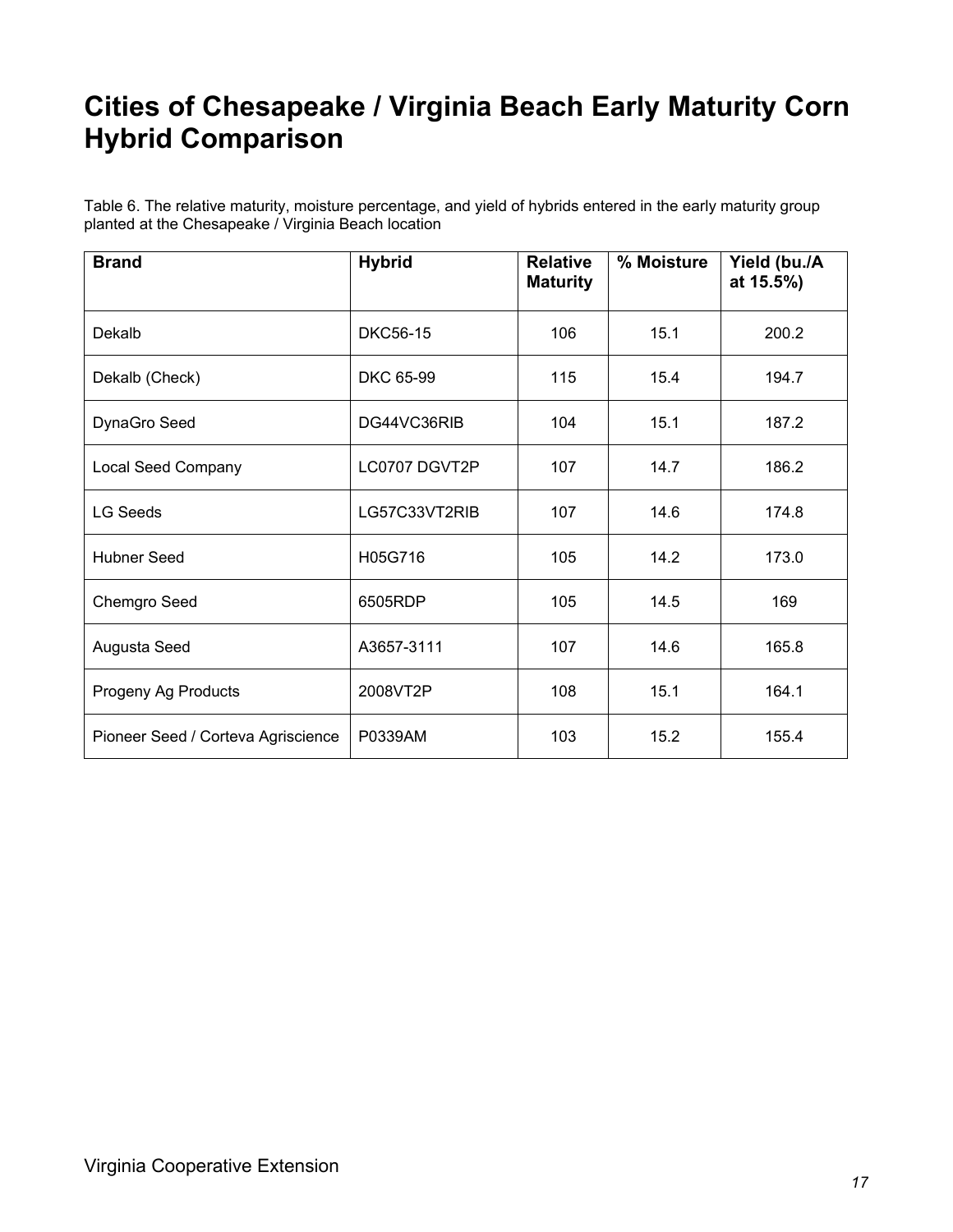### **Virginia State University Early Maturity Corn Hybrid Comparison**

#### **Cooperators**

**Virginia State University:** Robert Grammer, Landon West, and William Townsend, VSU-Randolph Farm, Glenn F. Chappell, II, Virginia State University

#### **Management**

**Previous Crop:** Full season soybean

**Soil Type:** Tetotum

**Planting Date:** April 23, 2021

**Seeding Rate:** 29,000

**Preplant Fertilizer: Broadcast:** 25-50-150 Granular; April 22, 2021

**Pre-Emergence Fertilizer:** 65-0-0 UAN 30%, with herbicide; April 26, 2021

**Sidedress Fertilizer:** 130-0-0 UAN 30%; June 2, 2021

**Burndown:** 1 qt. Gramoxone SL; April 13, 2021

**Crop Protection at Planting:** 2 qt. Bicep II Mag. + 1 qt. Princep 4L; April 26, 2021

**Post Emergence Crop Protection:** 1 qt. Glyphosate; May 26, 2021

**Harvest Date:** October 18, 2021

**Harvest Equipment:** John Deere 9560 STS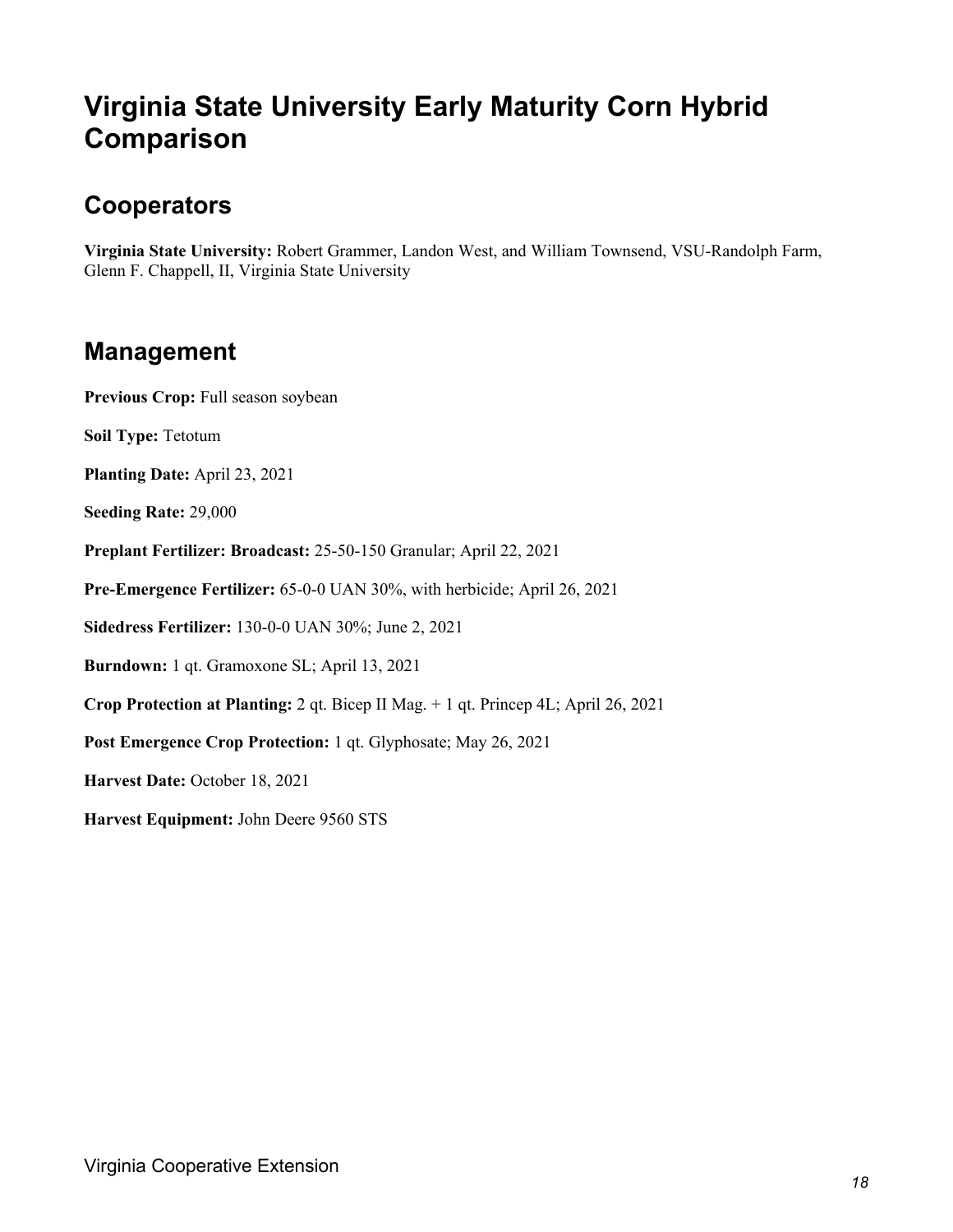### **Virginia State University Early Maturity Corn Hybrid Comparison**

Table 7. The relative maturity, moisture percentage, yield, and percent of check of hybrids entered in the early maturity group planted at the Virginia State University location

| <b>Brand</b>                          | <b>Hybrid</b>   | <b>Relative</b><br><b>Maturity</b> | % Moisture | Yield<br>(bu./A at<br>$15.5\%$ | $%$ of<br><b>Check</b> |
|---------------------------------------|-----------------|------------------------------------|------------|--------------------------------|------------------------|
| Check - Hubner                        | H4763RC2P       | 114                                | 16.2       | 226.9                          |                        |
| Local Seed Company                    | LC0707 DGVT2P   | 107                                | 11.8       | 175.0                          | 74.6                   |
| <b>Hubner Seed</b>                    | H05G716         | 105                                | 11.8       | 129.1                          | 55.1                   |
| Dekalb                                | <b>DKC56-15</b> | 106                                | 12.1       | 208.7                          | 89.0                   |
| Augusta Seed                          | A3657-3111      | 107                                | 11.9       | 207.2                          | 88.4                   |
| <b>LG Seeds</b>                       | LG57C33VT2RIB   | 107                                | 16.4       | 212.4                          | 90.6                   |
| DynaGro Seed                          | DG44VC36RIB     | 104                                | 15.9       | 169.2                          | 72.2                   |
| Progeny Ag Products                   | 2008VT2P        | 108                                | 16.1       | 208.9                          | 89.1                   |
| Pioneer Seed / Corteva<br>Agriscience | P0339AM         | 103                                | 15.9       | 97.5                           | 41.6                   |
| <b>Chemgro Seeds</b>                  | 6505RDP         | 105                                | 10.0       | 209.8                          | 89.5                   |
| Check - Hubner                        | H4763RC2P       | 114                                | 16.9       | 241.9                          |                        |

**Discussion:** Irrigation: May 24 – 0.50" & June 30 - 0.50". Rainfall: April (23rd+) – 0.00", May – 0.90", June – 8.00", July - 9.10", & August – 8.05". The "% of Check" is calculated by dividing an individual hybrid's yield by the average of the two closest check hybrids and multiplying by 100. Early Hybrids (103-108 RM) averaged – 179.8 Bu./A, Mid Hybrids (108 – 112 RM) averaged – 215.8 Bu./A, & Late Hybrids (113-118 RM) averaged – 206.4 Bu./A.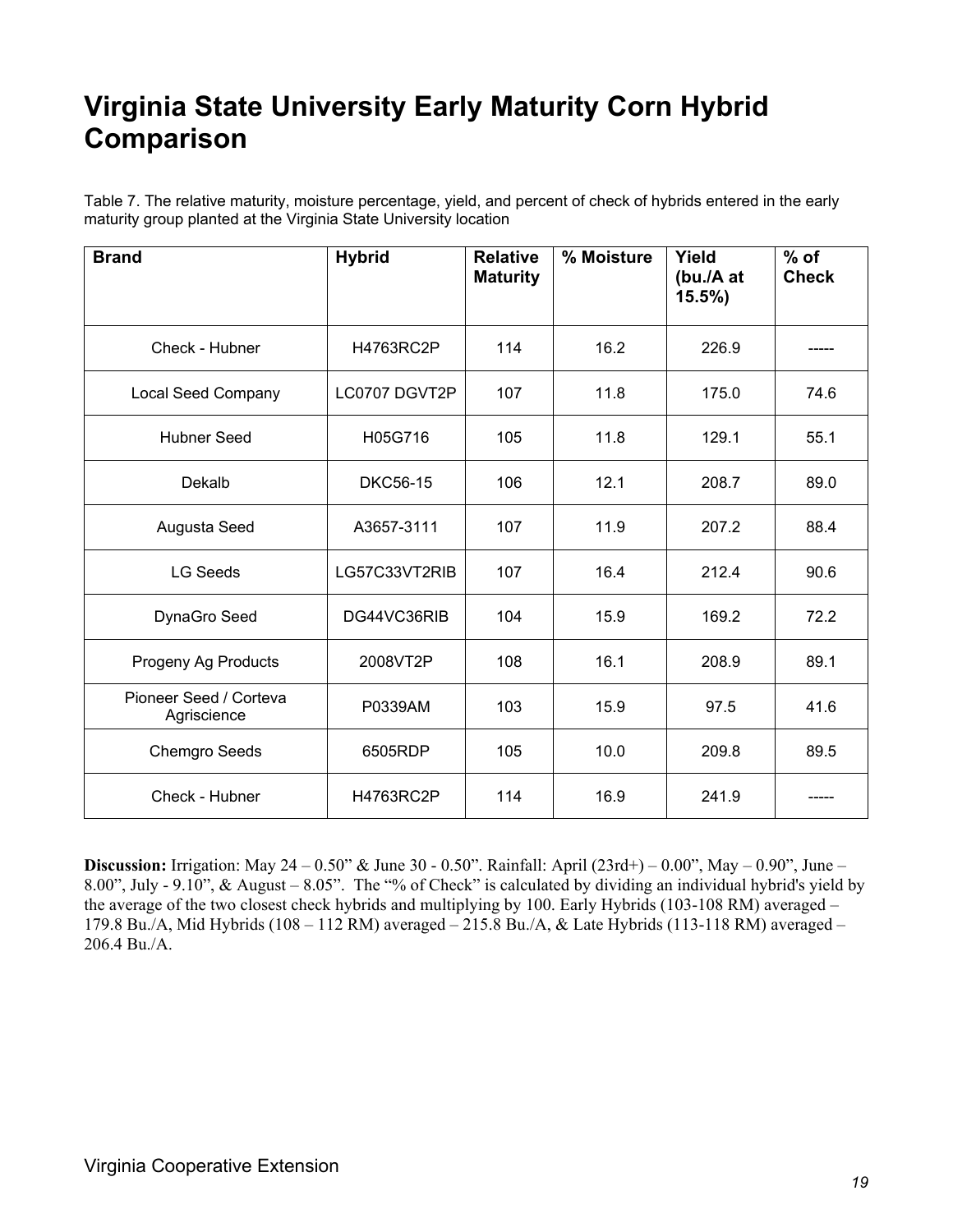## **Mid Maturity Hybrid Comparisons**

### **Mid Maturity Hybrid Entries**

### **108 – 112 Day RM**

Table 8. Corn hybrids entered in the mid maturity group as well as the relative maturity, seed treatments, and genetic traits of each hybrid entered.

| <b>Brand</b>                          | <b>Hybrid</b>      | <b>Relative</b><br><b>Maturity</b> | <b>Seed Treatments</b>  | <b>Genetic Traits</b>      |
|---------------------------------------|--------------------|------------------------------------|-------------------------|----------------------------|
| <b>Local Seed</b><br>Company          | <b>LC1289 VT2P</b> | 112                                | Radius Premium          | VT <sub>2</sub> P          |
| <b>Hubner Seed</b>                    | H09G056            | 109                                | Poncho 250              | RR, YGCB,<br>DroughtGard   |
| MorCorn                               | MC 4161            | 111                                | Acceleron 1250          | DGVT2P                     |
| Dekalb                                | <b>DKC61-41</b>    | 111                                | A500 Elite              | VT <sub>2</sub> P          |
| Augusta Seed                          | A4462              | 112                                | C250                    | VT <sub>2</sub> P          |
| <b>LG Seed</b>                        | LG61C48VT2RIB      | 111                                | C250                    | VT2RIB                     |
| DynaGro Seed                          | <b>DG52VC63</b>    | 112                                | Acceleron 250           | Double Pro / RR            |
| Syngenta NK                           | 1082-5222          | 110                                | Avicta Complete<br>500  | RR, Viptera,<br>Duracade   |
| Progeny Ag<br>Products                | 2012VT2P           | 112                                | A1250                   | VT <sub>2</sub> P          |
| Pioneer Seed /<br>Corteva Agriscience | P1185AM            | 111                                | Poncho 1250 +<br>Votivo | AM (YGCB, HX1,<br>LL, RR2) |
| <b>Chemgro Seeds</b>                  | 6815RDP            | 108                                | Acceleron 250           | VT2P, RIB                  |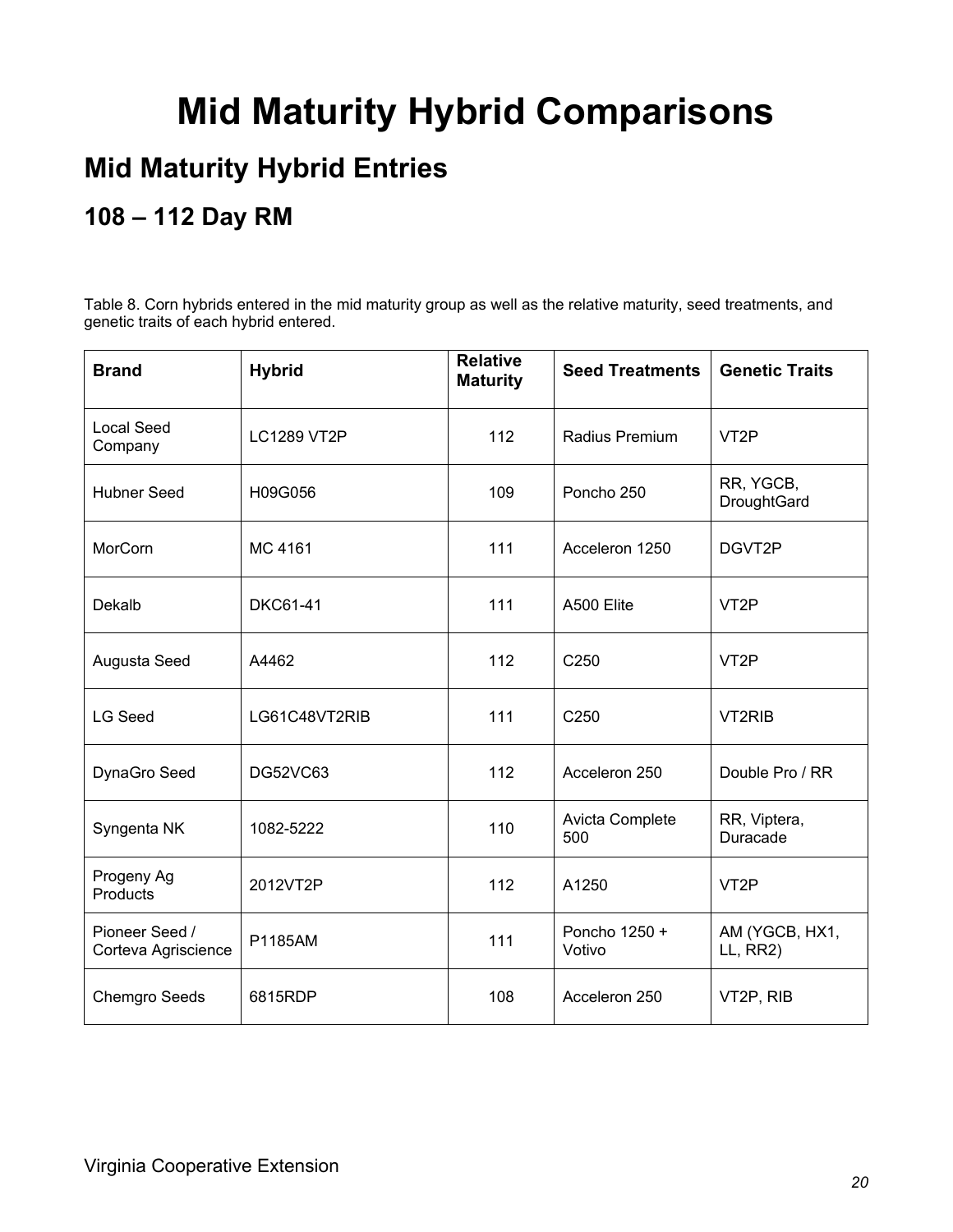## **Summary of Mid Maturity Hybrid Comparisons**

#### **108 – 112 Day RM**

Table 9. A summary of yield results from corn hybrids entered in the mid maturity group by plot location

| Average                                    | 202.6       | 193.5                               | 201.5       | 201.1        | 209.7                | 205.1             | 190.3            | 202.9        | 194.4             | 202.8              | 169.9         |       |
|--------------------------------------------|-------------|-------------------------------------|-------------|--------------|----------------------|-------------------|------------------|--------------|-------------------|--------------------|---------------|-------|
| Virginia Ag<br><b>Expo</b>                 | 253.6       | 253.9                               | 256.2       | 261.2        | 264.3                | 257.1             | 227.8            | 260.0        | 228.4             | rò<br>275.         | 216.2         | 250.4 |
| <b>Virginia State</b><br><b>University</b> | 236.6       | 194.9                               | rò.<br>225. | 212.5        | 231.9                | 212.9             | 223.0            | 218.2        | 198.1             | 233.2              | 186.9         | 215.8 |
| Southampton                                | 163.6       | 169.7                               | 174.1       | 167.7        | $\mathbf{N}$<br>192. | 188.8             | 169.7            | 188.6        | <u>က္</u><br>178. | 162.3              | 156.9         | 173.8 |
| Westmoreland                               | 235         | 236                                 | 228         | 227          | 237                  | 240               | 212              | 231          | 227               | 225                | 219           | 228.8 |
| <b>Suffolk</b>                             | 233.6       | 232.5                               | 241.0       | 243.6        | 243.2                | 230.1             | 225.8            | 236.4        | 237.4             | 225.3              |               | 234.9 |
| Mecklenburg                                | 203.5       | 207.4                               | 200.4       | 180.4        | 204.1                | 197.7             | 208.1            | 201.3        | 188.6             | 219.1              | 148.2         | 196.3 |
| <b>Caroline</b>                            | 178.8       | 142.5                               | 128.6       | 160.8        | 173.5                | 184.6             | 129.9            | 165.1        | 153.9             | 150.4              | 140.0         | 155.3 |
| <b>Halifax</b>                             | 143.1       | 129.3                               | 158.8       | 154.6        | 139.4                | $\infty$<br>147   | 140.4            | 144.6        | 158.7             | 132.6              | 130.9         | 143.7 |
| Virginia Beach                             | 176.0       | 175.1                               | 201.2       | 202.5        | 201.3                | 186.9             | 175.8            | 181.2        | 178.8             | 201.9              | 160.7         | 185.6 |
| <b>Relative</b><br><b>Maturity</b>         | 109         | 111                                 | 111         | 111          | 112                  | 111               | 110              | 112          | 112               | 112                | 108           | Avg.  |
| <b>Hybrid</b>                              | H09G056     | P1185AM                             | MC 4161     | ᠇<br>DKC61-4 | ௳<br>2012VT2         | LG61C48VT<br>2RIB | 1082-5222A       | ဣ<br>DG52vc6 | A4463             | LC1289<br>VT2P     | 6815RDP       |       |
| Company                                    | Hubner Seed | Corteva Agriscience<br>Pioneer Seed | MorCorn     | Dekalb       | Progeny Ag Products  | LG Seeds          | Syngenta NK Seed | DynaGro Seed | Augusta Seed      | Local Seed Company | Chemgro Seeds |       |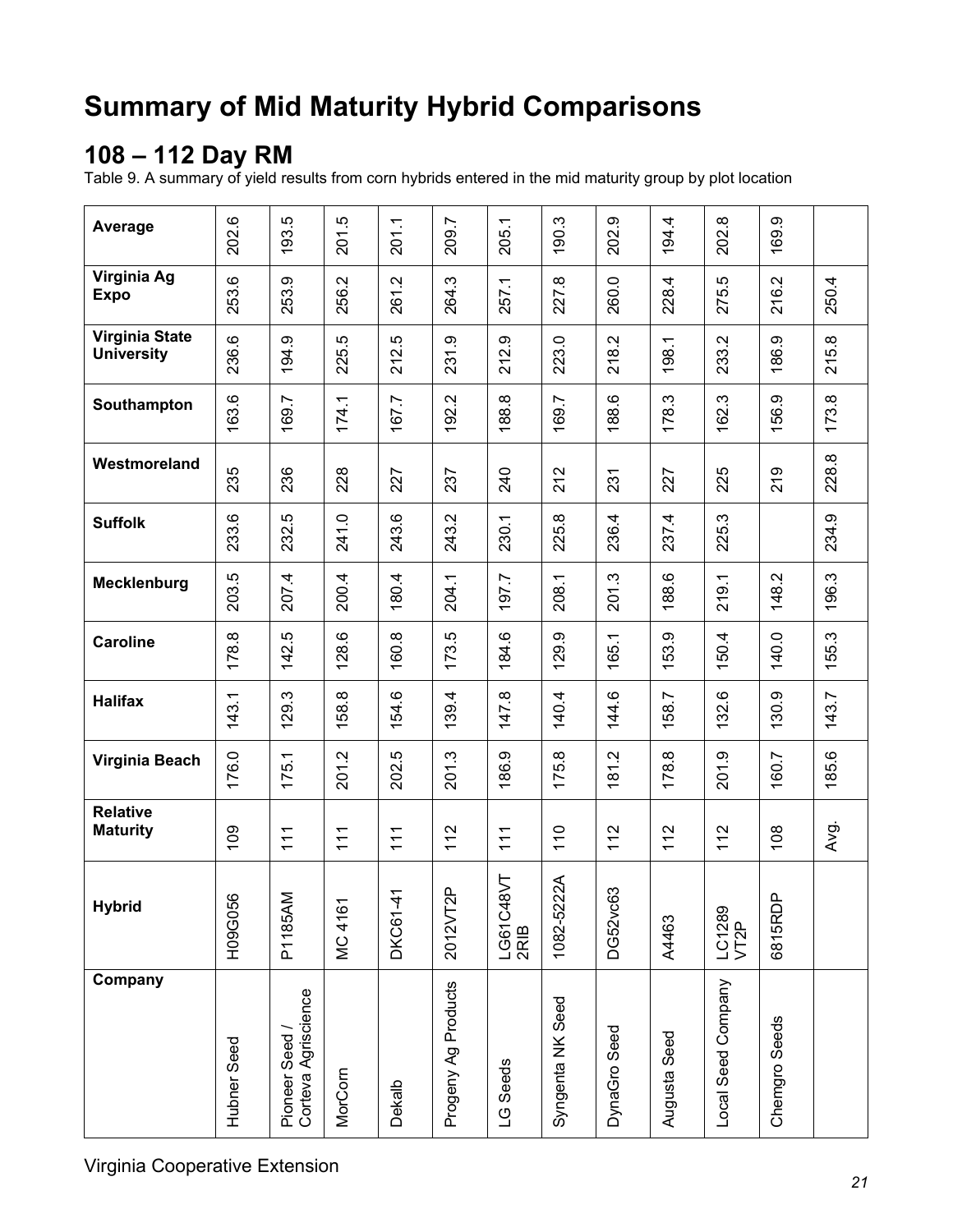### **Virginia Ag Expo Mid Maturity Corn Hybrid Comparison**

#### **Cooperators**

**Producer:** Corbin Hall Farm, Evan Perry

**Extension:** Frank Long, VCE Middlesex, Trent Jones, VCE Northumberland and Lancaster, Robbie Longest, VCE Essex, Wade Thomason, Extension Grains Specialist

#### **Management Practices**

**Previous Crop:** Soybean

**Soil Type:** Myatt loam

**Tilliage:** No-till

**Planting Date:** April 7, 2021

**Planting Equipment:** Kinze 12-row planter, 30 inch spacing

**Preplant Fertilizer:** 60-30-120 broadcast

**Fertilizer at Planting:** 2x2 Starter – 18 gpa (22-11-0), In-furrow – 3 gpa Nachurs (3-18-18), 40 lbs. N behind planter

**Sidedress:** 120 lbs. N, Fertigated 50 gpa (0-0-10) + 75 lbs. N

**Burndown:** RoundUp (28 oz/ac), 2,4-D (16 oz/ac)

**Crop Protection at Planting**: In-furrow - Capture (5 oz/ac) + Xyway (15 oz/ac), Leadoff (1.5 oz/ac) +atrazine (32 oz/ac) behind planter

**Post Emergence Crop Protection:** RoundUp (22 oz/ac), Realm Q (4 oz/ac)

**Harvest Date:** September 24, 2021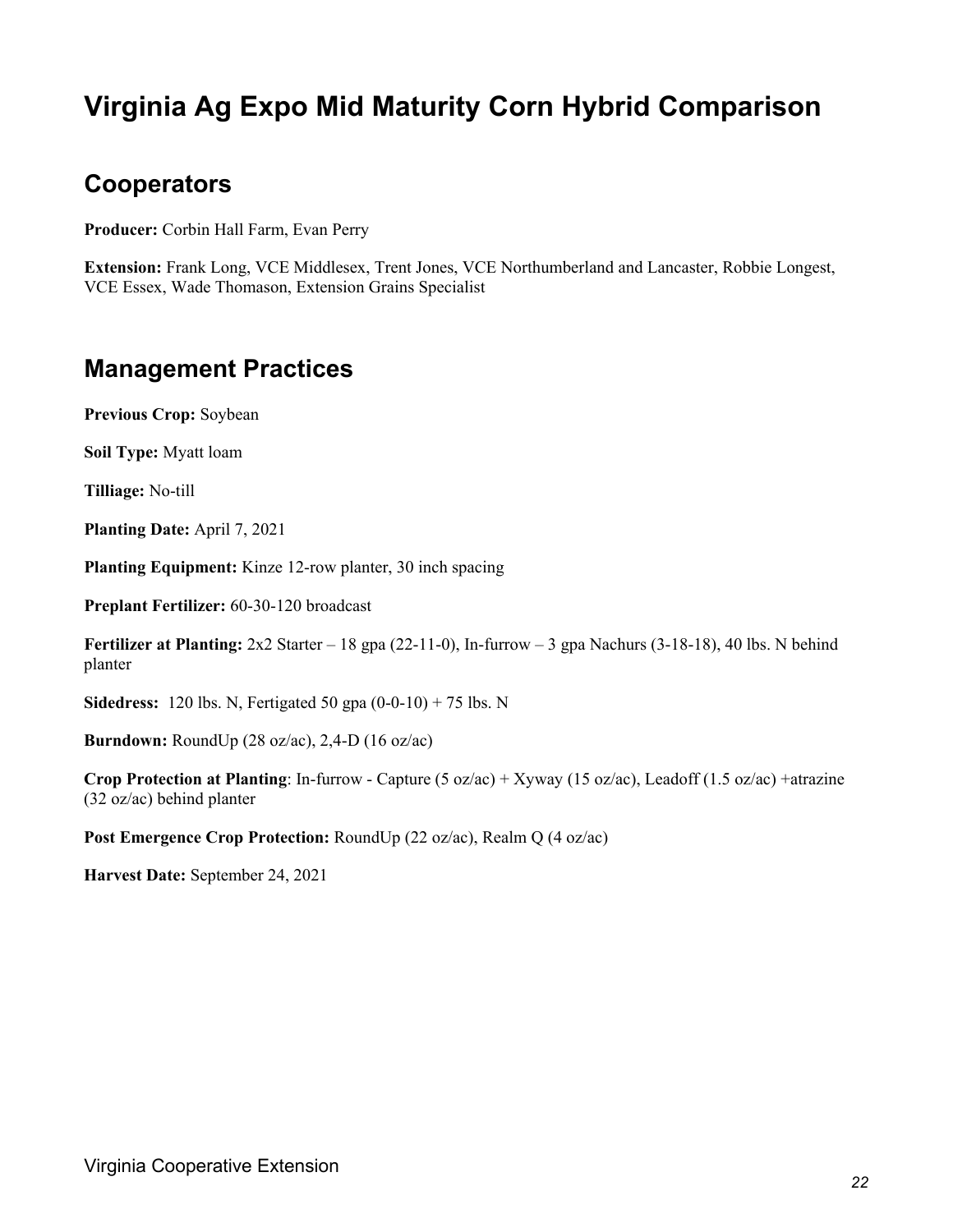## **Virginia Ag Expo Mid Maturity Corn Hybrid Comparison**

Table 10. The relative maturity, moisture percentage, test weight, and yield of hybrids entered in the mid maturity group planted at the Virginia Ag Expo location

| <b>Brand</b>                          | <b>Hybrid</b>          | <b>Relative</b><br><b>Maturity</b> | % Moisture | <b>Test Weight</b> | Yield (bu./A<br>at 15.5%) |
|---------------------------------------|------------------------|------------------------------------|------------|--------------------|---------------------------|
| Pioneer (CHECK)                       | 1870                   | 118                                | 17.1       | 57.9               | 266.4                     |
| Augusta Seed                          | A4462                  | 112                                | 15.7       | 57.8               | 228.4                     |
| DynaGro Seed                          | 52VC63                 | 112                                | 16.1       | 58.6               | 260.0                     |
| Pioneer Seed /<br>Corteva Agriscience | P1185AM                | 111                                | 15.8       | 57.0               | 253.9                     |
| Syngenta NK Seed                      | 1082-5222              | 110<br>16.1                        |            | 57.2               | 227.8                     |
| Dekalb                                | 111<br><b>DKC61-41</b> |                                    | 16.2       | 53.1               | 261.2                     |
| MorCorn                               | MC4161                 | 111                                | 16.2       | 57.7               | 256.2                     |
| <b>Hubner Seed</b>                    | H09G056                | 109                                | 16.4       | 54.5               | 253.6                     |
| <b>LG Seed Seeds</b>                  | 61C48VT2RIB            | 111                                | 16.4       | 56.9               | 257.1                     |
| Progeny Ag<br>Products                | 2012VT2P               | 112                                | 16.5       | 58.5               | 264.3                     |
| <b>Local Seed</b><br>Company          | LC1289VT2P             | 112                                | 16.0       | 58.4               | 275.5                     |
| <b>Chemgro Seeds</b>                  | 6815RDP                | 108                                | 16.3       | 55.9               | 216.2                     |
| Pioneer (CHECK)                       | 1870                   | 118                                | 17.9       | 58.6               | 278.1                     |

#### **Discussion:**

This was an excellent intensively managed mid hybrid plot with great yields for the VA Ag Expo site at Corbin Hall Farm. Overall the location had a great growing season. This plot was also irrigated and fertigated with potassium and nitrogen in-season. Please use this data and other replicated on-farm hybrid plot results when selecting hybrids for the 2022 growing season.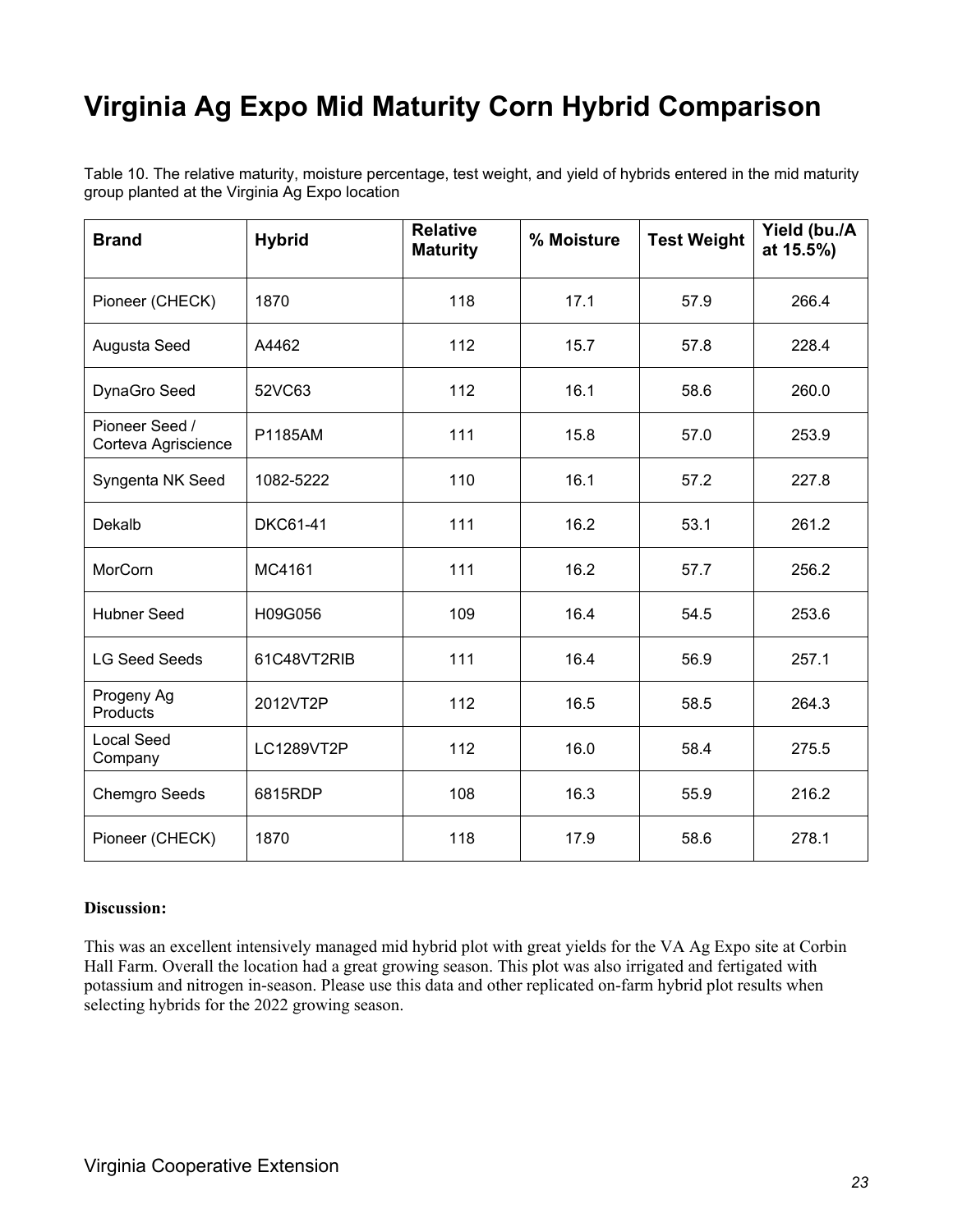### **Westmoreland County Mid Maturity Corn Hybrid Comparison**

#### **Cooperators**

**Producer:** F.F. Chandler, Jr. and Louis Chandler

**Extension:** Stephanie Romelczyk, VCE Westmoreland, Trent Jones, VCE Northumberland and Lancaster, Clare Tallamy, VCE Intern

#### **Management**

**Previous Crop:** Soybean

**Soil Type:** Kempsville loam

**Tillage:** No-till

**Planting Date:** April 22, 2021

**Planting Equipment:** Case IH 950 Cyclo Planter, 30 inch spacing

**Seeding Rate:** 32,000

**Preplant Fertilizer:** 70-60-80-10S

**Sidedress Fertilizer:** 110N, 9.5S

**Preplant Crop Protection:** Gramoxone 1 qt/A + Sticker +Acuron 1.5 qts/A + Atrazine 1 pt/A + Princep 1.5 pts/A +Tombstone 2 oz/A

**Post Emergence Crop Protection:** Halex 3.6 pts/A + Sticker + Atrazine 1 pt/A + Radiate 2 oz/A + Black Label 1 gal/A**,** Aerial: Miravis Neo 13.7 oz/A + Radiate 1 oz/A + Brigade 6 oz/A

**Harvest Date:** September 21, 2021

**Harvest Equipment:** John Deere 9400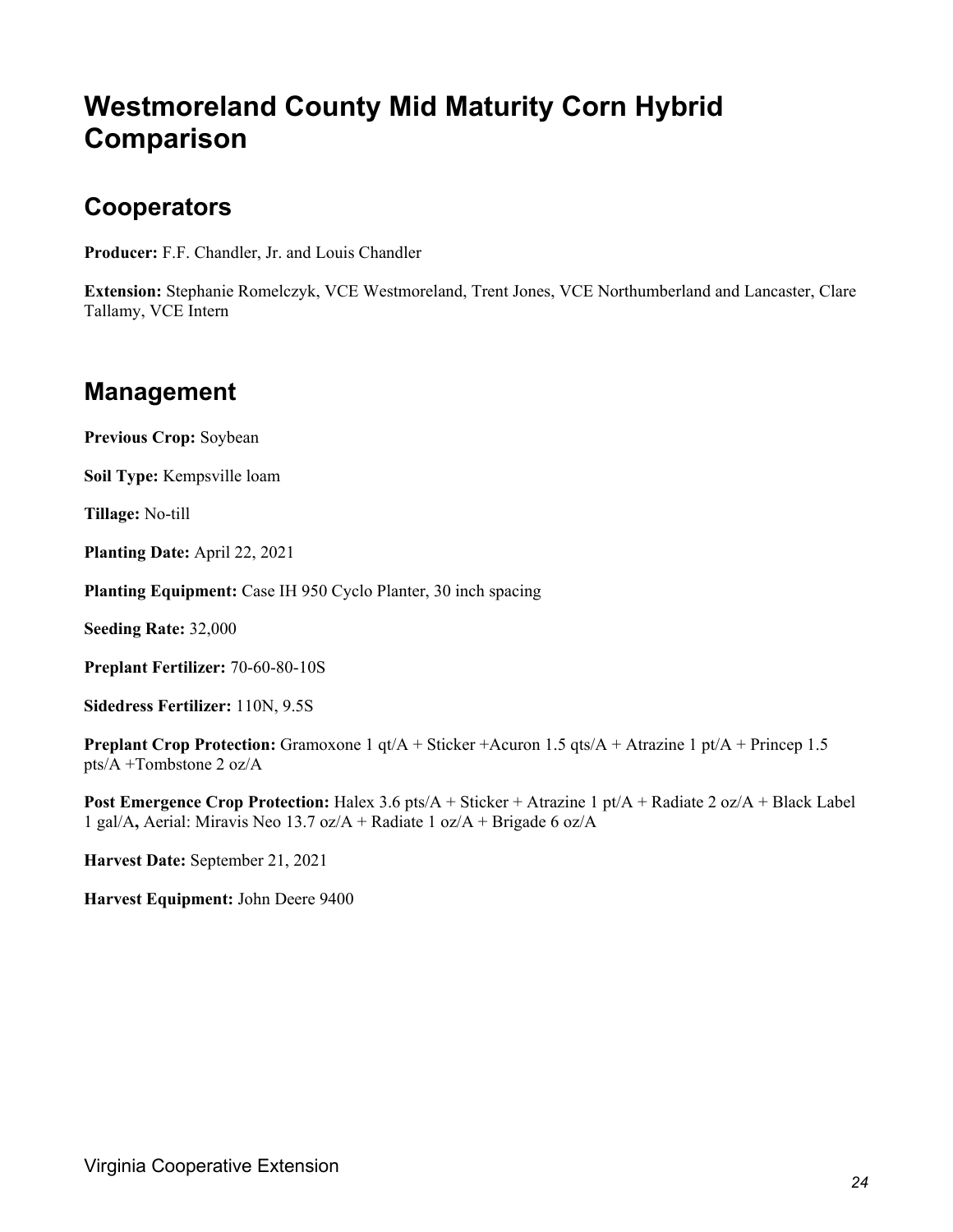### **Westmoreland County Mid Maturity Corn Hybrid Comparison**

Table 11. The relative maturity, moisture percentage, test weight, and yield of hybrids entered in the mid maturity group planted at the Westmoreland County location

| <b>Brand</b>                          | <b>Hybrid</b>      | <b>Relative</b><br><b>Maturity</b> | % Moisture | <b>Test Weight</b> | Yield (bu./A<br>at 15.5%) |
|---------------------------------------|--------------------|------------------------------------|------------|--------------------|---------------------------|
| Pioneer Seed /<br>Corteva Agriscience | P1185AM            | 111                                | 17.4       | 59.3               | 236                       |
| <b>Chemgro Seeds</b>                  | 6815RDP            | 108                                | 16.1       | 56.4               | 219                       |
| Progeny Ag Products                   | 2012VT2P           | 112                                | 17.3       | 57.2               | 237                       |
| <b>LG Seed</b>                        | LG61C48VT2RIB      | 111                                | 16.9       | 57.8               | 240                       |
| MorCorn                               | 111<br>MC4161      |                                    | 17.0       | 57.9               | 228                       |
| DeKalb                                | <b>DKC61-41</b>    | 111                                | 16.2       | 55.6               | 227                       |
| <b>Hubner Seed</b>                    | H09G056            | 109                                | 15.9       | 56.6               | 235                       |
| <b>Local Seed Company</b>             | <b>LC1289 VT2P</b> | 112                                | 16.8       | 57.9               | 225                       |
| Augusta Seed                          | A4463              | 112                                | 17.1       | 56.9               | 227                       |
| DynaGro Seed                          | <b>DG52VC63</b>    | 112                                | 17.2       | 57.7               | 231                       |
| Syngenta NK                           | 1082-5222          | 110                                | 17.7       | 54.8               | 212                       |

**Discussion:** An excellent yielding corn variety trial. Total rainfall between planting date and harvest date was 27.41 inches. (April: 0.78 in, May: 3.56 in, June: 8.10 in, July: 5.18 in, August: 7.76 in, September: 2.03 in).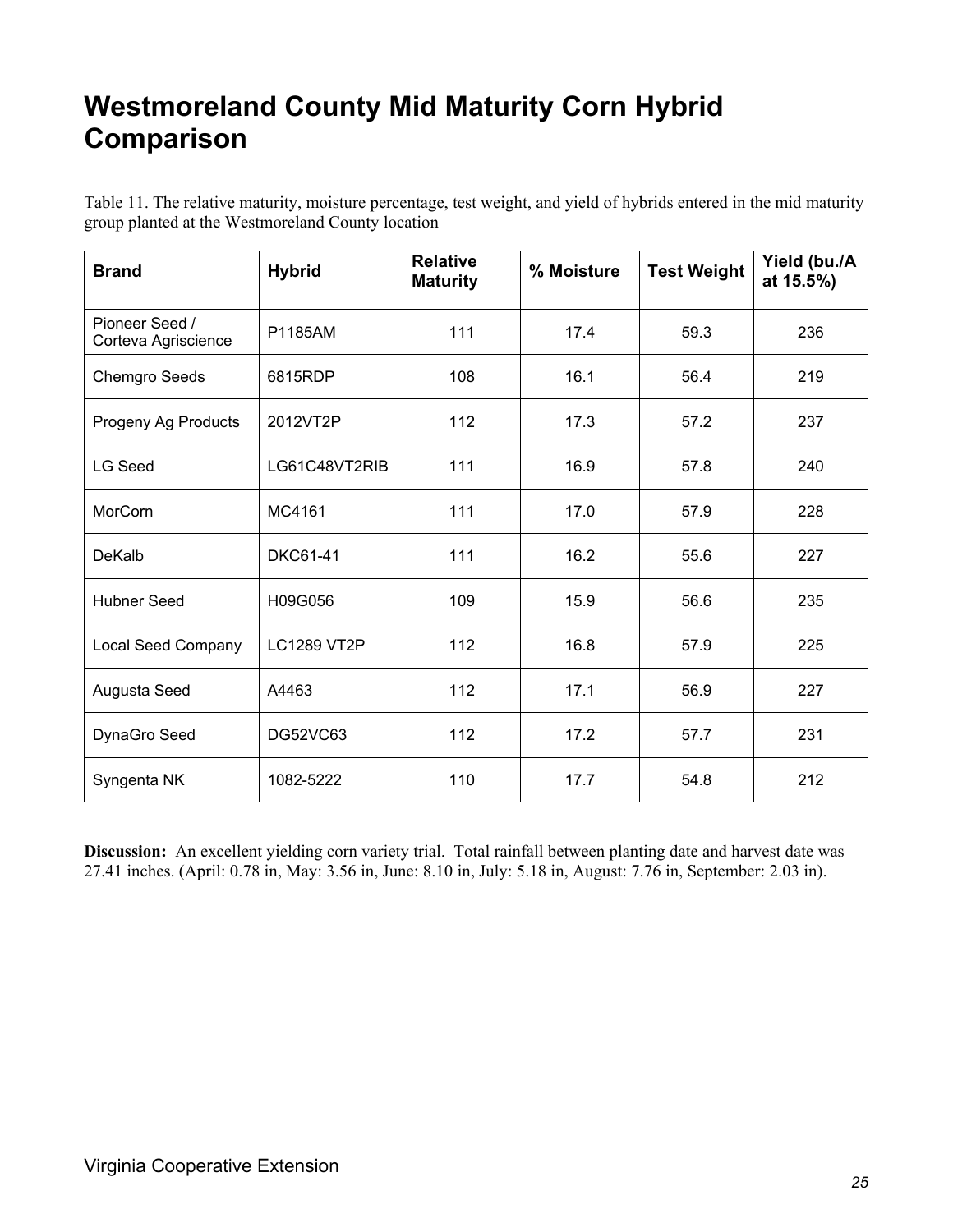### **Caroline County Mid Maturity Corn Hybrid Comparison**

#### **Cooperators**

**Producer:** Mike Broaddus

**Extension:** Mike Broaddus, VCE Caroline and King George, Trent Jones, VCE Northumberland and Lancaster

#### **Management**

**Previous Crop:** Soybean **Soil Type:** Suffolk fine sandy loam **Tillage:** No-Till **Planting Date:** May 12, 2021 **Planting Equipment:** Kinze 3600, 30 row spacing **Seeding Rate:** 31,000 **Preplant Fertilizer:** 20 gal. 24-0-0-3 **Fertilizer at Planting:** 40 lb. N, 1 qt. Boron, 1 qt. Zinc **Sidedress Fertilizer:** 35 gal. 28-0-0-5, 2 qt. Boron, 2 qt. Black Label Zn **Burndown:** 1.5 qt. Vizor ATZ, 1.5 qt. Devour, 8oz. Salvo, 2 oz. Tombstone **Crop Protection at Planting:** 1 qt. Glyphosate w/ Surfactant, 1 qt. Harness Extra, 1 pt. Atrazine Post Emergence Crop Protection: 40 oz. Makize, 3 oz. Status (dry), 3.25 oz. Zidua, 1 qt. Atra v41 **Harvest Date:** October 14, 2021

**Harvest Equipment:** John Deere S780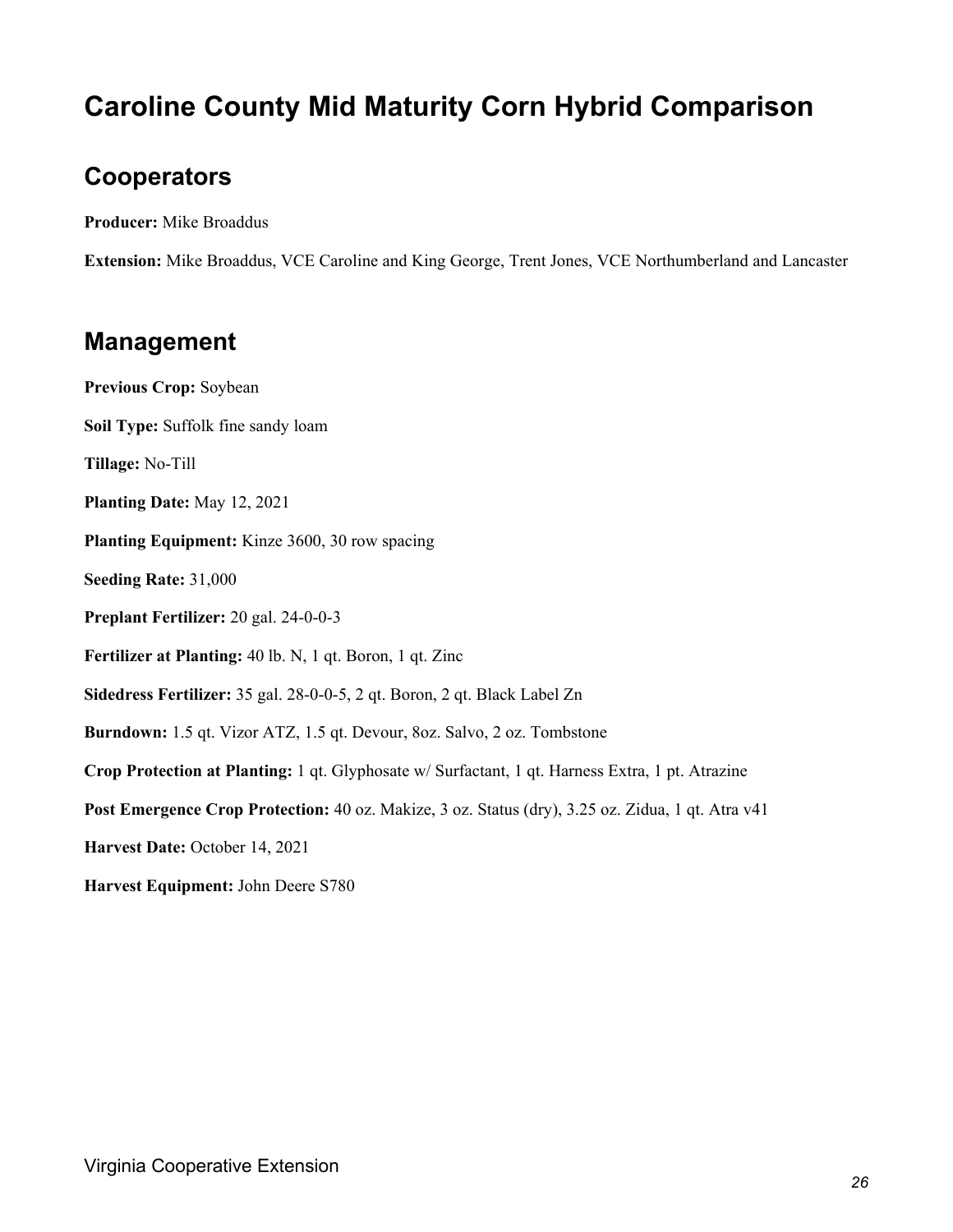## **Caroline County Mid Maturity Corn Hybrid Comparison**

Table 12. The relative maturity, moisture percentage, test weight, and yield of hybrids entered in the mid maturity group planted at the Caroline County location

| <b>Brand</b>                          | <b>Hybrid</b>      | <b>Relative</b><br><b>Maturity</b> | % Moisture | <b>Test Weight</b> | Yield (bu./A<br>at 15.5%) |
|---------------------------------------|--------------------|------------------------------------|------------|--------------------|---------------------------|
| Syngenta NK                           | 1082-5222          | 110                                | 16.4       | 53.7               | 129.9                     |
| <b>Hubner Seed</b>                    | H09G056            | 109                                | 16.3       | 57                 | 178.8                     |
| <b>LG Seed</b>                        | LG61C48VT2RIB      | 111                                | 15.8       | 59.5               | 184.6                     |
| MorCorn                               | MC 4161            | 111                                | 16.6       | 58.6               | 128.6                     |
| Progeny Ag<br><b>Products</b>         | 2012VT2P           | 112                                | 17.2       | 56.6               | 173.5                     |
| Dekalb                                | <b>DKC61-41</b>    | 111                                | 17.1       | 53.7               | 160.8                     |
| Pioneer Seed /<br>Corteva Agriscience | P1185AM            | 111                                | 16.3       | 59.8               | 142.5                     |
| <b>Local Seed</b><br>Company          | <b>LC1289 VT2P</b> | 112                                | 16.2       | 56.9               | 150.4                     |
| Chemgro seeds                         | 6815RDP            | 108                                | 15.4       | 55.8               | 140.0                     |
| Augusta                               | A4462              | 112                                | 16.1       | 58.1               | 153.9                     |
| DynaGro Seed                          | <b>DG52VC63</b>    | 112                                | 16.9       | 56.7               | 165.1                     |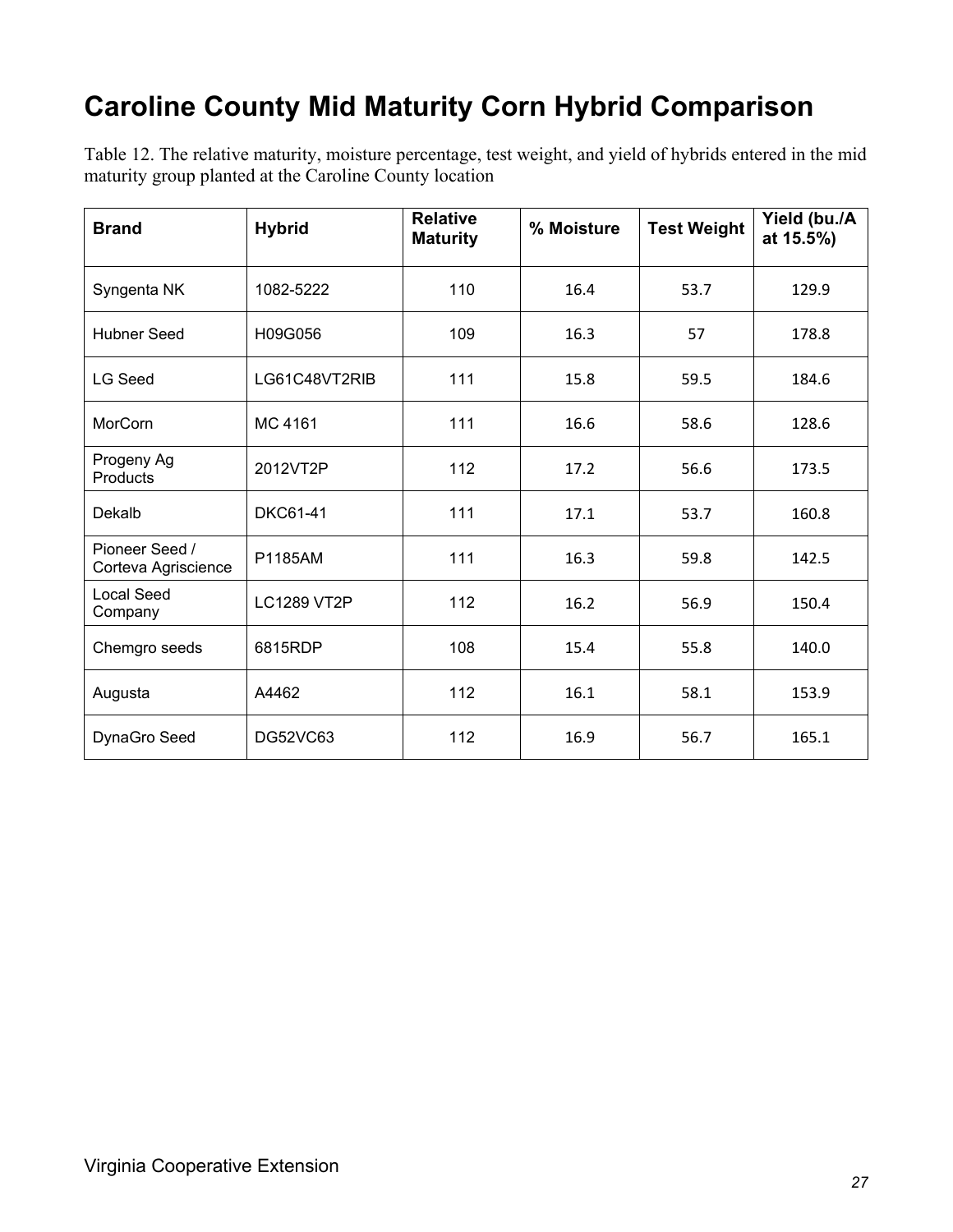### **Halifax County Mid Maturity Corn Hybrid Comparison**

#### **Cooperators**

**Producer:** Lazy C Farms – Garland Comer

**Extension:** Rebecca Slabach, VCE Halifax, Joanne Jones, VCE Charlotte, Bruce Jones VCE Appomattox

#### **Management**

**Previous Crop:** Wheat/Double Crop Soybean **Soil Type:** Clifford Clay Loam **Tillage:** No-till **Planting Date:** April 26, 2021 **Planting Equipment:** Kinze 12 row, 30 inch spacing **Seeding Rate:** 27,000 **Preplant Fertilizer:** 300 lbs. 9-23-30 **Fertilizer at Planting:** 20 gal. 28-0-0-5 **Sidedress Fertilizer:** 200 lbs. 34-0-0-11 dry **Burndown:** Glyphosate and 2, 4-D, Anthem Max **Post Emergence Crop Protection:** RelmQ **Harvest Date:** November 3, 2021 **Harvest Equipment:** Gleaner R52; 6 row head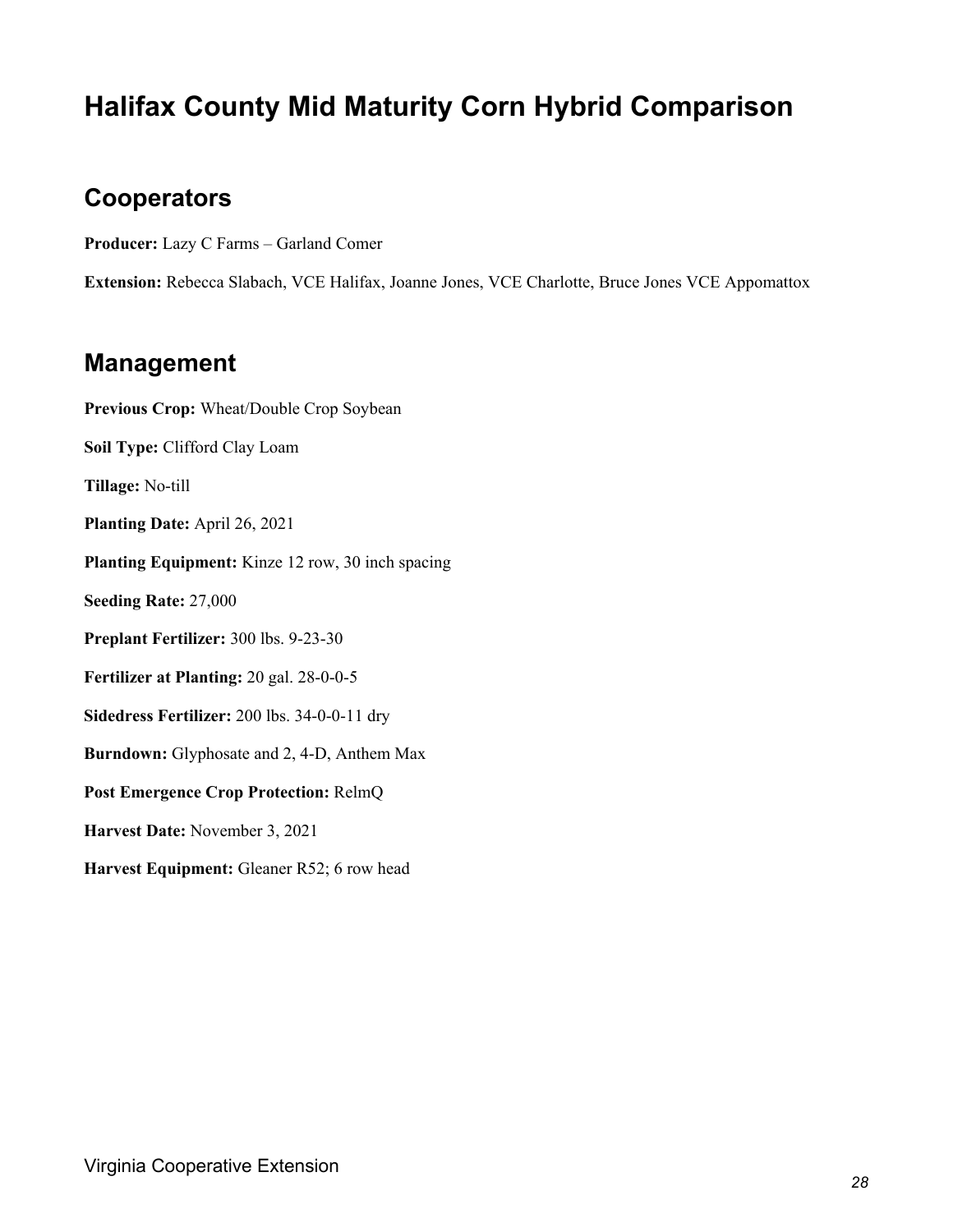## **Halifax County Mid Maturity Corn Hybrid Comparison**

Table 13. The relative maturity, moisture percentage, test weight and yield of hybrids entered in the mid maturity group planted at the Halifax County location.

| <b>Brand</b>                          | <b>Hybrid</b>   | <b>Relative</b><br><b>Maturity</b> | % Moisture | <b>Test Weight</b> | Yield (bu./A<br>at 15.5%) |
|---------------------------------------|-----------------|------------------------------------|------------|--------------------|---------------------------|
| <b>Local Seed Company</b>             | LC1289VT2P      | 112                                | 14.8       | 60.1               | 132.6                     |
| <b>Hubner Seed</b>                    | H09G056         | 109                                | 14.7       | 58.8               | 143.1                     |
| MorCorn                               | MC4161          | 111                                | 14.7       | 59.9               | 158.8                     |
| Dekalb                                | <b>DKC61-41</b> | 111                                | 14.8       | 59.6               | 154.6                     |
| Augusta Seed                          | A4463           | 112                                | 14.8       | 59.6               | 158.7                     |
| <b>LG Seed</b>                        | LG61C48VT2RIB   | 111                                | 14.6       | 59.6               | 147.8                     |
| DynaGro Seed                          | <b>DG52VC63</b> | 112                                | 14.9       | 59.6               | 144.6                     |
| Syngenta NK                           | 1082-5222       | 110                                | 14.6       | 58.0               | 140.4                     |
| Progeny Ag Products                   | 2012VT2P        | 112                                | 14.4       | 57.9               | 139.4                     |
| Pioneer Seed /<br>Corteva Agriscience | P1185AM         | 111                                | 14.5       | 60.6               | 129.3                     |
| <b>Chemgro Seeds</b>                  | 6815RDP         | 108                                | 14.7       | 59.2               | 130.9                     |

**Discussion:** This plot could be described as a very stressful situation. Yield was outstanding considering the dry conditions of the area for the entire season. The limited rainfall came at perfect timing throughout the season for this comparison.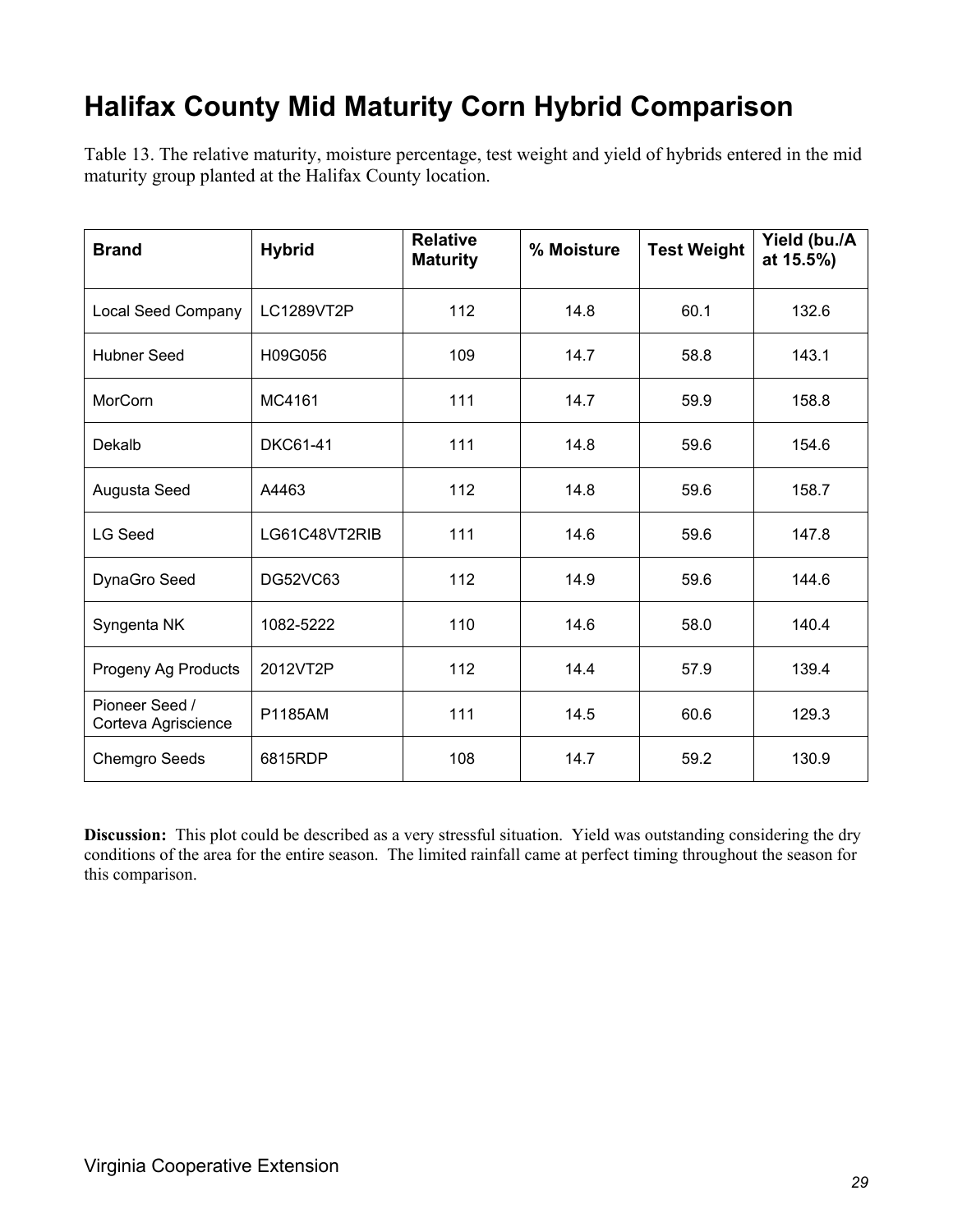### **Cities of Chesapeake / Virginia Beach Mid Maturity Corn Hybrid Comparison**

#### **Cooperators**

**Producer:** Frank Brickhouse

**Extension:** Watson Lawrence, VCE Chesapeake, Roy Flanagan, VCE Virginia Beach

#### **Management**

**Previous Crop:** Soybean

**Soil Type:** Acredale Silt Loam

**Tillage:** Ridge Type Conventional Tillage

**Planting Date:** May 11, 2021

**Planting Equipment:** 7300 JD Maxi Merge Vacuum Planter 12 rows, 30 inch Spacing

**Seeding Rate:** 35,000

**Preplant Fertilizer:** Broadcast 600 lbs./A 15-8-15 + 13.5 lbs. S/A

**Fertilizer at Planting:** 30 Gal. 32% (110 lbs. N) + Excelis Max. 4.8 oz./acre

**Burndown:** 1qt. Roundup/A + 1 qt. 2,4-D/A + Kingtide Surfactant 1 pt./100 gal

**Post Emergence Crop Protection:** 32 oz. Roundup/A + 1 qt. Atrazine/A + 3 oz. Laudis/A + Kingtide Surfactant 1 pt./100 gal

**Harvest Date:** September 26, 2021

**Harvest Equipment:** John Deere 9860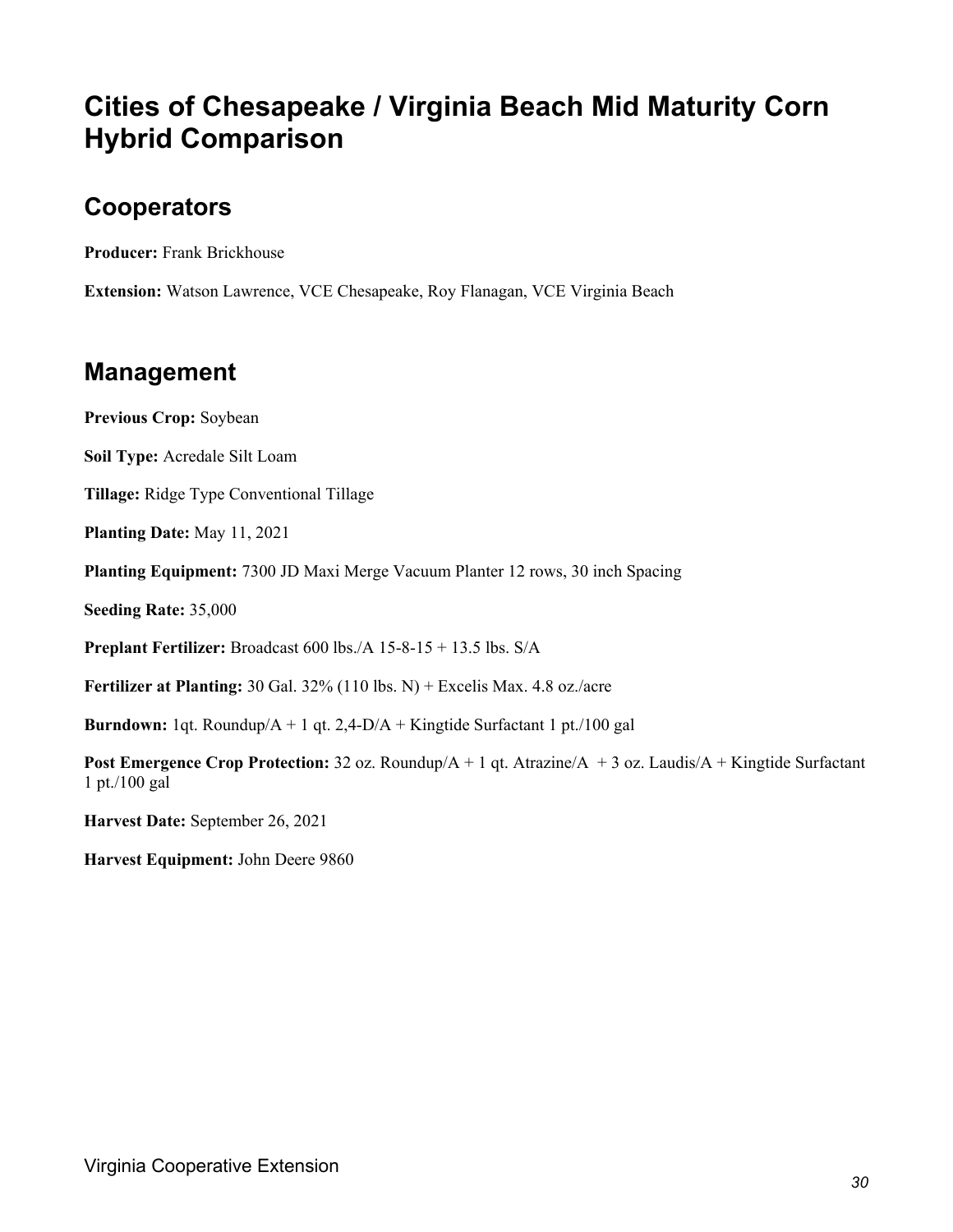### **Cities of Chesapeake / Virginia Beach Mid Maturity Corn Hybrid Comparison**

Table 14. The relative maturity, moisture percentage, and yield of hybrids entered in the mid maturity group planted at the Chesapeake / Virginia Beach location.

| <b>Brand</b>                          | <b>Hybrid</b>     | <b>Relative</b><br><b>Maturity</b> | % Moisture | Yield (bu./A at<br>$15.5\%$ |
|---------------------------------------|-------------------|------------------------------------|------------|-----------------------------|
| Dekalb                                | <b>DKC61-41</b>   | 111                                | 15.1       | 202.5                       |
| <b>Local Seed Company</b>             | LC1289VT2P        | 112                                | 15.0       | 201.9                       |
| Progeny Ag Products                   | 2012VT2P          | 112                                | 15.1       | 201.3                       |
| MorCorn                               | MC 4161           | 111                                | 15.3       | 201.2                       |
| Dekalb                                | DKC 65-99 (Check) | 114                                | 15.3       | 194.3                       |
| <b>LG Seed</b>                        | LG61C48VT2RIB     | 111                                | 14.9       | 186.9                       |
| DynaGro Seed                          | <b>DG52VC63</b>   | 112                                | 15.1       | 181.2                       |
| Augusta Seed                          | A4462             | 112                                | 15.0       | 178.8                       |
| <b>Hubner Seed</b>                    | H09G056           | 109                                | 15.1       | 176                         |
| Syngenta NK                           | 1082-5222         | 110                                | 14.5       | 175.8                       |
| Pioneer Seed / Corteva<br>Agriscience | P1185AM           | 111                                | 15.0       | 175.1                       |
| <b>Chemgro Seeds</b>                  | 6815RDP           | 108                                | 16.3       | 160.7                       |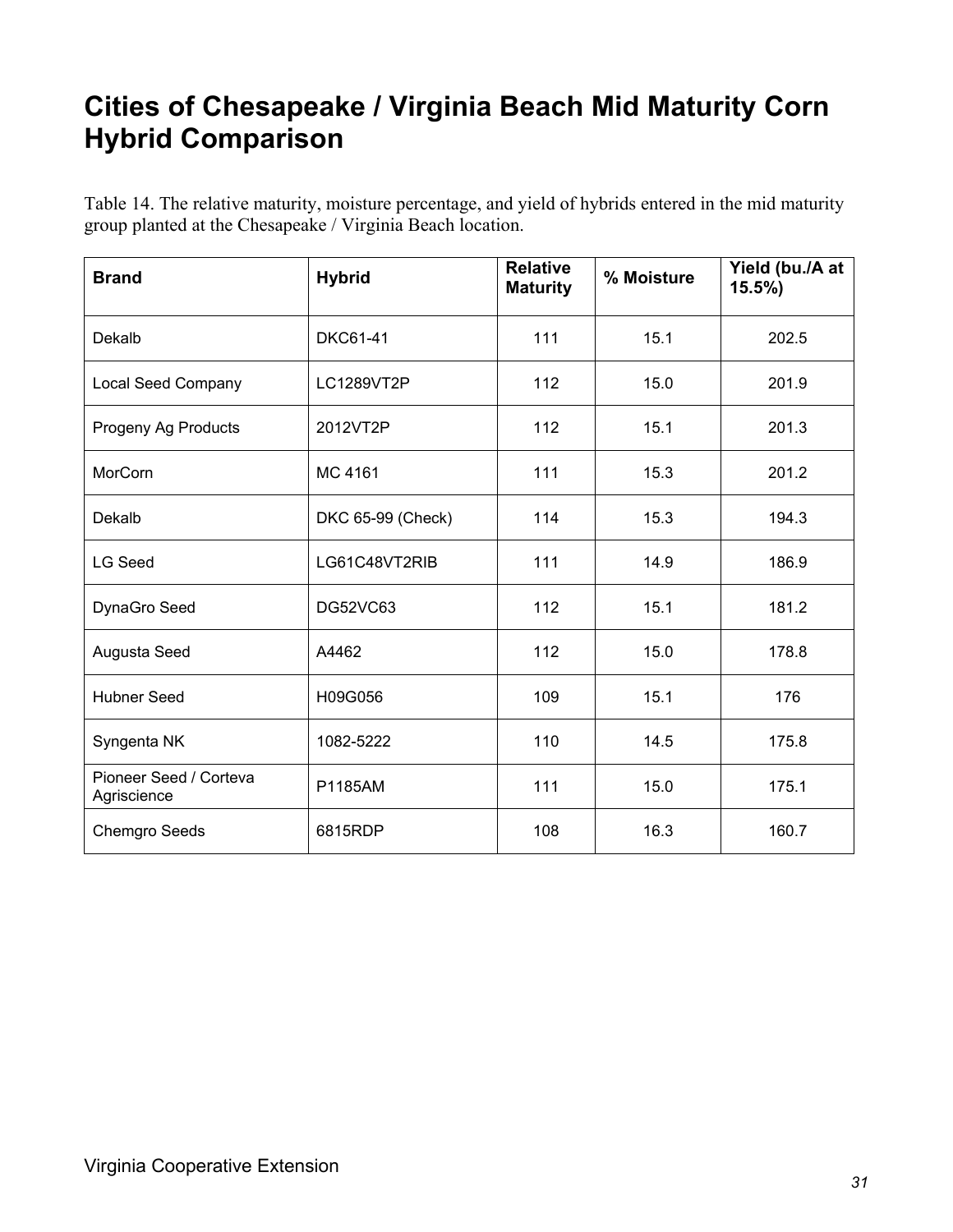### **Mecklenburg / Brunswick County Mid Maturity Corn Hybrid Comparison**

#### **Cooperators**

**Producer:** Howard Wright

**Extension:** Taylor Clarke, VCE Mecklenburg, Sara Rutherford VCE Greensville and City of Emporia

#### **Management**

**Previous Crop:** Wheat **Soil Type:** Appling Mattaponi Complex **Tillage:** Strip-till **Planting Date:** April 21, 2021 **Planting Equipment:** 4 row JD Max-emerge, 36 inch spacing **Seeding Rate:** 28,000 **Preplant Fertilizer:** 100-70-100 **Fertilizer at Planting:** 3 gal. Riser 17-17-3 + 2oz Radiant **Sidedress Fertilizer:** 100 lbs. N **Burndown:** Roundup PowderMax3 24oz., Brawl ATZ 2qts, Verdict 10oz **Post Emergence Crop Protection:** Roundup PowerMax3 24oz., Laudis 3oz **Harvest Date:** August 29, 2021 **Harvest Equipment:** Gleaner R50 with 4 row 36" head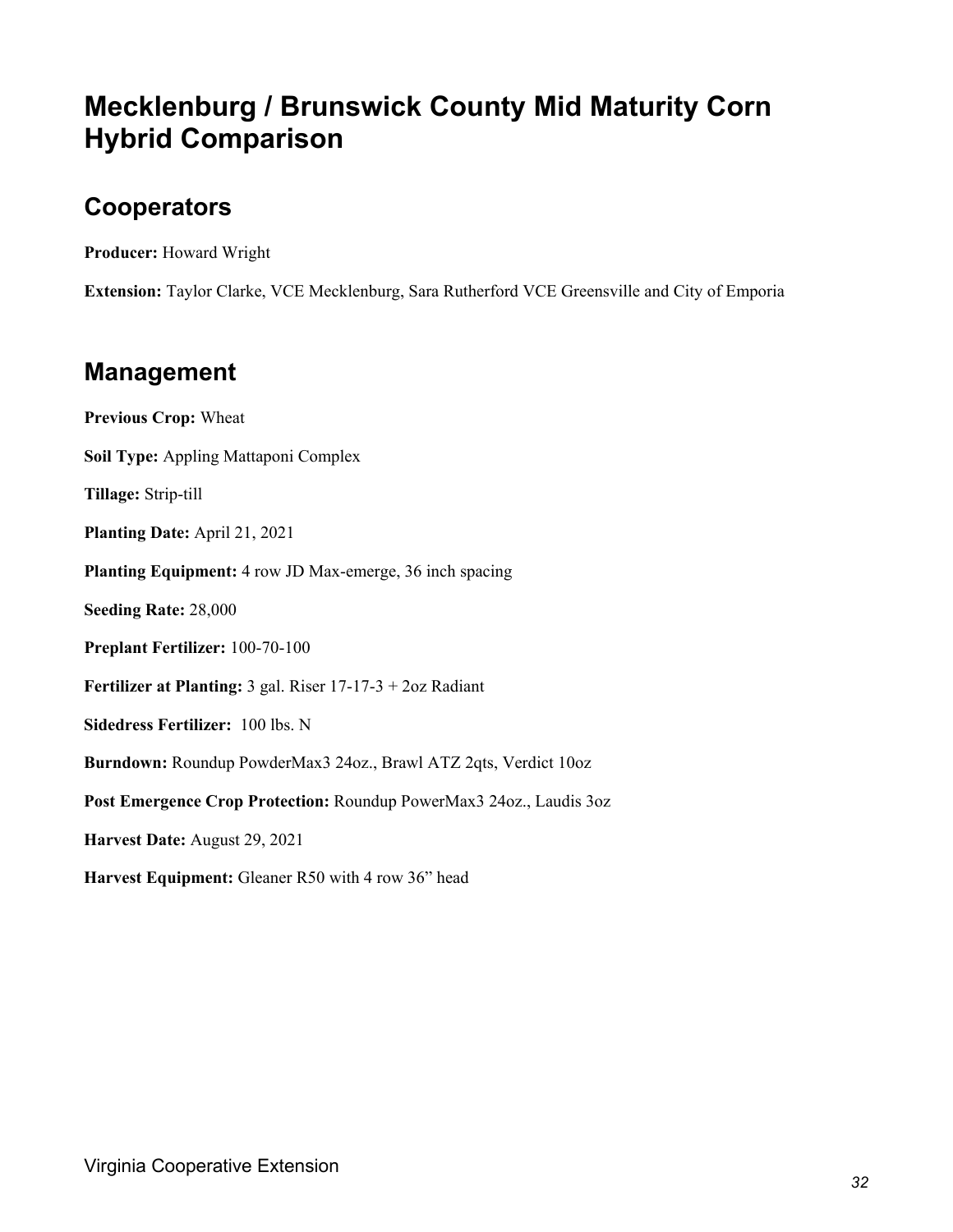### **Mecklenburg / Brunswick County Mid Maturity Corn Hybrid Comparison**

Table 15. The relative maturity, moisture percentage, test weight, and yield of hybrids entered in the mid maturity group planted at the Mecklenburg / Brunswick location.

| <b>Brand</b>                          | <b>Hybrid</b>      | <b>Relative</b><br><b>Maturity</b> | % Moisture | <b>Test Weight</b> | Yield (bu./A<br>at 15.5%) |
|---------------------------------------|--------------------|------------------------------------|------------|--------------------|---------------------------|
| Local Seed<br>Company                 | <b>LC1289 VT2P</b> | 112                                | 29         | 55.2               | 219.1                     |
| <b>Hubner Seed</b>                    | H09G056            | 109                                | 29.5       | 50.5               | 203.5                     |
| <b>MorCorn</b>                        | MC 4161            | 111                                | 28.9       | 50.8               | 200.4                     |
| Dekalb                                | <b>DKC61-41</b>    | 111                                | 28.4       | 52.1               | 180.4                     |
| Augusta Seed                          | A4462              | 112                                | 27.7       | 53.4               | 188.6                     |
| <b>LG Seed</b>                        | LG61C48VT2RIB      | 111                                | 27.7       | 54.1               | 197.7                     |
| DynaGro Seed                          | DG52VC63           | 112                                | 25.5       | 55.2               | 201.3                     |
| Syngenta NK                           | 1082-5222          | 110                                | 27.4       | 52.8               | 208.1                     |
| Progeny Ag<br>Products                | 2012VT2P           | 112                                | 25.9       | 54.3               | 204.1                     |
| Pioneer Seed /<br>Corteva Agriscience | P1185AM            | 111                                | 26.5       | 56                 | 207.4                     |
| <b>Chemgro Seeds</b>                  | 6815RDP            | 108                                | 27.4       | 51.1               | 148.2                     |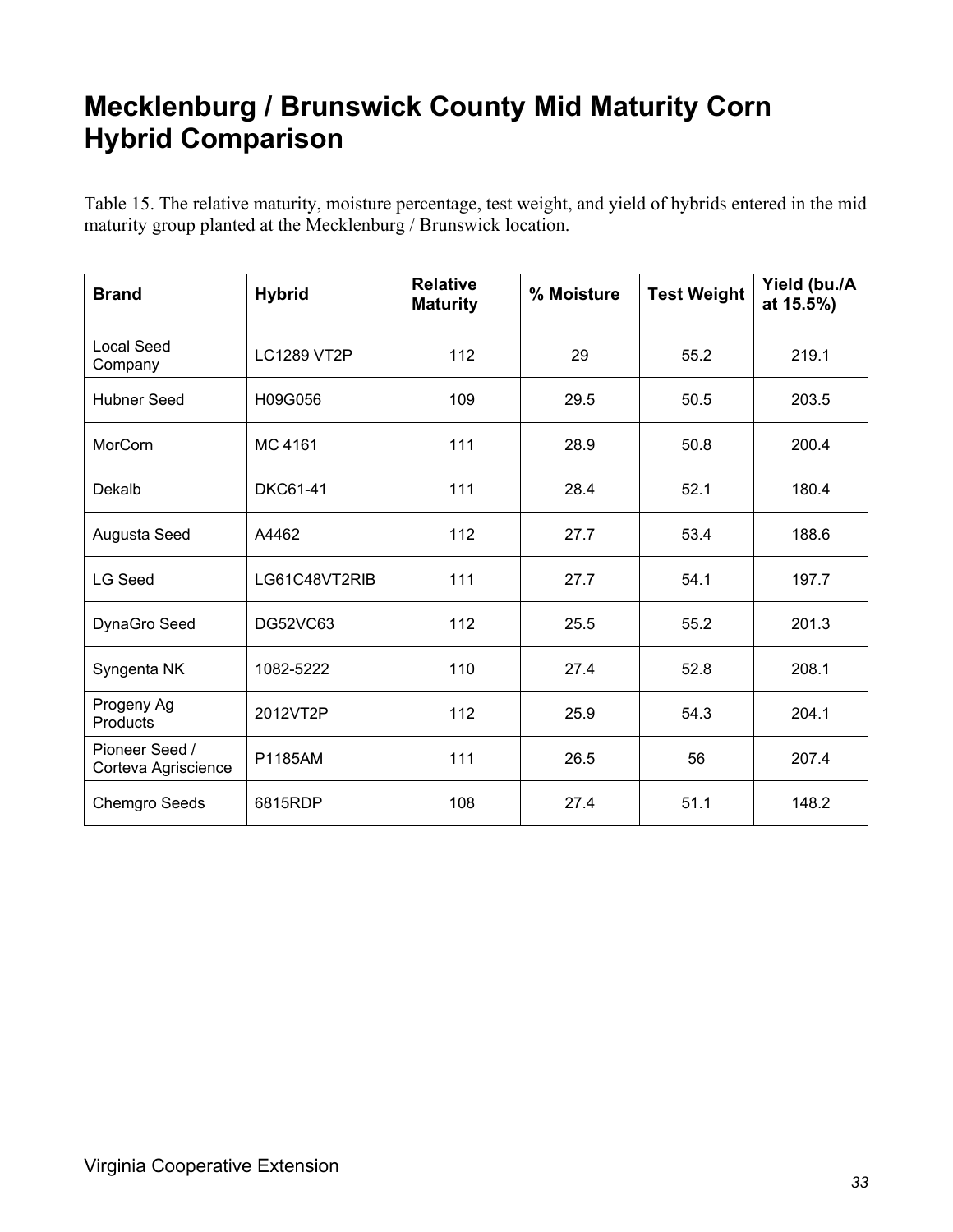### **Southampton County Mid Maturity Corn Hybrid Comparison**

#### **Cooperators**

**Producer:** D&J Farms, Dennis & Denton Spruill

**Extension:** Joshua Holland, VCE Southampton

#### **Management**

**Previous Crop:** Soybean **Soil Type:** Slagle fine sandy loam **Tillage:** Strip-till **Planting Date:** April 13, 2021 **Planting Equipment:** KMC 8-Row Strip-Till Rig, John Deere 7730 Max Emerge Planter, 36 inch spacing **Seeding Rate:** 28,000 **Preplant Fertilizer:** 2.25 tons Poultry Litter **Fertilizer at Planting:** 11 gal. 17-17-0 2x2 band **Sidedress Fertilizer:** 120 units 30-0-0 **Burndown:** 32 oz. Roundup, 1 qt. 2,4-D, 2 oz. Valor **Post Emergence Crop Protection:** 3.6 qt. Halex GT, 2 qt. Atrazine **Harvest Date:** September 20, 2021 **Harvest Equipment:** John Deere 9760 Grain Combine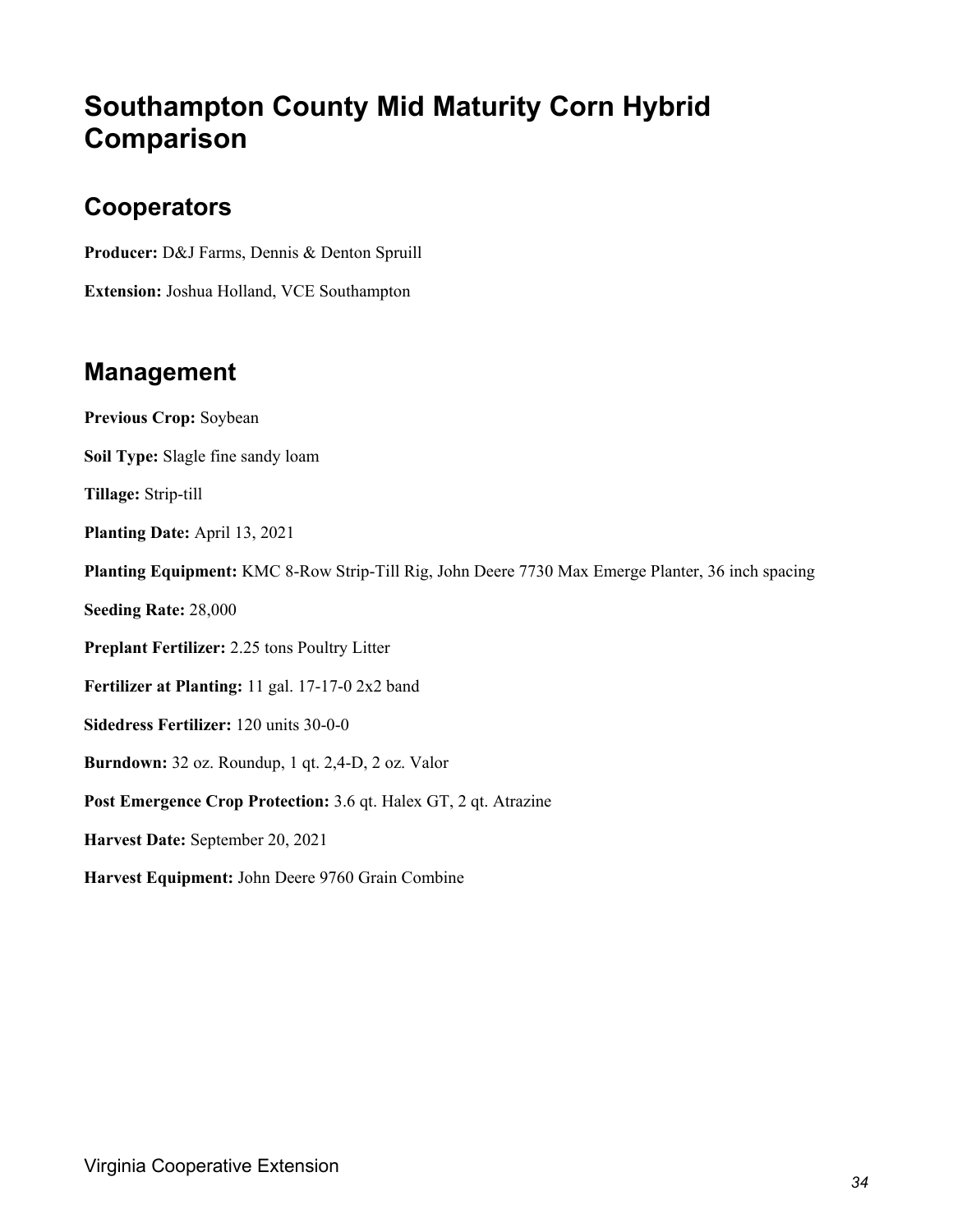### **Southampton County Mid Maturity Corn Hybrid Comparison**

Table 16. The relative maturity, moisture percentage, and yield of hybrids entered in the mid maturity group planted at the Southampton County location.

| <b>Brand</b>                          | <b>Hybrid</b>      | <b>Relative Maturity</b> | % Moisture | Yield (bu./A<br>at 15.5%) |
|---------------------------------------|--------------------|--------------------------|------------|---------------------------|
| <b>Local Seed Company</b>             | <b>LC1289 VT2P</b> | 112                      | 14.5       | 162.3                     |
| <b>Hubner Seed</b>                    | H09G056            | 109                      | 15.1       | 163.6                     |
| MorCorn                               | MC4161             | 111                      | 13.7       | 174.1                     |
| Dekalb                                | <b>DKC61-41</b>    | 111                      | 14.8       | 167.7                     |
| Augusta Seed                          | A4462              | 112                      | 14.7       | 178.3                     |
| <b>LG Seed</b>                        | 61C48VT2PRIB       | 111                      | 14.9       | 188.8                     |
| DynaGro Seed                          | DG52VC63           | 112                      | 15.0       | 188.6                     |
| Syngenta NK                           | 1082-5222          | 110                      | 15.1       | 169.7                     |
| Progeny Ag Products                   | 2012VT2P           | 112                      | 14.8       | 192.2                     |
| Pioneer Seed / Corteva<br>Agriscience | P1185AM            | 111                      | 15.0       | 169.7                     |
| <b>Chemgro Seeds</b>                  | 6815RDP            | 108                      | 14.6       | 156.9                     |

**Discussion:** Conditions in the field were favorable at planting and shortly thereafter. Planting was delayed into May due to cool/wet soil conditions and likely had an impact on top-end yield potential. July brought extremely hot/dry weather that had a significant effect on plant health and grain-fill. Given these conditions, yields remained favorable across all varieties.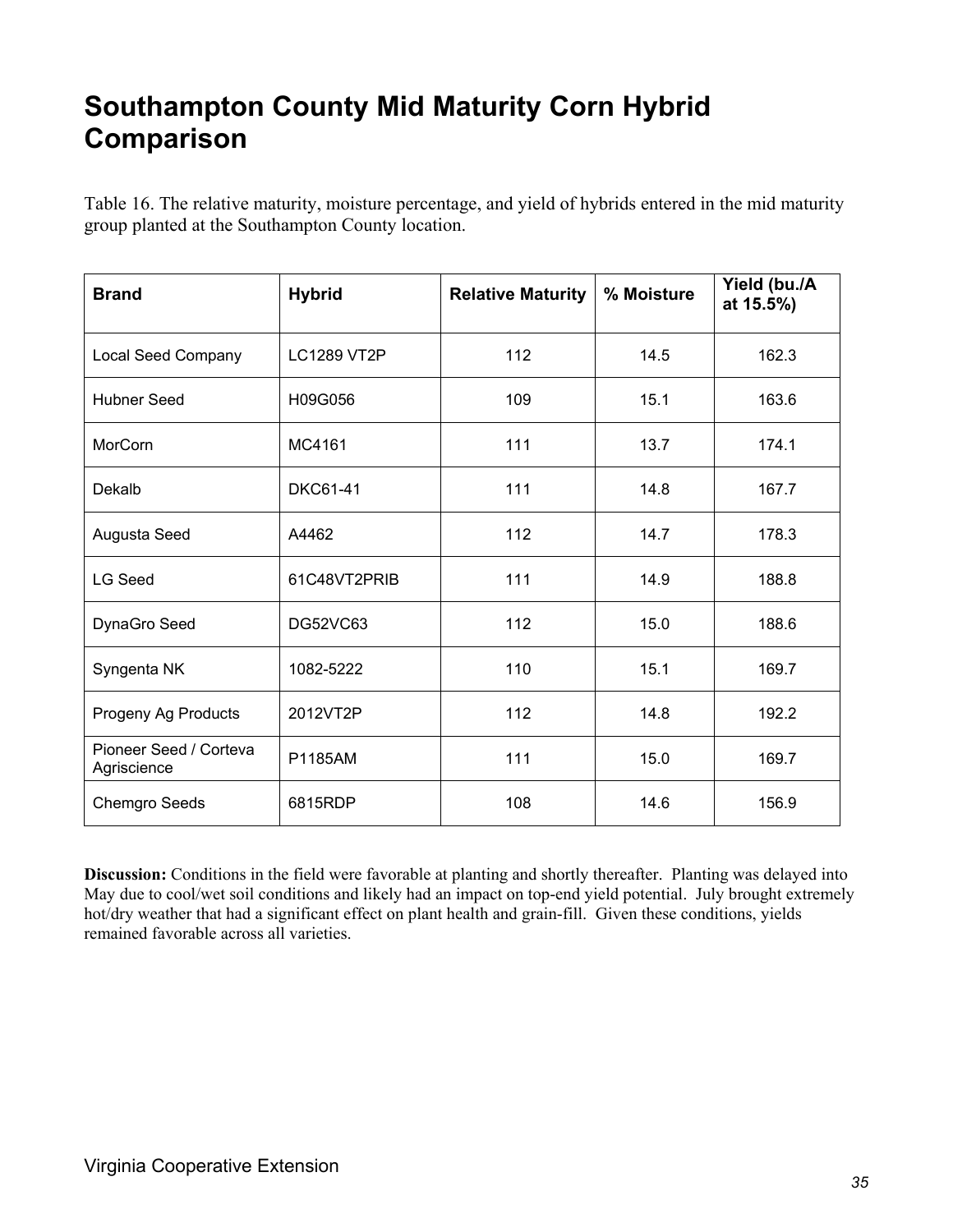### **Virginia State University Mid Maturity Corn Hybrid Comparison**

#### **Cooperators**

**Virginia State University:** Robert Grammer, Landon West, and William Townsend, VSU-Randolph Farm, Glenn F. Chappell, II, Virginia State University

#### **Management**

Previous Crop: Full season soybean

**Soil Type:** Tetotum

**Planting Date:** April 23, 2021

**Seeding Rate:** 29,000

**Preplant Fertilizer: Broadcast:** 25-50-150 Granular; April 22, 2021

**Pre-Emergence Fertilizer:** 65-0-0 UAN 30%, with herbicide; April 26, 2021

**Sidedress Fertilizer:** 130-0-0 UAN 30%; June 2, 2021

**Burndown:** 1 qt. Gramoxone SL; April 13, 2021

**Crop Protection at Planting:** 2 qt. Bicep II Mag. + 1 qt. Princep 4L; April 26, 2021

**Post Emergence Crop Protection:** 1 qt. Glyphosate; May 26, 2021

**Harvest Date:** October 18, 2021

**Harvest Equipment:** John Deere 9560 STS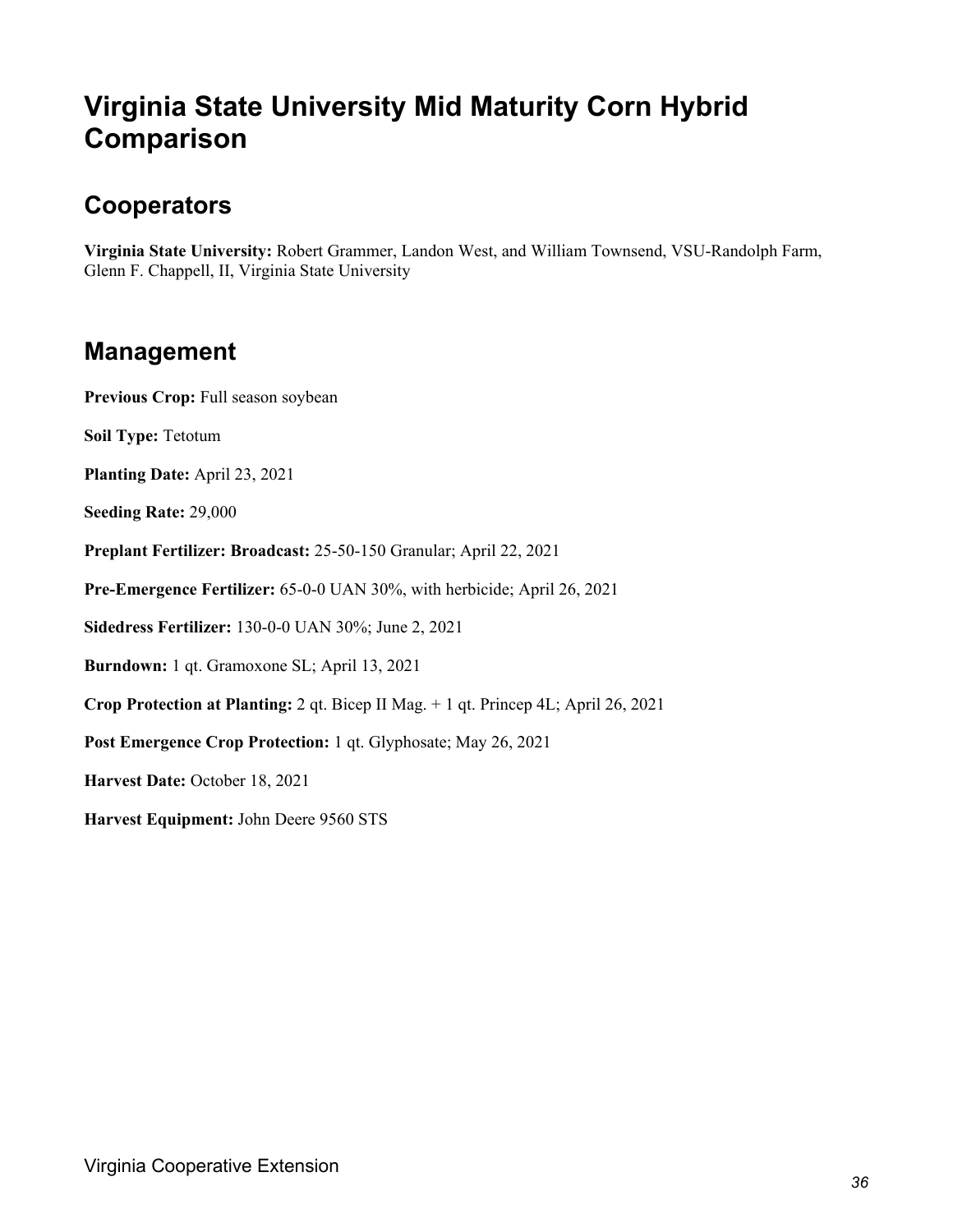### **Virginia State University Mid Maturity Corn Hybrid Comparison**

Table 17. The relative maturity, moisture percentage, yield, and percent of check of hybrids entered in the mid maturity group planted at the Virginia State University location

| <b>Brand</b>                            | <b>Hybrid</b>      | <b>Relative</b><br><b>Maturity</b> | % Moisture | Yield<br>(bu./A at<br>$15.5\%$ | $\overline{\%}$ of<br><b>Check</b> |
|-----------------------------------------|--------------------|------------------------------------|------------|--------------------------------|------------------------------------|
| Check - Hubner Seed                     | H4763RC2P          | 114                                | 16.9       | 241.9                          |                                    |
| <b>Local Seed Company</b>               | <b>LC1289 VT2P</b> | 112                                | 16.2       | 233.2                          | 101.2                              |
| <b>Hubner Seed</b>                      | H09G056            | 109                                | 14.8       | 236.6                          | 102.7                              |
| MorCorn                                 | MC 4161            | 111                                | 16.8       | 225.5                          | 97.9                               |
| Dekalb                                  | <b>DKC61-41</b>    | 111                                | 15.0       | 212.5                          | 92.2                               |
| Augusta Seed                            | A4462              | 112                                | 15.5       | 198.1                          | 86.0                               |
| <b>LG Seed</b>                          | LG61C48VT2RIB      | 111                                | 14.9       | 212.9                          | 92.4                               |
| DynaGro Seed                            | DG52VC63           | 112                                | 15.3       | 218.2                          | 94.7                               |
| Syngenta NK                             | 1082-5222          | 110                                | 14.4       | 223.0                          | 96.8                               |
| Progeny Ag Products                     | 2012VT2P           | 112                                | 15.3       | 231.9                          | 100.7                              |
| Pioneer Seed / Corteva<br>AgriSciences. | P1185AM            | 111                                | 15.7       | 194.9                          | 84.6                               |
| <b>Chemgro Seeds</b>                    | 6815RDP            | 108                                | 15.4       | 186.9                          | 81.1                               |
| Check - Hubner                          | H4763RC2P          | 114                                | 16.0       | 218.8                          |                                    |

**Discussion:** Irrigation: May 24 – 0.50" & June 30 - 0.50". Rainfall: April (23rd+) – 0.00", May – 0.90", June – 8.00", July - 9.10", & August – 8.05". The "% of Check" is calculated by dividing an individual hybrid's yield by the average of the two closest check hybrids and multiplying by 100. Early Hybrids (103-108 RM) averaged – 179.8 Bu./A, Mid Hybrids (108 – 112 RM) averaged – 215.8 Bu./A, & Late Hybrids (113-118 RM) averaged – 206.4 Bu./A.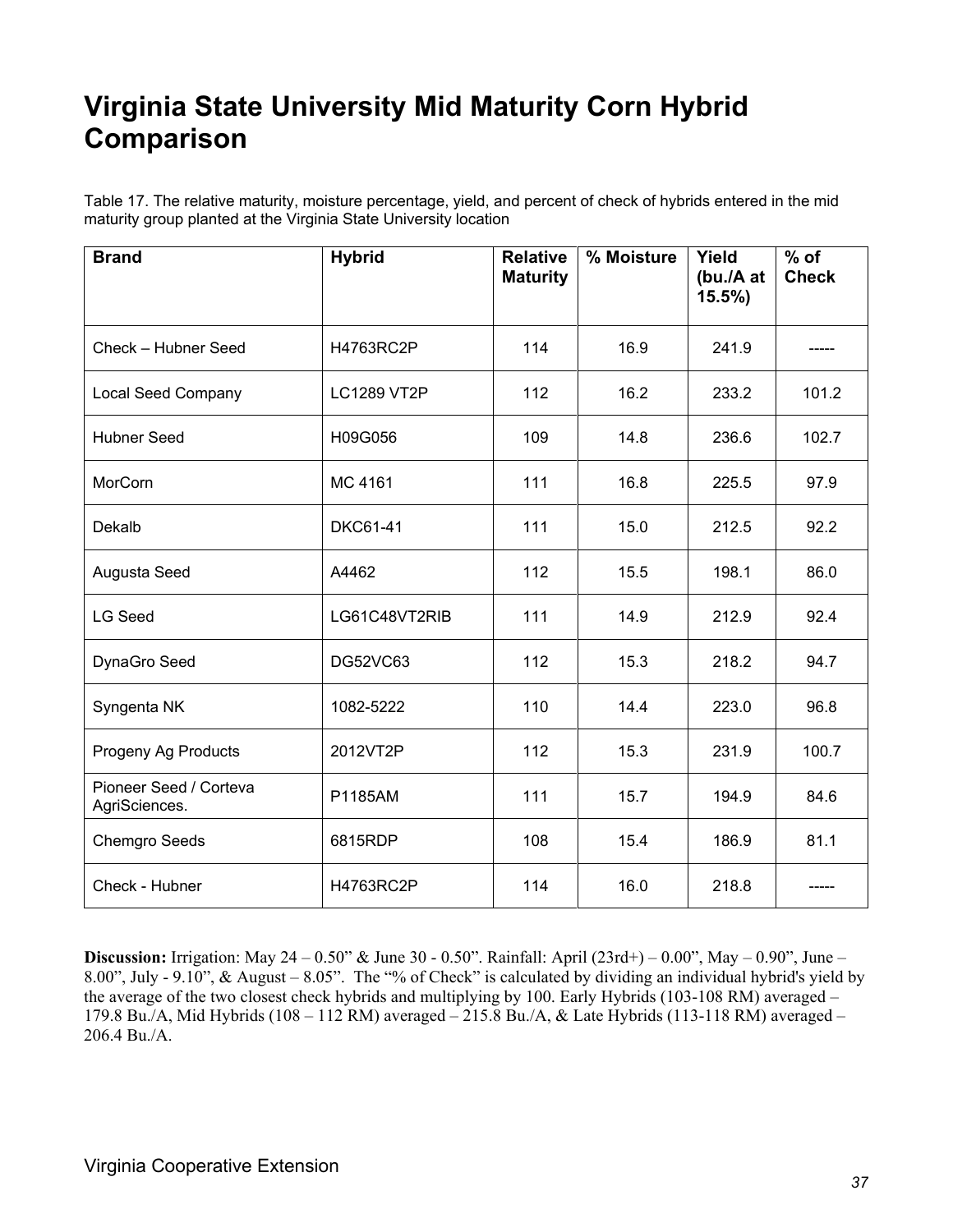### **City of Suffolk Mid Maturity Corn Hybrid Comparison**

#### **Cooperators**

**Producer:** Tidewater AREC

**Extension:** Elizabeth Pittman, VCE City of Suffolk, Tidewater AREC

#### **Management**

**Previous Crop:** Cotton **Soil Type:** Eunola Fine Sandy Loam; Dragston Fine Sandy Loam **Tillage:** Strip-till **Planting Date:** April 22, 2021 **Planting Equipment:** 4 row Kinze planter, 36 inch spacing **Seeding Rate:** 29,000 **Preplant Fertilizer:** 430 lbs. 13-9-18 **Fertilizer at Planting:** 10 gal. 24-0-0-3 **Sidedress Fertilizer:** 52 gal. 24-0-0-3 52 gal **Burndown:** 1qt. Roundup, 1.5 pt. 2,4-D **Crop Protection at Planting:** 2 pt. Bicep, 1 pt. Simazine **Post Emergence Crop Protection:** 24 oz. Impact corn, 1 qt. Roundup, 1.5 pt. Atrazine **Harvest Date:** September 16, 2021 **Harvest Equipment:** John Deere 9450 combine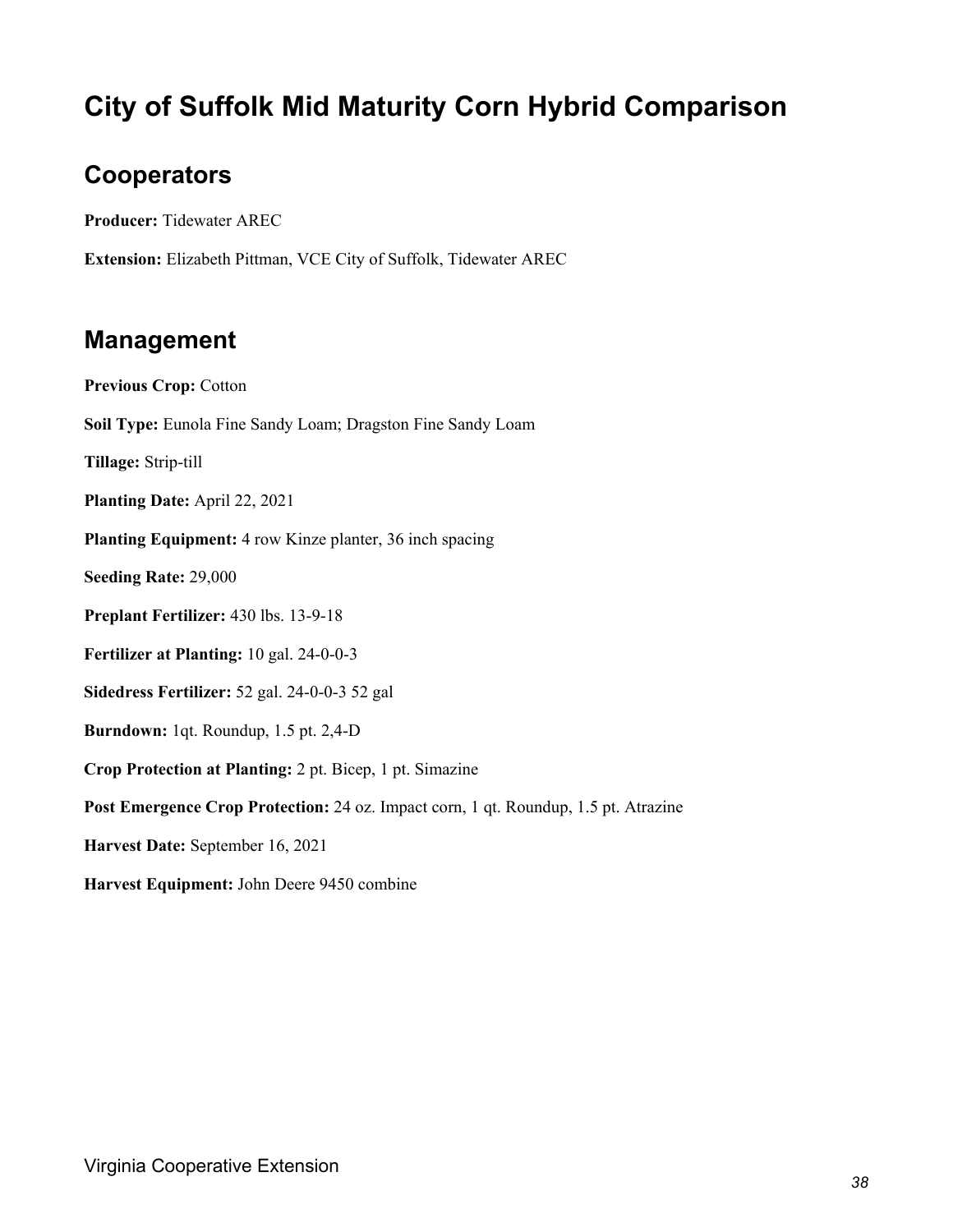### **City of Suffolk Mid Maturity Corn Hybrid Comparison**

Table 18. The relative maturity, moisture percentage, test weight, and yield of hybrids entered in the mid maturity group planted at the City of Suffolk location.

| <b>Brand</b>                          | <b>Hybrid</b>      | <b>Relative</b><br><b>Maturity</b> | % Moisture | <b>Test</b><br>Weight | Yield (bu./A<br>at 15.5%) |
|---------------------------------------|--------------------|------------------------------------|------------|-----------------------|---------------------------|
| <b>Local Seed Company</b>             | <b>LC1289 VT2P</b> | 112                                | 16.4       | 56.9                  | 225.3                     |
| <b>Hubner Seed</b>                    | H09G056            | 109                                | 16.2       | 55.4                  | 233.6                     |
| <b>MorCorn</b>                        | MC 4161            | 111                                | 16.3       | 58                    | 241                       |
| Dekalb                                | <b>DKC61-41</b>    | 111                                | 16.3       | 54.6                  | 243.6                     |
| Augusta Seed                          | A4462              | 112                                | 16.5       | 57.6                  | 237.4                     |
| <b>LG Seed</b>                        | LG61C48VT2RIB      | 111                                | 17.6       | 57                    | 230.1                     |
| DynaGro Seed                          | DG52VC63           | 112                                | 17.9       | 54.8                  | 236.4                     |
| Syngenta NK                           | NK 1082-5222       | 110                                | 17.3       | 53.8                  | 225.8                     |
| Progeny Ag Products                   | 2012VT2P           | 112                                | 17         | 55.9                  | 243.2                     |
| Pioneer Seed / Corteva<br>Agriscience | P1185AM            | 111                                | 17.2       | 56.8                  | 232.5                     |
| Dekalb                                | <b>DKC62-89</b>    | 112                                | 16.7       | 57.1                  | 243.2                     |

**Discussion:** Planting conditions were fairly ideal and we saw great emergence across all of the varieties. Wet/cool conditions after emergence likely had some effect on top-end yield potential. There was hot/dry weather in July that also potentially impacted yield but overall all of the varieties kept good plant health and harvested well without issues. Chemgro Seeds 6815RDP was not included in this set of data due to the seed not being delivered along with the rest of the varieties.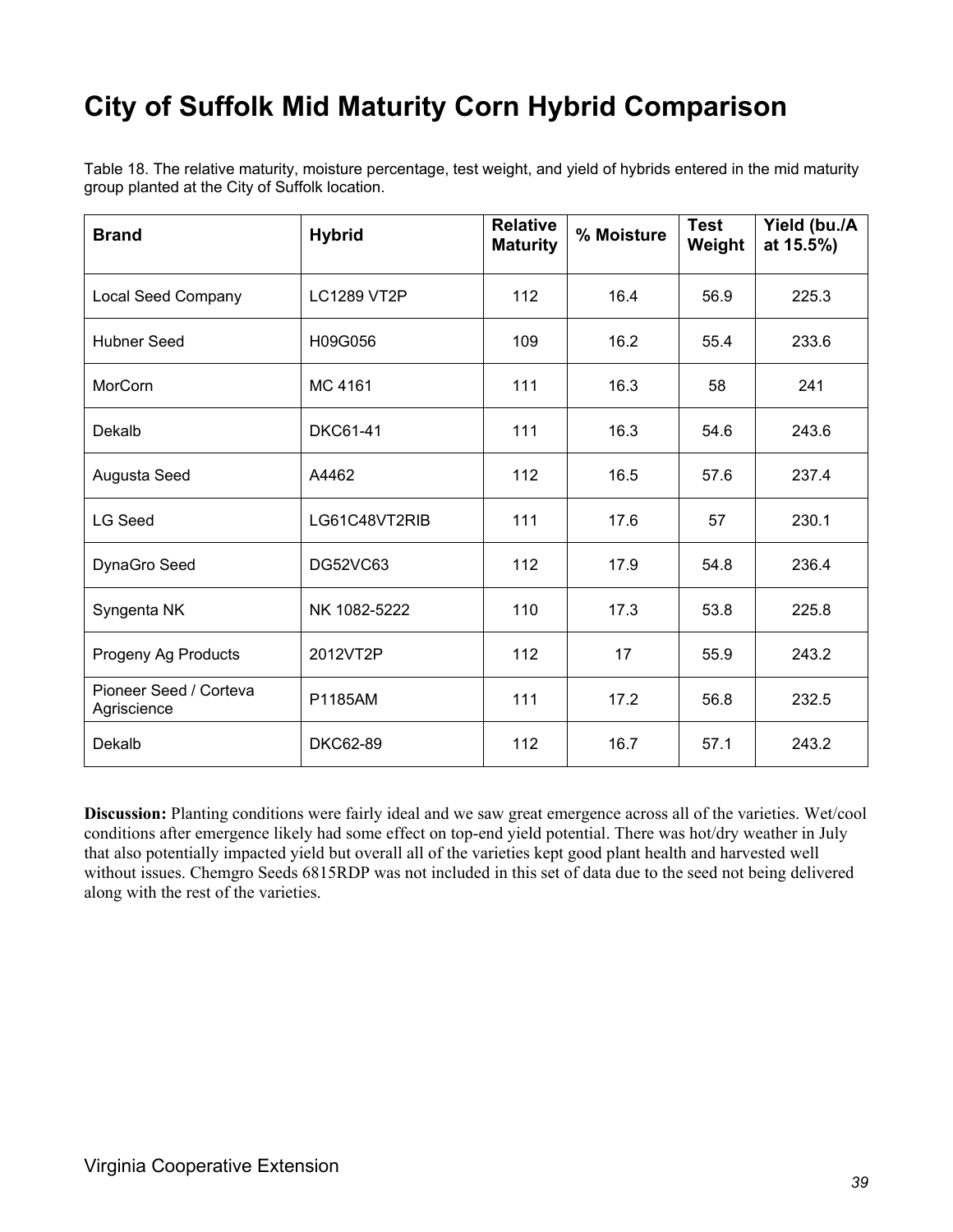# **Full Maturity Hybrid Comparisons**

### **Full Maturity Hybrid Entries**

### **113 Day RM or More**

Table 19. Corn hybrids entered in the full maturity group as well as the relative maturity, seed treatments, and genetic traits of each hybrid entered.

| <b>Brand</b>                          | <b>Hybrid</b>   | <b>Relative</b><br><b>Maturity</b> | <b>Seed Treatments</b>  | <b>Genetic Traits</b>                   |
|---------------------------------------|-----------------|------------------------------------|-------------------------|-----------------------------------------|
| <b>Local Seed Company</b>             | LC1307 TCRIB    | 113                                | <b>Radius Premium</b>   | Trecepta                                |
| <b>Hubner Seed</b>                    | H4763RC2P       | 114                                | Poncho 250              | RR, YGCB                                |
| MorCorn                               | MC 4311         | 113                                | Acceleron 1250          | Trecepta                                |
| Dekalb                                | <b>DKC64-65</b> | 114                                | A500 Elite              | VT <sub>2</sub> P                       |
| Augusta Seed                          | A7168           | 118                                | C250                    | VT <sub>2</sub> P                       |
| <b>LG Seed</b>                        | LG66C11VT2RIB   | 116                                | C <sub>250</sub>        | VT2RIB                                  |
| DynaGro Seed                          | <b>DG54VC34</b> | 114                                | Acceleron 250           | Double Pro / RR                         |
| Syngenta NK                           | 1748-3110       | 117                                | Avicta complete 500     | RR, Viptera                             |
| Pioneer Seed / Corteva<br>Agriscience | P1506AM         | 115                                | Poncho 1250 +<br>Votivo | AM (YGCB, HX1, LL,<br>RR <sub>2</sub> ) |
| <b>Chemgro Seeds</b>                  | 7505RDP         | 115                                | Acceleron 250           | VT2P, RIB                               |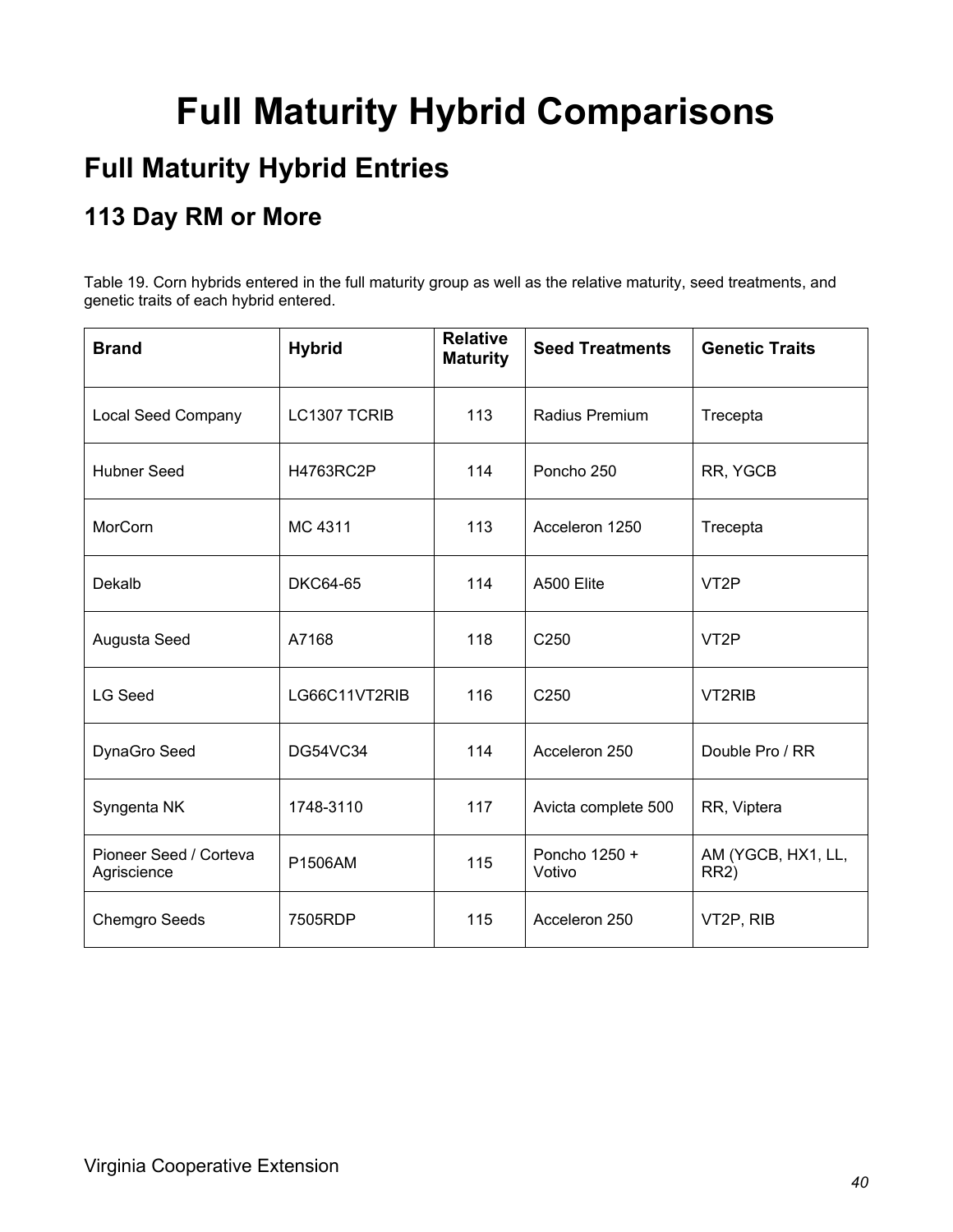### **Summary of Full Maturity Hybrid Comparisons**

### **113 Day RM or More**

Table 20. A summary of yield results from corn hybrids entered in the full maturity group by plot location.

| Average                                    | 97.8        | 193.6                                  | 204.1          | 4<br>$\overline{5}$ | 188.9                                                             | 184.6         | 200.2        | 187.1        | <b>ن</b><br>97                         | $\infty$<br>50 |       |
|--------------------------------------------|-------------|----------------------------------------|----------------|---------------------|-------------------------------------------------------------------|---------------|--------------|--------------|----------------------------------------|----------------|-------|
| <b>Mecklenburg</b>                         | 189.1       | 165.0                                  | 212.2          | 209.7               | 197.3                                                             | 188.1         | 178.4        | 224.3        | 198.6                                  | 193.5          | 195.6 |
| <b>Charlotte</b>                           | 188.6       | 183.7                                  | 185.5          | 173.2               | 168.1                                                             | 183.7         | 186.0        | 169.7        | $\infty$<br>87.                        | Ņ<br>174.      | 180.1 |
| <b>Campbell</b>                            | 123.6       | 139.1                                  | 128.9          | 114.5               | 115.1                                                             | 120.9         | 142.7        | 129.5        | 123.4                                  | 139.8          | 116.1 |
| <b>Culpeper</b>                            | 164.8       |                                        | 153.9          | 131.8               | 147.1                                                             | 117.1         | 158.7        | 146.7        | 159.0                                  |                | 147.4 |
| <b>Suffolk</b>                             | 247.2       | 235.0                                  | 269.9          | 243.0               | 231.3                                                             | 208.6         | 257.7        | 246.4        | 257.9                                  | 230.9          | 242.8 |
| <b>Prince</b><br>George                    | 194.0       | 197.4                                  | 200.0          | 201.7               | 193.2                                                             | 185.9         | 200.1        | 195.9        | 99.7                                   | 189.9          | 195.8 |
| Southampton                                | 187.6       | 184.8                                  | 195.9          | 177.7               | 90.1                                                              | 196.3         | 195.9        | 183.9        | 178.8                                  | 188.1          | 187.9 |
| <b>Virginia State</b><br><b>University</b> | 219.4       | 186.0                                  | 218.5          | 205.4               | 222.8                                                             | 187.0         | 214.6        | 230.0        | 87.6                                   | 205.8          | 207.7 |
| Virginia Ag<br><b>Expo</b>                 | 265.6       | 257.4                                  | 272.0          | 265.4               | 235.4                                                             | 273.5         | 267.8        | 274.0        | 282.6                                  | 259.9          | 265.4 |
| <b>Relative</b><br><b>Maturity</b>         | 114         | 115                                    | 113            | 114                 | 116                                                               | 117           | 114          | 118          | 113                                    | 115            | Avg   |
| <b>Hybrid</b>                              | H4763RC2P   | <b>NN</b><br>P <sub>1506</sub>         | <b>MC 4311</b> | DKC64-65            | $11\sqrt{T}$<br>$\boldsymbol{\underline{\omega}}$<br>LG66C1<br>2R | 110<br>1748-3 | C34<br>DG54V | A7168        | $\overline{9}$ $\overline{9}$<br>LC130 | 7505RDP        |       |
| Company                                    | Hubner Seed | Pioneer Seed<br>Agriscience<br>Corteva | MorCorn        | Dekalb              | LG Seeds                                                          | Syngenta NK   | DynaGro Seed | Augusta Seed | Local Seed<br>Company                  | Chemgro Seeds  |       |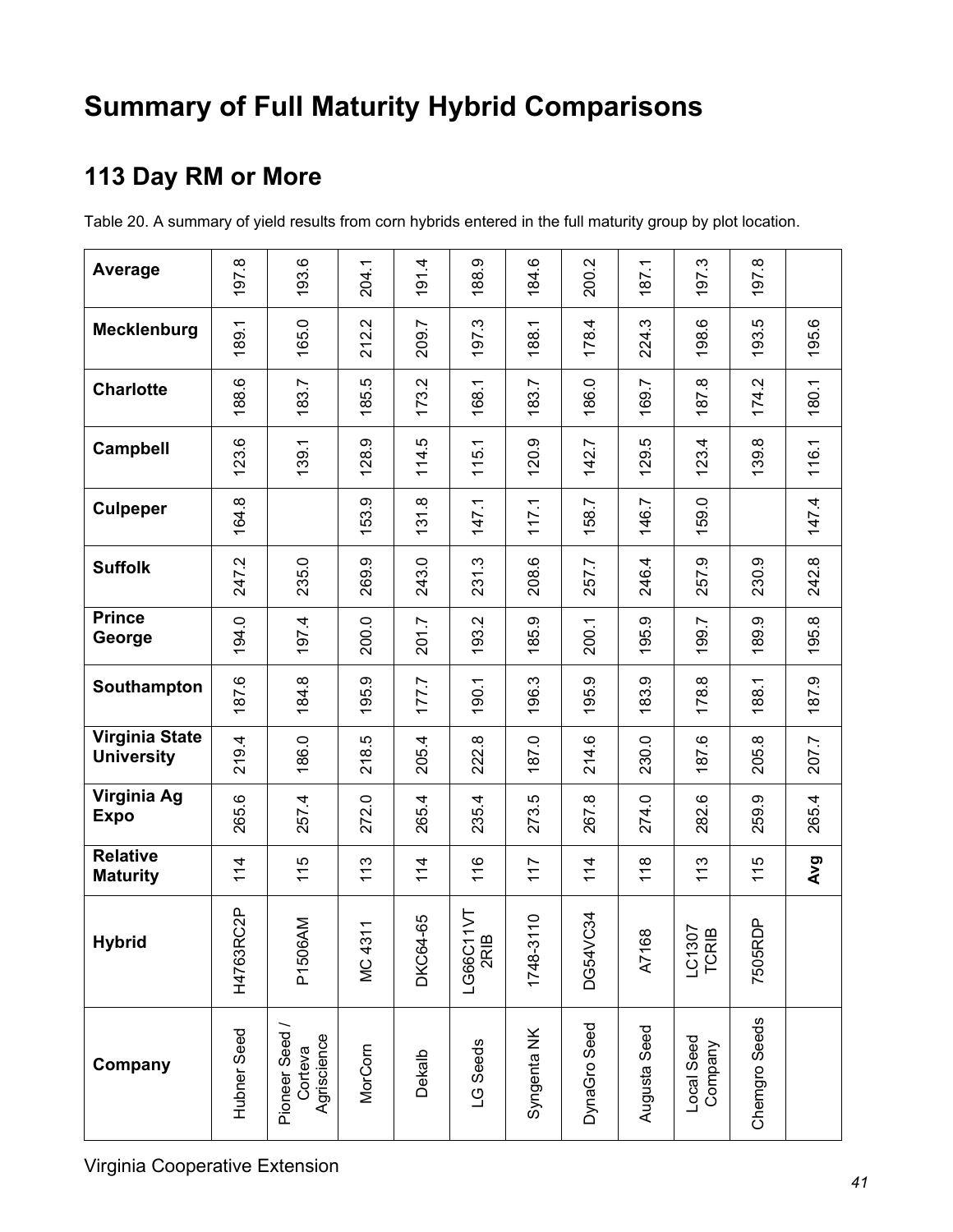### **Virginia Ag Expo Full Maturity Corn Hybrid Comparison**

#### **Cooperators**

**Producer:** Corbin Hall Farm, Evan Perry

**Extension:** Frank Long, VCE Middlesex, Trent Jones, VCE Northumberland and Lancaster, Robbie Longest, VCE Essex, Wade Thomason, Extension Grains Specialist

#### **Management Practices**

**Previous Crop:** Soybean

**Soil Type:** Myatt loam

**Tilliage:** No-till

**Planting Date:** April 7, 2021

**Planting Equipment:** Kinze 12-row planter, 30 inch spacing

**Preplant Fertilizer:** 60-30-120 broadcast

**Fertilizer at Planting:** 2x2 Starter – 18 gpa (22-11-0), In-furrow – 3 gpa Nachurs (3-18-18), 40 lbs. N behind planter

**Sidedress:** 120 lbs. N, Fertigated 50 gpa (0-0-10) + 75 lbs. N

**Burndown:** RoundUp (28 oz/ac), 2,4-D (16 oz/ac)

**Crop Protection at Planting**: In-furrow - Capture (5 oz/ac) + Xyway (15 oz/ac), Leadoff (1.5 oz/ac) +atrazine (32 oz/ac) behind planter

**Post Emergence Crop Protection:** RoundUp (22 oz/ac), Realm Q (4 oz/ac)

**Harvest Date:** September 24, 2021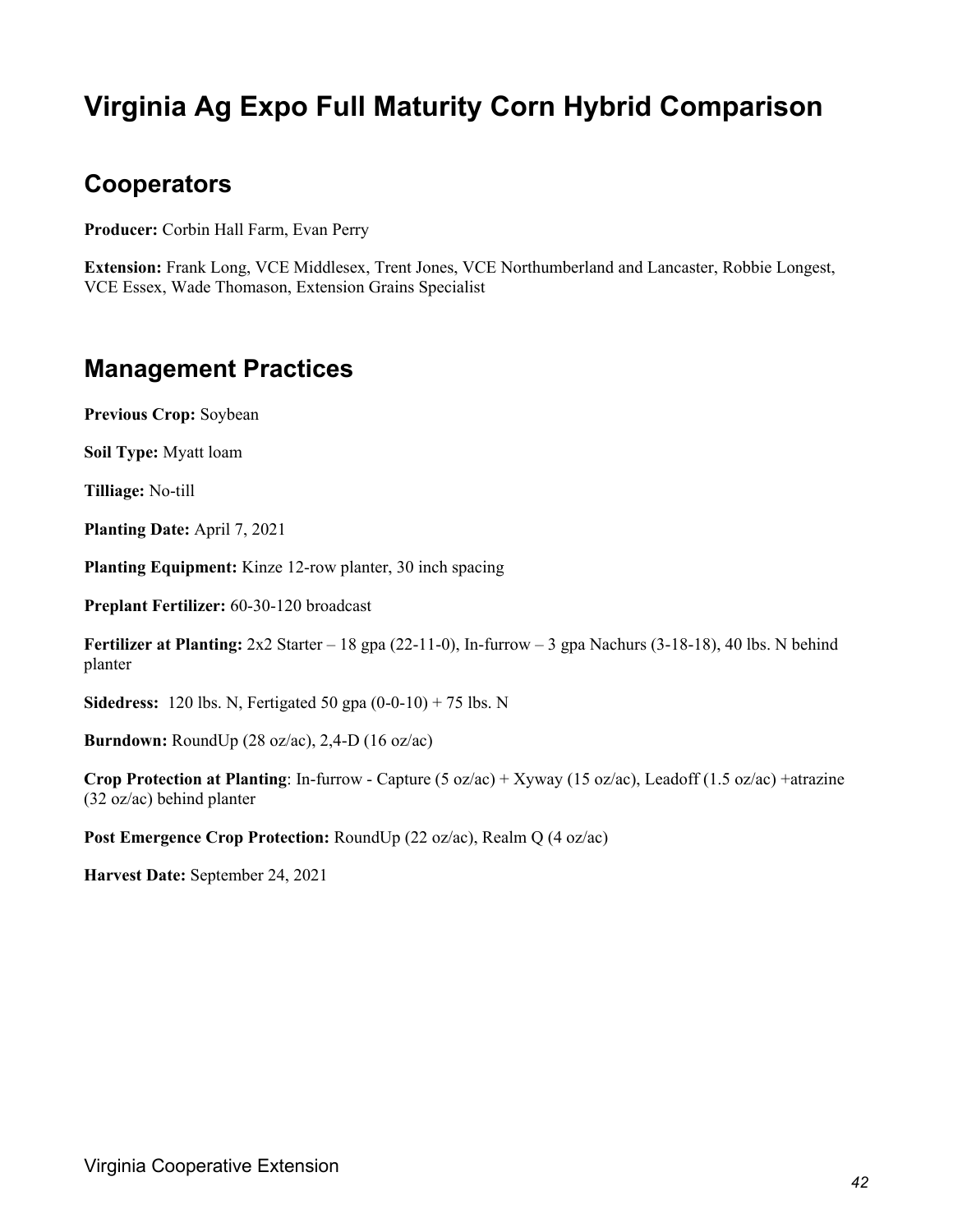## **Virginia Ag Expo Full Maturity Corn Hybrid Comparison**

Table 21. The relative maturity, moisture percentage, test weight, and yield of hybrids entered in the full maturity group planted at the Virginia Ag Expo location.

| <b>Brand</b>                          | <b>Hybrid</b>   | <b>Relative</b><br><b>Maturity</b> | % Moisture | <b>Test Weight</b> | Yield (bu./A<br>at 15.5%) |
|---------------------------------------|-----------------|------------------------------------|------------|--------------------|---------------------------|
| Pioneer (CHECK)                       | 1870            | 118                                | 17.9       | 58.6               | 278.1                     |
| <b>Chemgro Seeds</b>                  | 7505RDP         | 115                                | 16.3       | 59.5               | 259.9                     |
| MorCorn                               | MC4311          | 113                                | 16.6       | 58.8               | 272.0                     |
| <b>Local Seed</b><br>Company          | LC1307TCRIB     | 113                                | 16.3       | 59.1               | 282.6                     |
| <b>LG Seed</b>                        | LG66C11VT2RIB   | 116                                | 17.5       | 58.2               | 235.4                     |
| <b>Hubner Seed</b>                    | H4763RC2P       | 114                                | 17.2       | 59.6               | 265.6                     |
| Syngenta NK                           | 1748-3110       | 117                                | 17.8       | 57.9               | 273.5                     |
| Dekalb                                | <b>DKC64-65</b> | 114                                | 17.1       | 59.7               | 265.4                     |
| Augusta Seed                          | A7168           | 118                                | 17.8       | 60.4               | 274.0                     |
| DynaGro Seed                          | <b>DG54VC34</b> | 114                                | 17.6       | 58.8               | 267.8                     |
| Pioneer Seed /<br>Corteva Agriscience | P1506AM         | 115                                | 16.8       | 60.6               | 257.4                     |
| Pioneer (CHECK)                       | 1870            | 118                                | 18.5       | 58.2               | 265.3                     |

**Discussion:** This was an excellent intensively managed full-season hybrid plot with great yields for the VA Ag Expo site at Corbin Hall Farm, with the plot averaging 266.4 bu./ac. Overall the location had a great growing season. This plot was also irrigated and fertigated with potassium and nitrogen in-season. Please use this data and other replicated on-farm hybrid plot results when selecting hybrids for the 2022 growing season.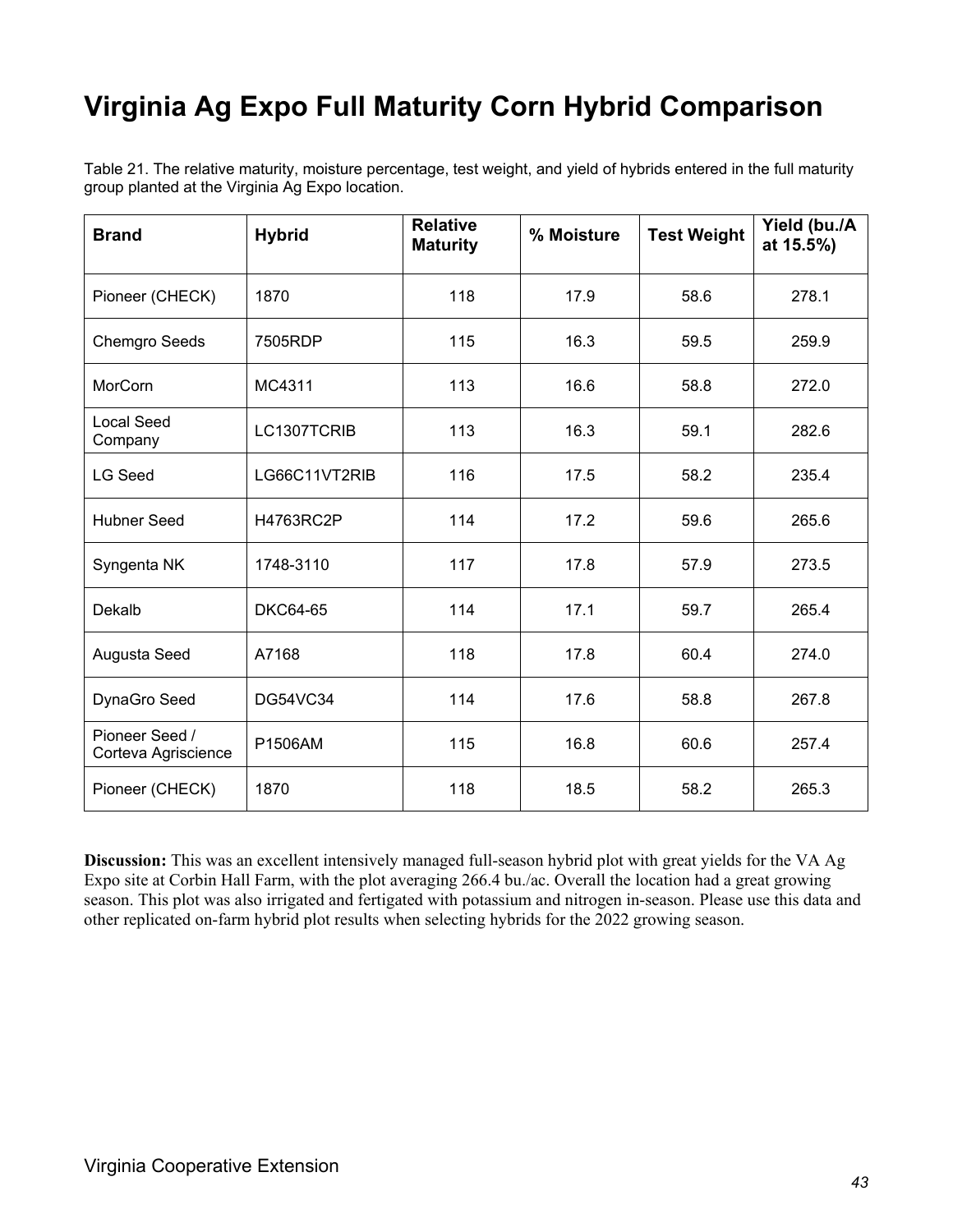### **Culpeper County Full Maturity Corn Hybrid Comparison**

#### **Cooperators**

**Producer:** Glebe Farm, Ross Swan **Extension:** Carl Stafford, VCE Culpeper County **Industry:** Eric Scruggs, Nutrien

#### **Management**

**Previous Crop:** Corn **Soil Type:** Fauquier Silt Loam **Tillage:** No-till **Planting Date:** April 30, 2021 **Planting Equipment:** Kinze, 30 inch spacing **Seeding Rate:** 30,000 **Preplant Fertilizer:** P&K by removal rates, variable **Fertilizer at Planting:** 50 lbs. N **Sidedress Fertilizer:** 120 lbs. N **Burndown:** Bicep, Roundup, powermax, salvo **Post Emergence Crop Protection:** Halax, Attrazine **Harvest Date:** November 29, 2021 **Harvest Equipment:** Case IH 7230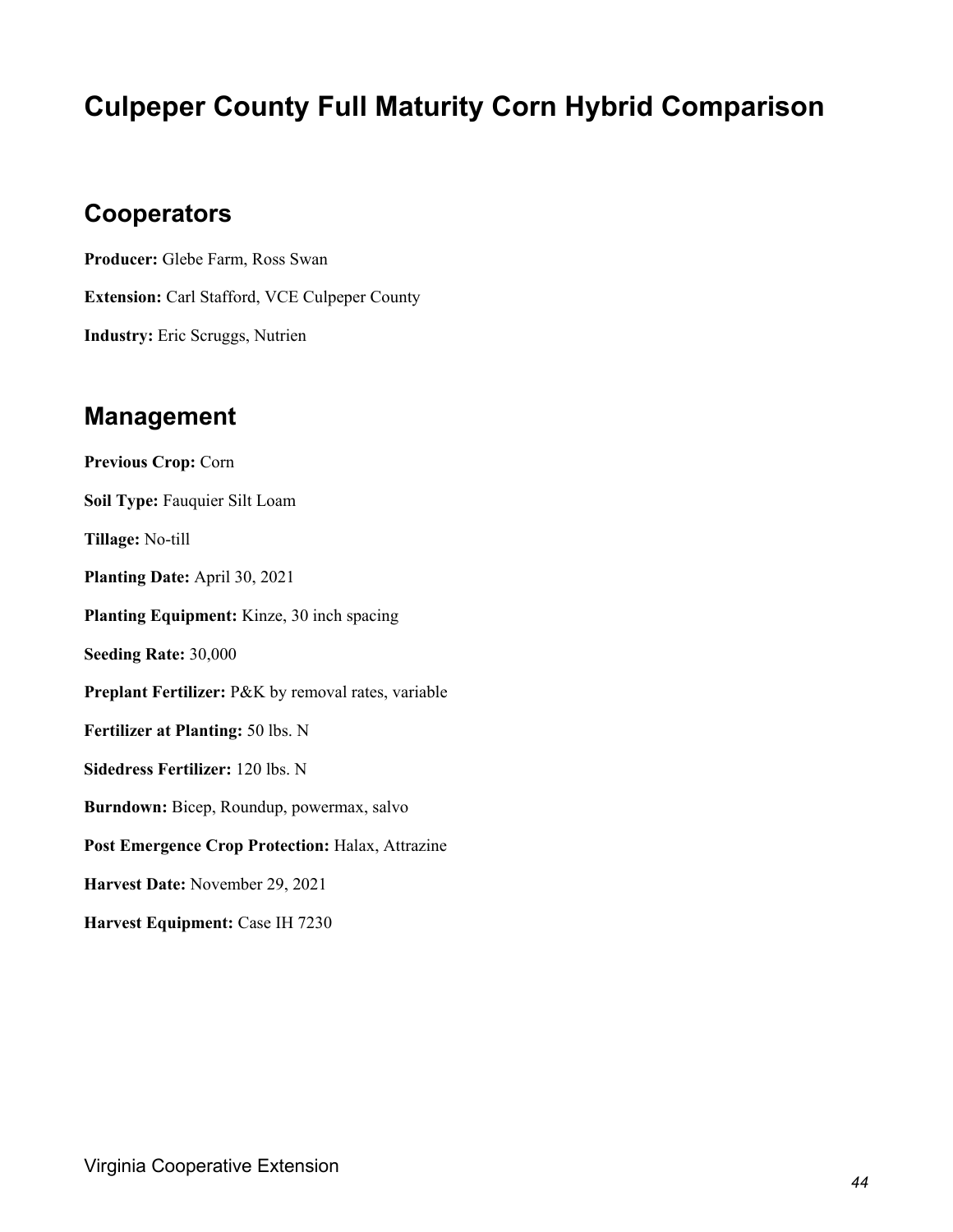### **Culpeper County Full Maturity Corn Hybrid Comparison**

Table 22. The relative maturity, moisture percentage, test weight, and yield of hybrids entered in the full maturity group planted at the Culpeper County location.

| <b>Brand</b>                 | <b>Hybrid</b>   | <b>Relative</b><br><b>Maturity</b> | % Moisture | <b>Test Weight</b> | Yield (bu./A<br>at 15.5%) |
|------------------------------|-----------------|------------------------------------|------------|--------------------|---------------------------|
| (Check) Hubner<br>Seed       | H4744           | 113                                | 14.3       | 62.1               | 154.7                     |
| Augusta Seed                 | A7168           | 118                                | 14.5       | 60.6               | 146.7                     |
| Dekalb                       | <b>DKC64-64</b> | 114                                | 14.5       | 59.6               | 131.8                     |
| DynaGro Seed                 | DG54VC34        | 114                                | 14.4       | 60.9               | 158.7                     |
| <b>Hubner Seed</b>           | H4763RC2P       | 114                                | 14.4       | 60.9               | 164.8                     |
| (Check) Hubner<br>Seed       | H4744           | 113                                | 14.2       | 60.5               | 167.1                     |
| <b>LG Seed</b>               | LG66C11VT2RIB   | 116                                | 15.8       | 59.1               | 147.1                     |
| <b>Local Seed</b><br>Company | LC1307TCRIB     | 113                                | 14.6       | 59.2               | 159.0                     |
| MorCorn                      | MC4311          | 113                                | 15         | 58.3               | 153.9                     |
| Syngenta NK                  | NK1748-3110     | 117                                | 14.8       | 58.3               | 117.1                     |
| (Check) Hubner<br>Seed       | H4744           | 113                                | 13.9       | 62.9               | 115.2                     |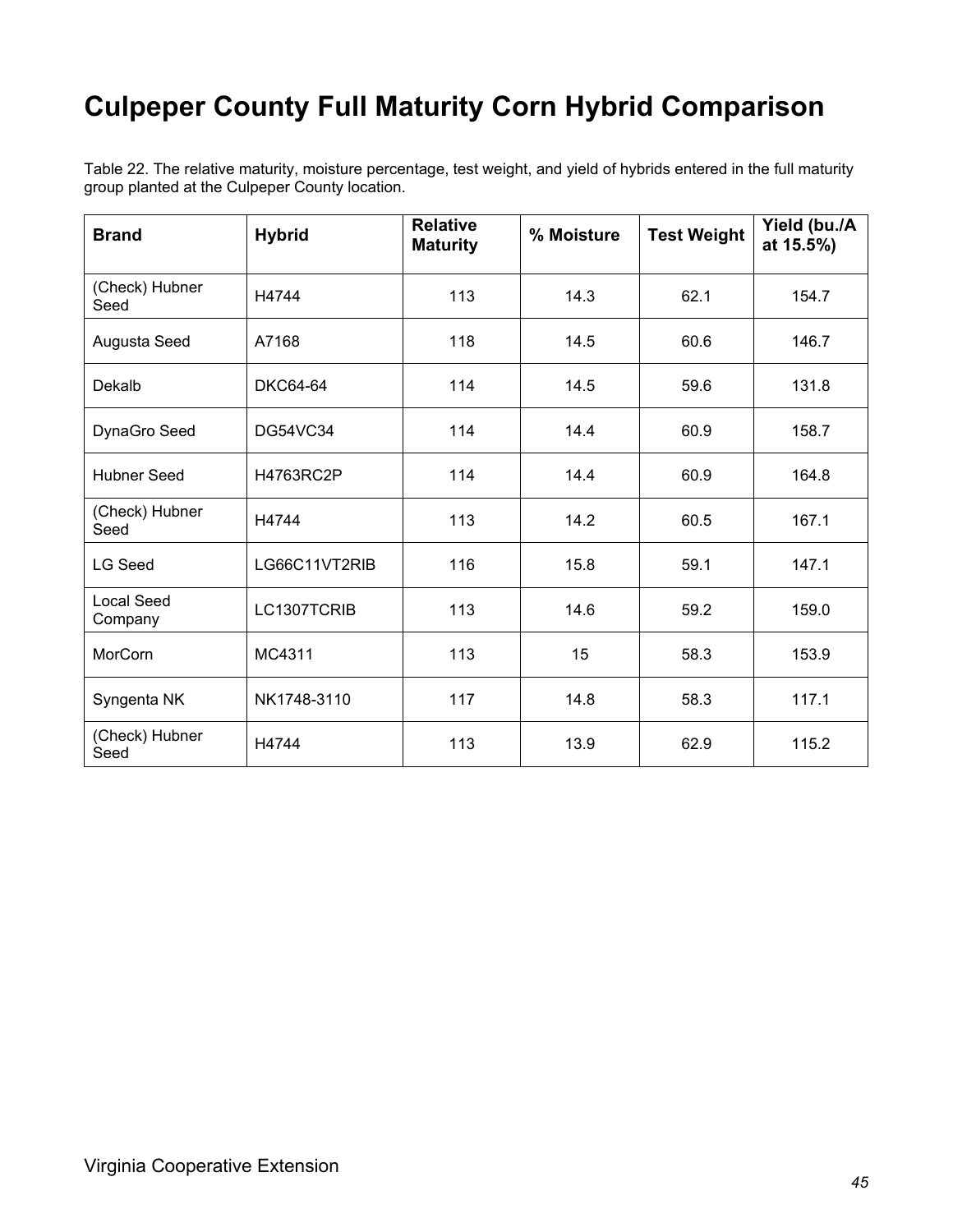### **Charlotte County Full Maturity Corn Hybrid Comparison**

#### **Cooperators**

**Producer:** Grind-N-Stone Farms – The Poindexter Family

**Extension:** Joanne Jones, VCE Charlotte, Bruce Jones, VCE Appomattox

#### **Management**

**Previous Crop:** Small grain cover crop **Soil Type:** Appling Fine Sandy Loam **Tillage:** No-till **Planting Date:** April 28, 2021 **Planting Equipment:** John Deere 7000 4 row, 26 inch spacing **Seeding Rate:** 25,000 **Preplant Fertilizer:** 2 tons poultry litter per acre **Fertilizer at Planting:** 160 lbs. 30-60-60 2X2 **Sidedress Fertilizer:** 93 units liquid on June 4, 2021 **Burndown:** April 15, 1.3 qt glyphosate, 1 oz Sharpen, 1.5 qt Brawl, 1 oz Faststrike Post Emergence Crop Protection: May 3, 1.3 qt. glyphosate **Harvest Date:** October 13, 2021 **Harvest Equipment:** Gleaner R62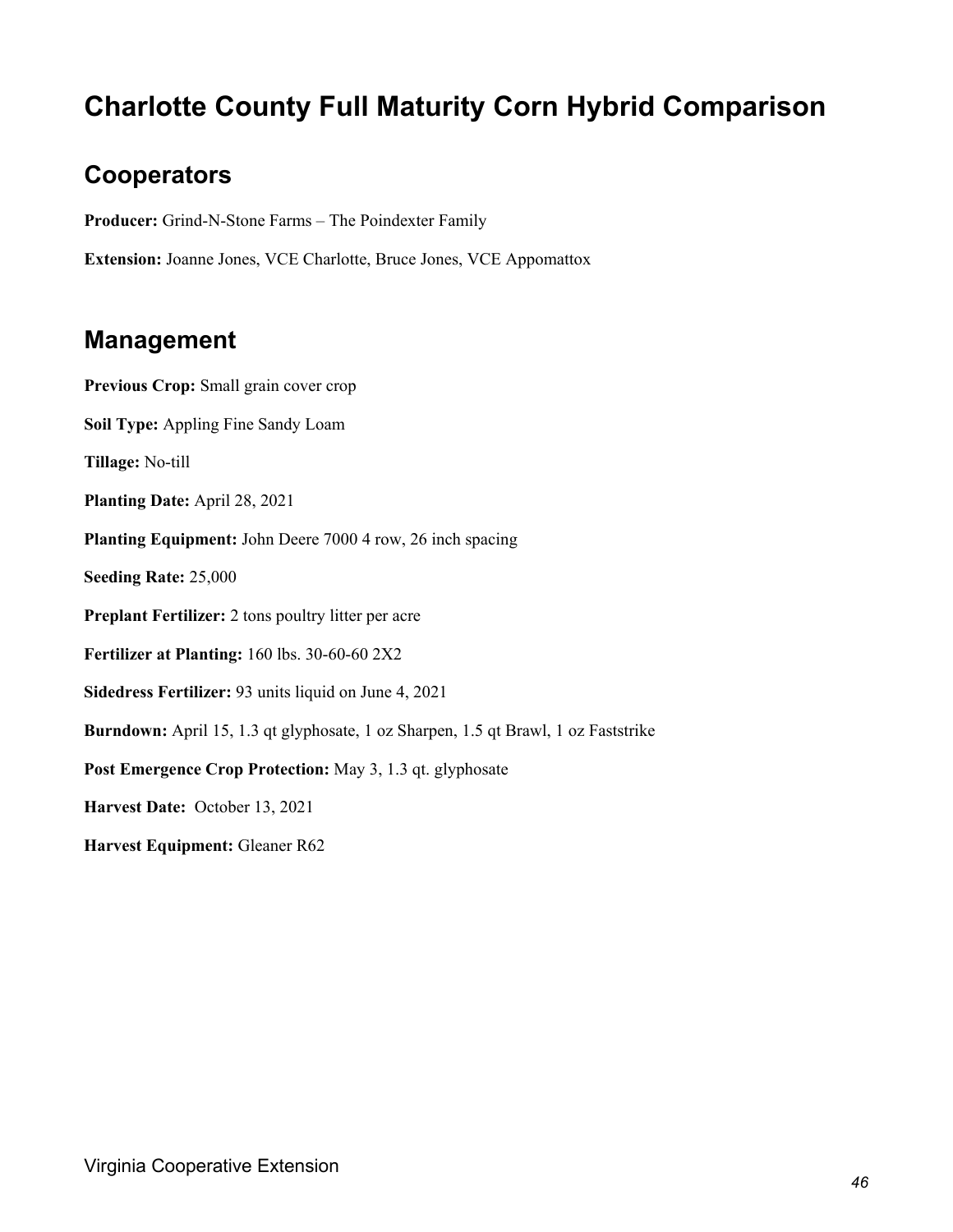### **Charlotte County Full Maturity Corn Hybrid Comparison**

Table 23. The relative maturity, moisture percentage, test weight, and yield of hybrids entered in the full maturity group planted at the Charlotte County location.

| <b>Brand</b>                          | <b>Hybrid</b>   | <b>Relative</b><br><b>Maturity</b> | % Moisture | <b>Test Weight</b> | Yield (bu./A<br>at 15.5%) |
|---------------------------------------|-----------------|------------------------------------|------------|--------------------|---------------------------|
| <b>Local Seed</b><br>Company          | LC1307 TCRIB    | 113                                | 16.8       | 58.5               | 187.8                     |
| Hubner Seed                           | H4763RC2P       | 114                                | 16.9       | 58.9               | 188.6                     |
| MorCorn                               | MC4311          | 113                                | 16.3       | 58.6               | 185.5                     |
| Dekalb                                | DKC64-65        | 114                                | 16.8       | 58.7               | 173.2                     |
| Augusta Seed                          | A7168           | 118                                | 17.6       | 58.4               | 169.7                     |
| LG Seed                               | LG66C11VT2RIB   | 116                                | 17.4       | 57.6               | 168.1                     |
| DynaGro Seed                          | <b>DG54VC34</b> | 114                                | 17.3       | 58.8               | 186.0                     |
| Syngenta NK                           | 1748-3110       | 117                                | 17.6       | 57.7               | 183.7                     |
| Pioneer Seed /<br>Corteva Agriscience | P1506AM         | 115                                | 17.4       | 57.8               | 183.7                     |
| Chemgro Seeds                         | 7505RDP         | 115                                | 16.6       | 59.4               | 174.2                     |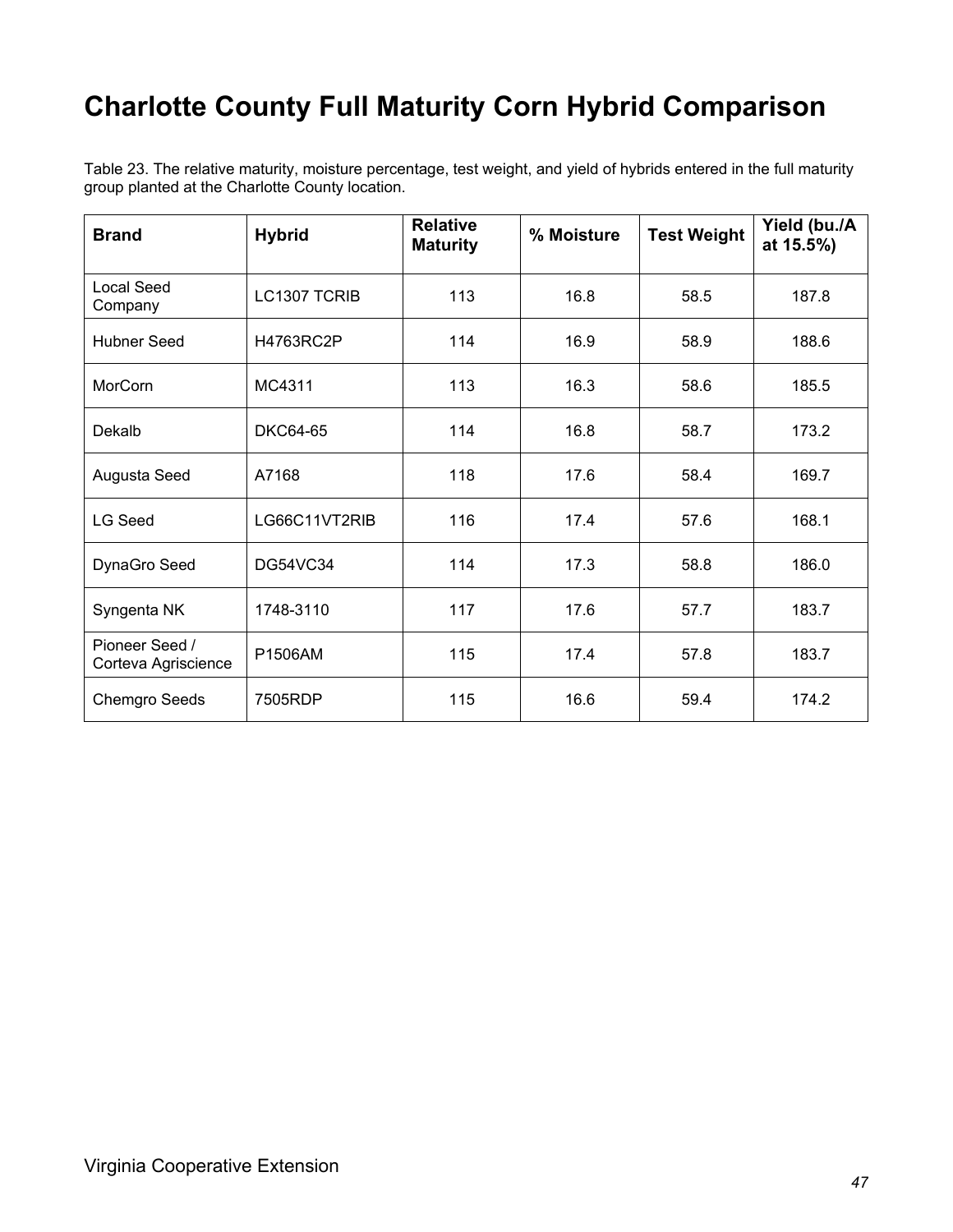### **Campbell County Full Maturity Corn Hybrid Comparison**

#### **Cooperators**

**Producer:** Ben Cole **Extension:** Bruce Jones, VCE Appomattox, Joanne Jones, VCE Charlotte **Industry:** Michael Swisher, Local Seed Company

#### **Management**

**Previous Crop:** Full season soybean **Soil Type:** Appling fine sandy loam **Tillage:** No-till **Planting Date:** May 11, 2021 **Planting Equipment:** John Deere 7200, 30 inch spacing **Seeding Rate:** 27,500 **Preplant Fertilizer:** Variable rate P and K according to soil test **Fertilizer at Planting:** 10 gal. 28-0-0-5 and 5 gal. 11-37-0 **Sidedress Fertilizer:** 150 lbs. Amidas N **Burndown:** 2 qt. paraquat, 1 pt. 2, 4-D, 1 qt. atrazine, 3 oz. Balance Flex **Post Emergence Crop Protection:** 32 oz. glyphosate, 1 qt. atrazine, 3 oz. Capreno **Harvest Date:** October 12, 2021

**Harvest Equipment:** John Deere 9770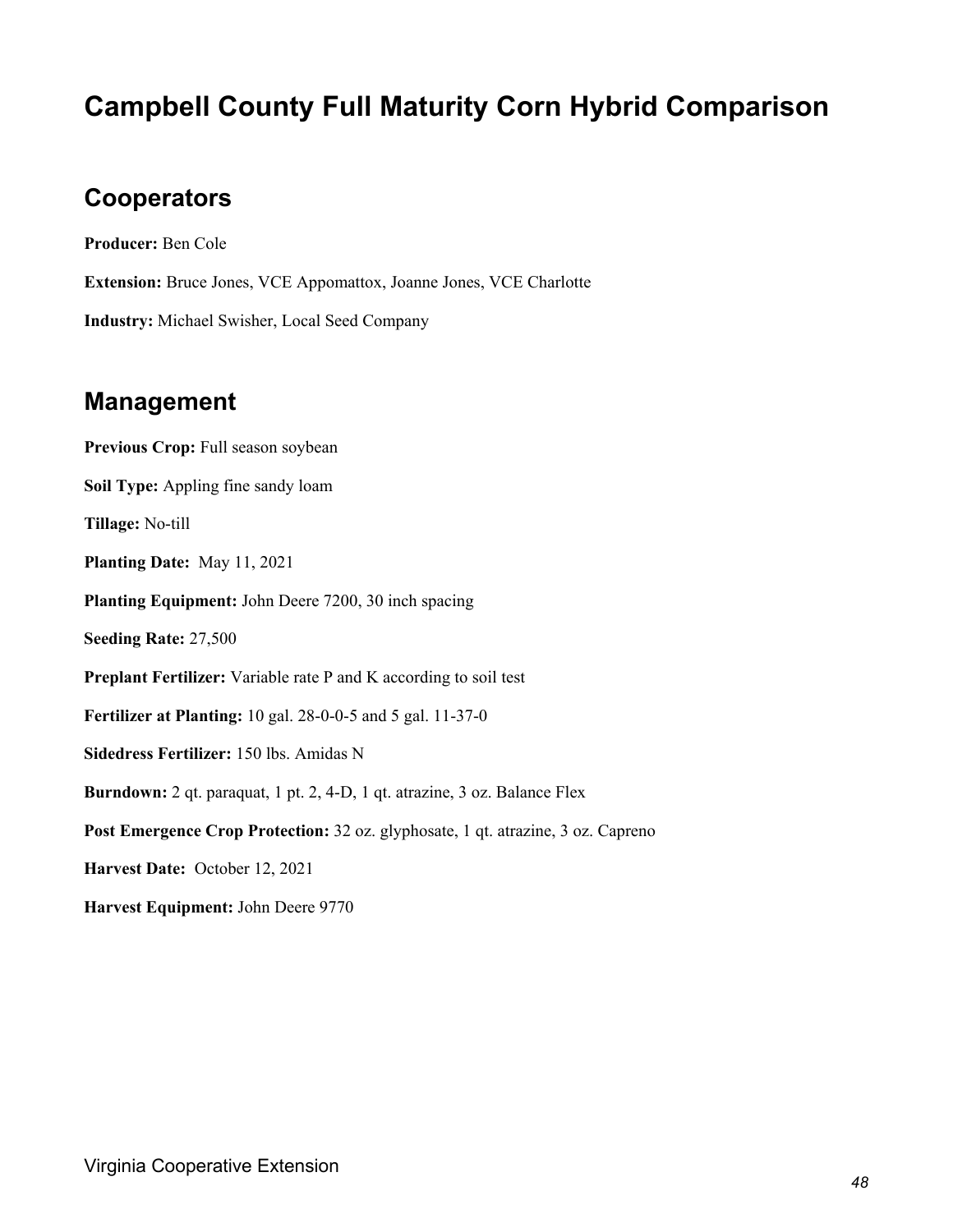### **Campbell County Full Maturity Corn Hybrid Comparison**

| Table 24. The relative maturity, moisture percentage, and yield of hybrids entered in the full maturity group |  |  |
|---------------------------------------------------------------------------------------------------------------|--|--|
| planted at the Campbell County location.                                                                      |  |  |

| <b>Brand</b>                          | <b>Hybrid</b>   | <b>Relative</b><br><b>Maturity</b> | % Moisture | Yield (bu./A<br>at 15.5%) |
|---------------------------------------|-----------------|------------------------------------|------------|---------------------------|
| <b>Local Seed Company</b>             | LC1307 TCRIB    | 113                                | 16.8       | 123.4                     |
| <b>Hubner Seed</b>                    | H4763RC2P       | 114                                | 16.9       | 123.6                     |
| MorCorn                               | MC4311          | 113                                | 16.8       | 128.9                     |
| Dekalb                                | <b>DKC64-65</b> | 114                                | 17.5       | 114.5                     |
| Augusta Seed                          | A7168           | 118                                | 18.3       | 129.5                     |
| <b>LG Seed</b>                        | LG66C11VT2RIB   | 116                                | 18.5       | 115.1                     |
| DynaGro Seed                          | <b>DG54VC34</b> | 114                                | 17.4       | 142.7                     |
| Syngenta NK                           | 1748-3110       | 117                                | 17.9       | 120.9                     |
| Pioneer Seed / Corteva<br>Agriscience | P1506AM         | 115                                | 16.8       | 139.1                     |
| <b>Chemgro Seeds</b>                  | 7505RDP         | 115                                | 17.1       | 139.8                     |

**Discussion:** Yield data collected using combine Ag Leader system due to weigh wagon logistics on harvest day. Samples not obtained for test weight determination.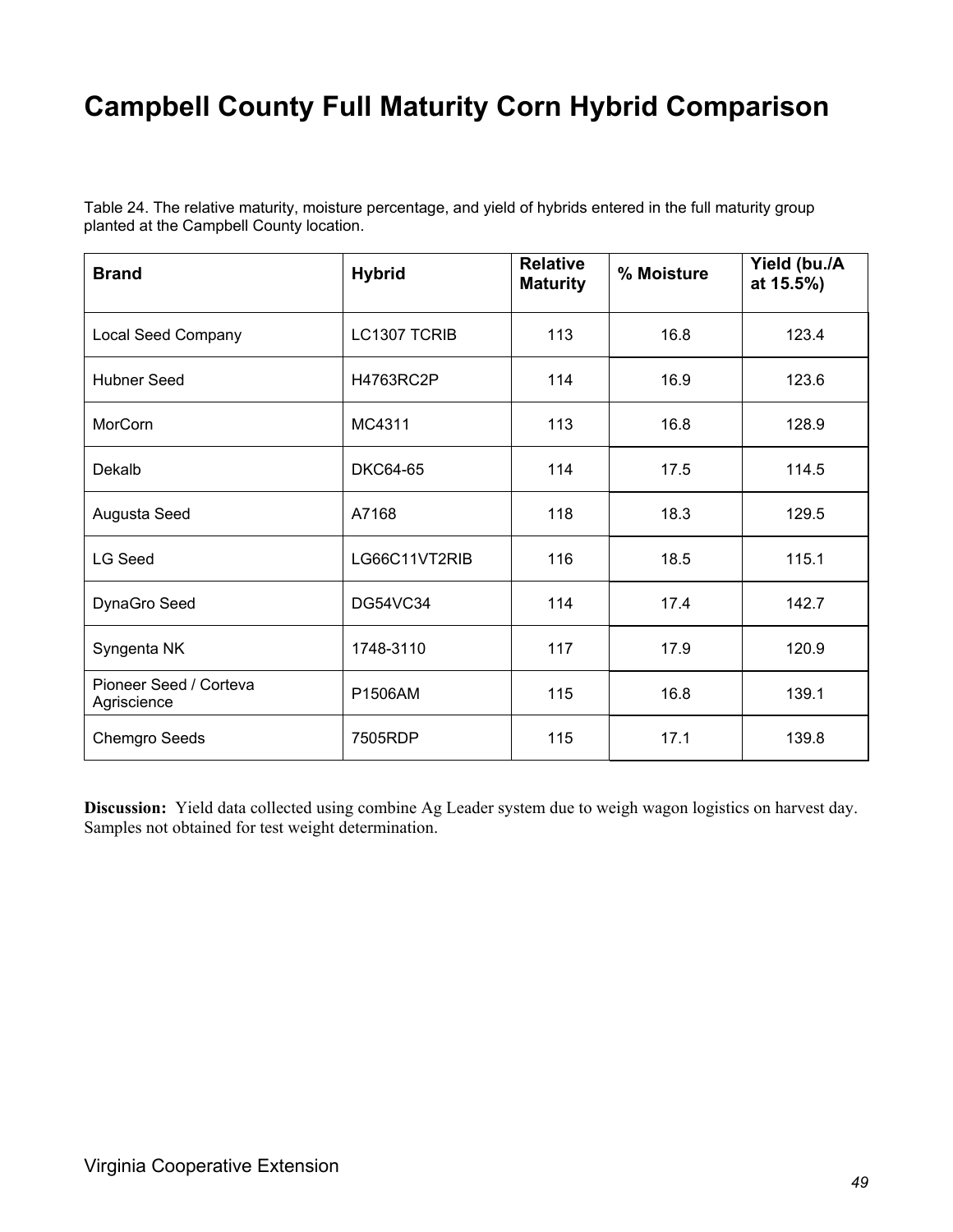### **Prince George County Full Maturity Corn Hybrid Comparison**

#### **Cooperators**

**Producer:** Calvin W. Clements

**Extension:** Scott Reiter, VCE Prince George

#### **Management**

**Previous Crop:** Soybean **Soil Type:** Catpoint fine sand **Tillage:** Strip-till subsoil under row **Planting Date:** April 22, 2021 **Planting Equipment:** John Deere MaxEmerge XP, 30 inch spacing **Seeding Rate:** 25,500 **Preplant Fertilizer:** 20-40-120-5S **Fertilizer at Planting:** 25-25-0-3S-1Zn-0.5B **Sidedress Fertilizer:** 80-0-0-10 **Harvest Date:** September 25, 2021 **Harvest Equipment:** John Deere S660 + 693 Header + Weigh wagon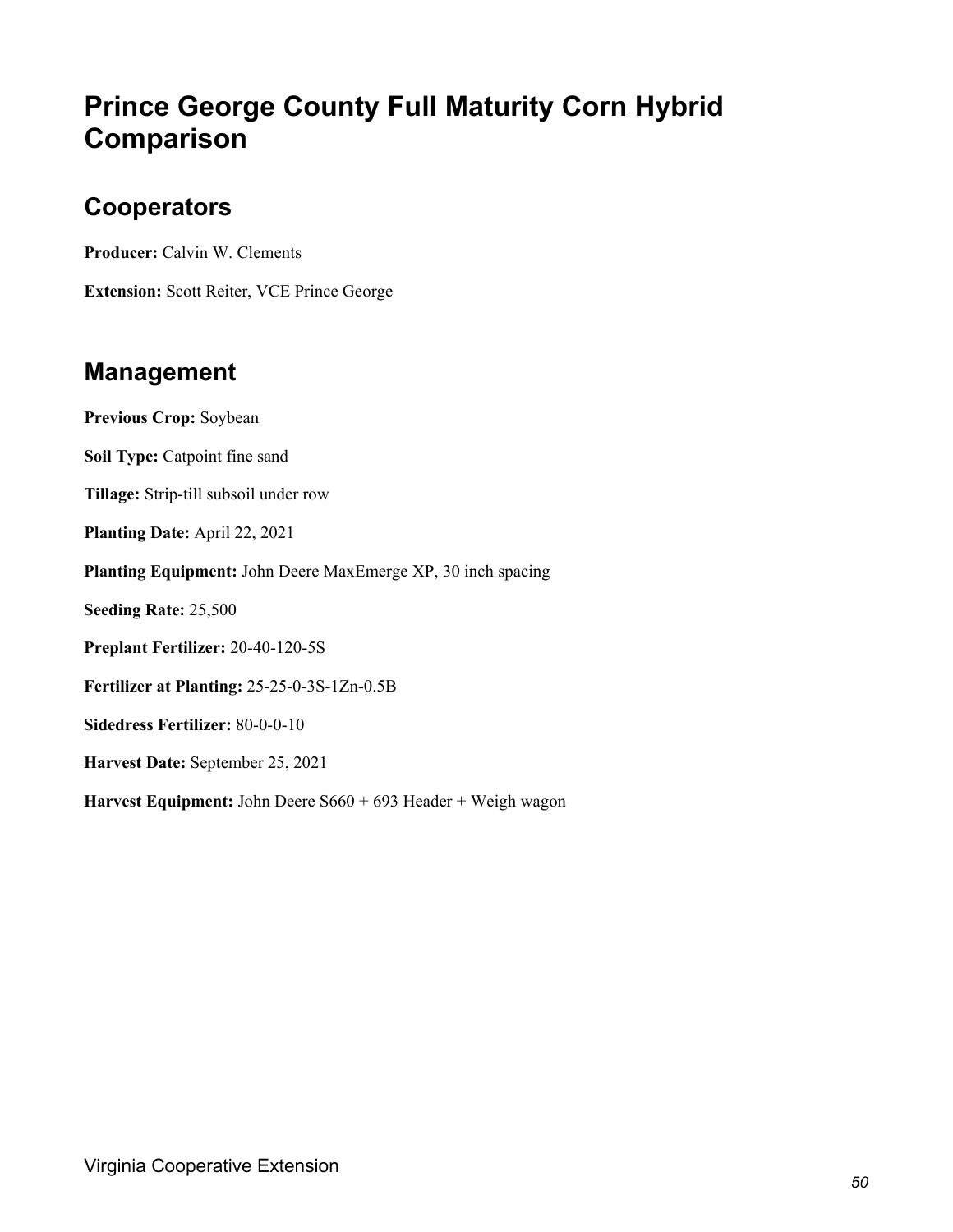### **Prince George County Full Maturity Corn Hybrid Comparison**

Table 25. The relative maturity, moisture percentage, test weight, and yield of hybrids entered in the full maturity group planted at the Prince George County location.

| <b>Brand</b>                          | <b>Hybrid</b>   | <b>Relative</b><br><b>Maturity</b> | % Moisture | <b>Test Weight</b> | Yield (bu./A<br>at 15.5%) |
|---------------------------------------|-----------------|------------------------------------|------------|--------------------|---------------------------|
| Axis (Check)                          | 65H15 RIB       | 115                                | 17.0       | 58.9               | 184.0                     |
| <b>LG Seed</b>                        | LG66C11VT2      | 116                                | 17.7       | 57.4               | 193.2                     |
| <b>Chemgro Seeds</b>                  | 7505RDP         | 115                                | 16.6       | 58.6               | 189.9                     |
| MorCorn                               | MC 4311         | 113                                | 16.8       | 57.7               | 200.0                     |
| Dekalb                                | <b>DKC64-65</b> | 114                                | 17.2       | 57.3               | 201.7                     |
| Pioneer Seed / Corteva<br>Agriscience | P1506AM         | 115                                | 17.8       | 58.3               | 197.4                     |
| Syngenta NK                           | 1748-3110       | 117                                | 18.6       | 56.3               | 185.9                     |
| DynaGro Seed                          | <b>DG54VC34</b> | 114                                | 17.4       | 58.7               | 200.1                     |
| <b>Local Seed Company</b>             | LC1307          | 113                                | 16.7       | 58.4               | 199.7                     |
| Augusta Seed                          | A7168           | 118                                | 18.7       | 58.5               | 195.9                     |
| <b>Hubner Seed</b>                    | H4763RC2P       | 114                                | 17.6       | 58.4               | 194.0                     |
| Axis (Check)                          | 65H15 RIB       | 115                                | 17.3       | 59.1               | 181.0                     |
|                                       |                 | <b>AVERAGE</b>                     | 17.5       | 58.0               | 195.8                     |

**Discussion:** Awesome yields on a sandy soil. Rainfall was limited in May but this area received timely rains throughout the summer. No problems with stalk strength or disease was observed with any hybrid while scouting during the season or at harvest.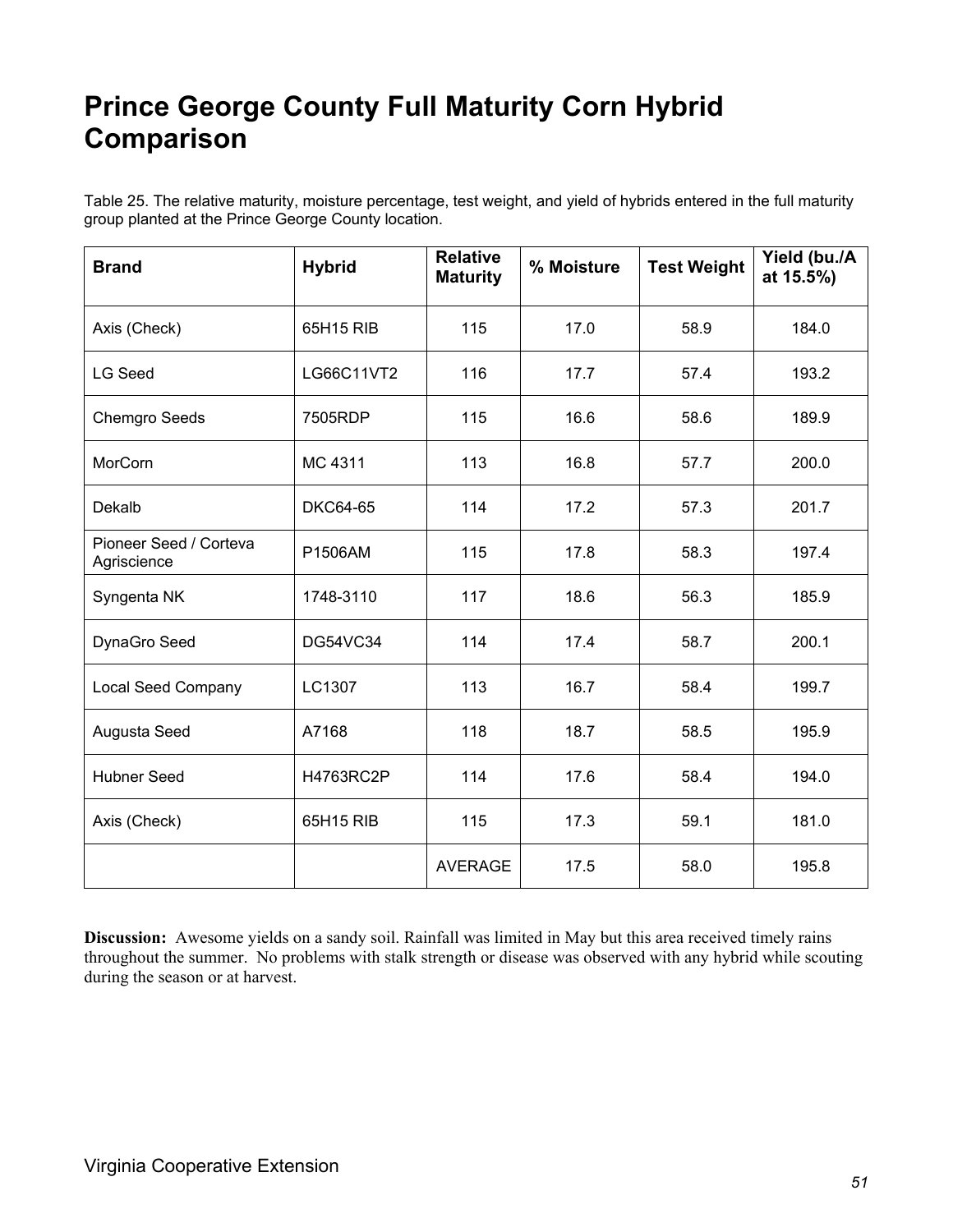### **Mecklenburg County Full Maturity Corn Hybrid Comparison**

#### **Cooperators**

**Producer:** Horseshoe Farm

**Extension:** Taylor Clarke, VCE Mecklenburg, and Sara Rutherford, VCE Greensville and City of Emporia

**Industry:** Austin Puryear and Tyler Ashworth

#### **Management**

**Previous Crop:** Soybeans **Soil Type:** Cecil fine sandy loam **Tillage:** No-till **Planting Date:** April 26, 2021 **Planting Equipment:** Kinze 12 row planter, 30 inch spacing **Seeding Rate:** 26,500 **Preplant Fertilizer:** 50-40-100 **Fertilizer at Planting:** 50 lb. N as UAN with burndown **Sidedress Fertilizer:** 85-0-0-30S **Burndown:** Gramoxone 1qt., Bicep 2qt. **Post Emergence Crop Protection:** Makaze 1/qt., Impact 0.75oz. **Harvest Date:** October 25, 2021 **Harvest Equipment:** S660 with 6row head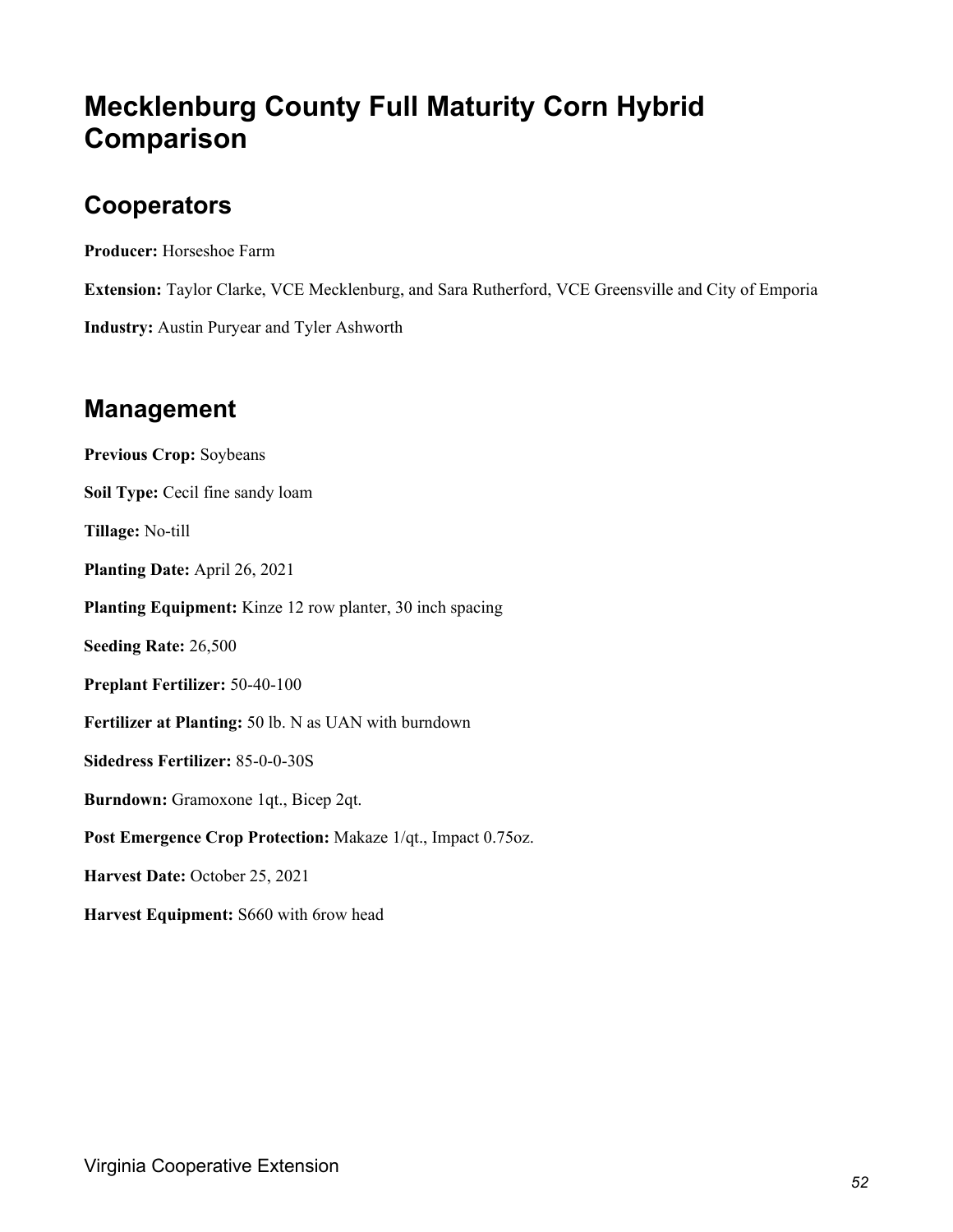### **Mecklenburg County Full Maturity Corn Hybrid Comparison**

Table 26. The relative maturity, moisture percentage, test weight, and yield of hybrids entered in the full maturity group planted at the Mecklenburg County location.

| <b>Brand</b>                          | <b>Hybrid</b>   | <b>Relative</b><br><b>Maturity</b> | % Moisture | <b>Test Weight</b> | Yield (bu./A<br>at 15.5%) |
|---------------------------------------|-----------------|------------------------------------|------------|--------------------|---------------------------|
| Axis (Check)                          | 65A28RIB        |                                    | 15.9       | 57.9               | 183.2                     |
| Local Seed Company                    | LC1307 TCRIB    | 113                                | 16.1       | 56.3               | 198.6                     |
| <b>Hubner Seed</b>                    | H4763RC2P       | 114                                | 16.3       | 57.4               | 189.1                     |
| MorCorn                               | MC 4311         | 113                                | 16.1       | 57.6               | 212.2                     |
| Dekalb                                | <b>DKC64-65</b> | 114                                | 15.9       | 56.3               | 209.7                     |
| Augusta Seed                          | A7168           | 118                                | 16.7       | 58.8               | 224.3                     |
| <b>LG Seed</b>                        | LG66C11VT2RIB   | 116                                | 16.3       | 58.2               | 197.3                     |
| DynaGro Seed                          | <b>DG54VC34</b> | 114                                | 15.8       | 58.9               | 178.4                     |
| Syngenta NK                           | 1748-3110       | 117                                | 16.4       | 57.5               | 188.1                     |
| Pioneer Seed / Corteva<br>Agriscience | P1506AM         | 115                                | 15.8       | 58.3               | 165.0                     |
| <b>Chemgro Seeds</b>                  | 7505RDP         | 115                                | 15.7       | 60.5               | 193.5                     |
| Axis (Check)                          | 65A28RIB        |                                    | 15.7       | 59.2               | 203.0                     |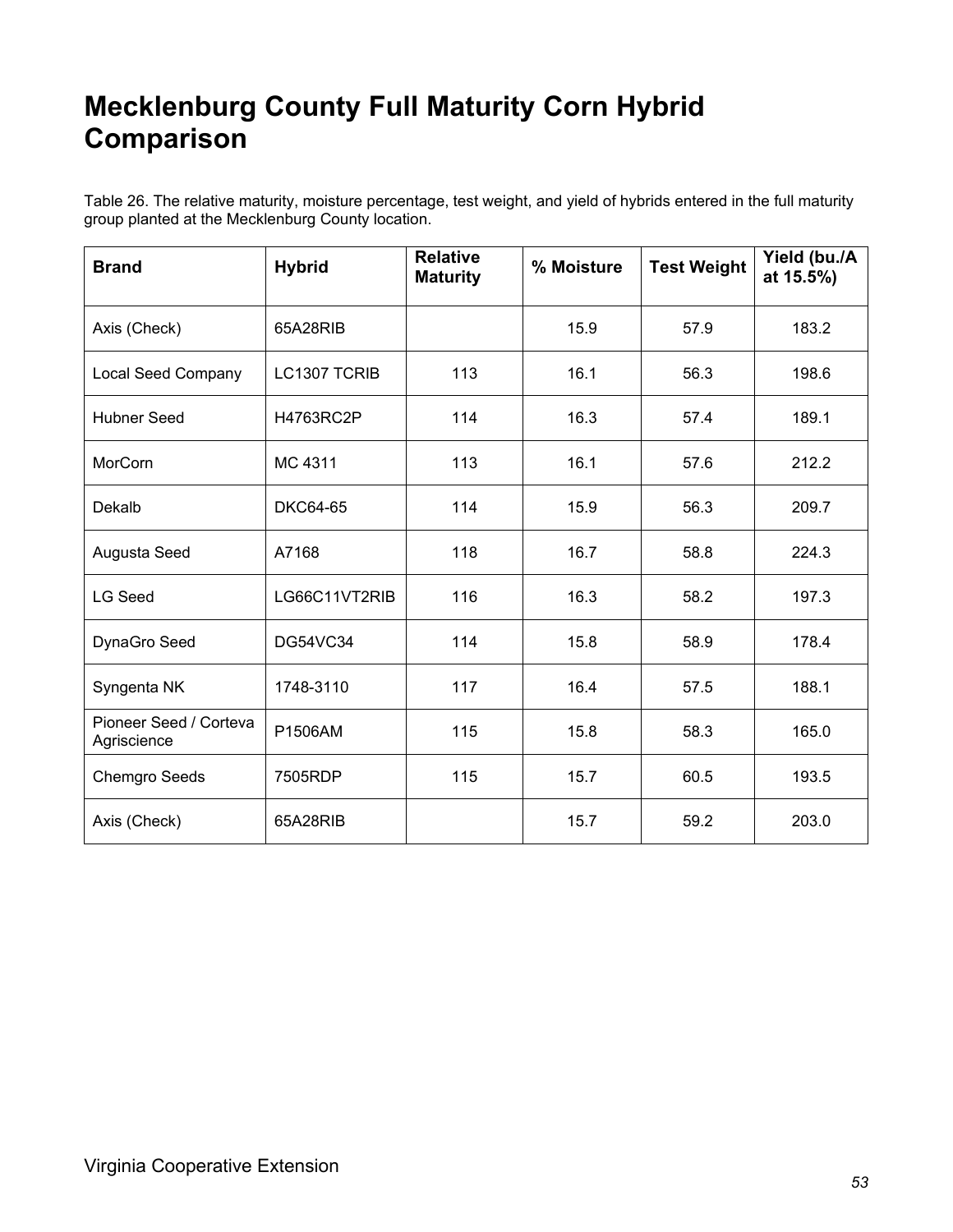### **Southampton County Full Maturity Corn Hybrid Comparison**

#### **Cooperators**

**Producer:** D&J Farms, Dennis & Denton Spruill

**Extension:** Joshua Holland, VCE Southampton

#### **Management**

**Previous Crop:** Soybean **Soil Type:** Slagle fine sandy loam **Tillage:** Strip-till **Planting Date:** April 13, 2021 **Planting Equipment:** KMC 8-Row Strip-Till Rig, John Deere 7730 Max Emerge Planter, 36 inch spacing **Seeding Rate:** 28,000 **Preplant Fertilizer:** 2.25 tons poultry pitter **Fertilizer at Planting:** 11 gal. 17-17-0 2x2 band **Sidedress Fertilizer:** 120 units 30-0-0 **Burndown:** 32 oz. Roundup, 1 qt. 2,4-D, 2 oz. Valor **Post Emergence Crop Protection:** 3.6 qt. Halex GT, 2 qt. Atrazine **Harvest Date:** September 20, 2021 **Harvest Equipment:** John Deere 9760 Grain Combine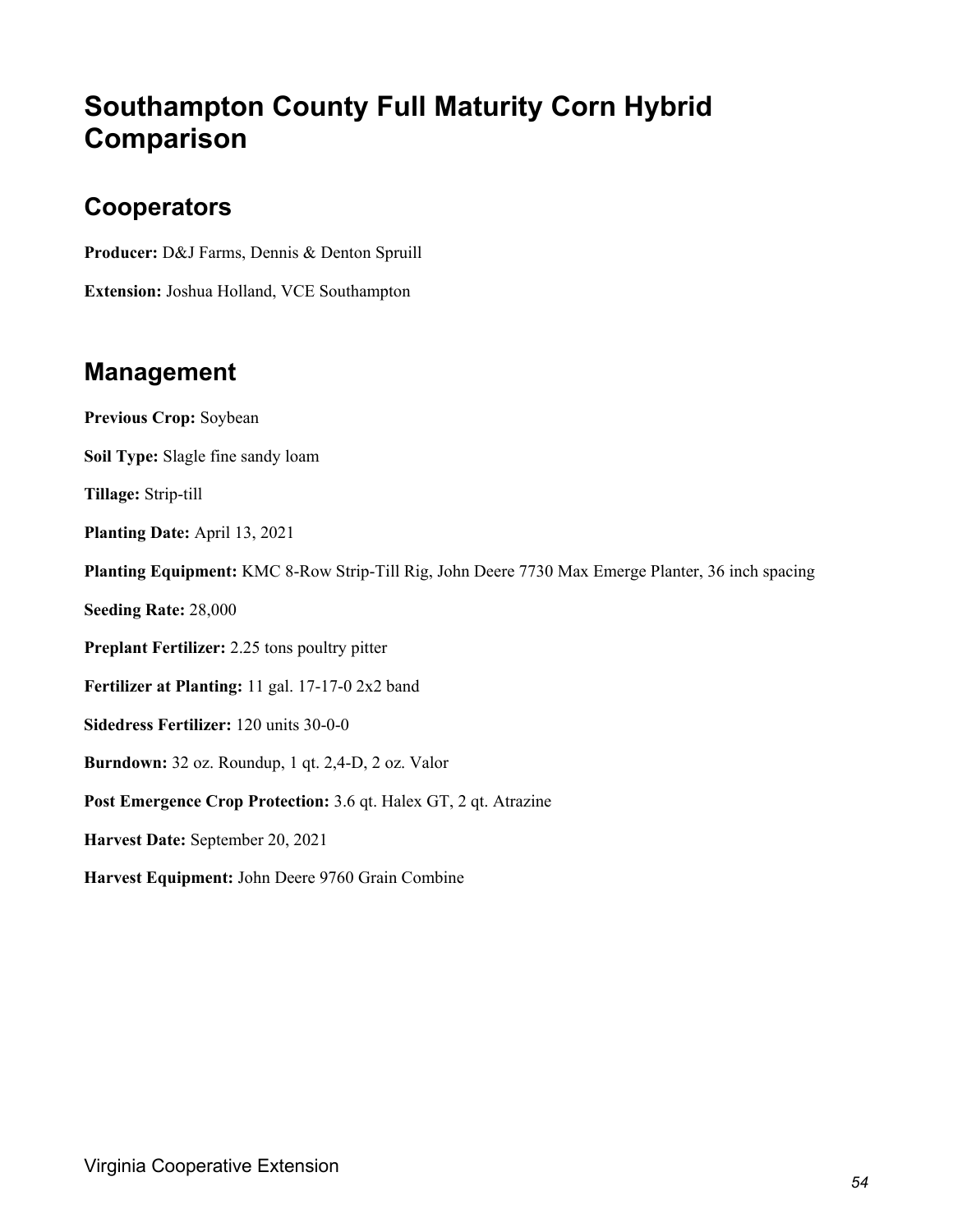### **Southampton County Full Maturity Corn Hybrid Comparison**

Table 27. The relative maturity, moisture percentage, and yield of hybrids entered in the full maturity group planted at the Southampton County location.

| <b>Brand</b>                          | <b>Hybrid</b>   | <b>Relative</b><br><b>Maturity</b> | % Moisture | Yield (bu./A<br>at 15.5%) |
|---------------------------------------|-----------------|------------------------------------|------------|---------------------------|
| <b>Local Seed Company</b>             | LC1307TCRIB     | 115                                | 13.8       | 178.8                     |
| <b>Hubner Seed</b>                    | H4763RC2P       | 118                                | 16.4       | 187.6                     |
| MorCorn                               | MC4311          | 117                                | 15.5       | 195.9                     |
| Dekalb                                | DKC64-65        | 117                                | 15.0       | 177.7                     |
| Augusta Seed                          | A7168           | 113                                | 16.3       | 183.9                     |
| <b>LG Seed</b>                        | 66C11VT2PRIB    | 116                                | 16.0       | 190.1                     |
| DynaGro Seed                          | <b>DG54VC34</b> | 115                                | 15.4       | 195.9                     |
| Syngenta NK                           | 1748-3110       | 118                                | 16.5       | 196.3                     |
| Pioneer Seed / Corteva<br>Agriscience | P1506AM         | 117                                | 15.6       | 184.8                     |
| <b>Chemgro Seeds</b>                  | 7505RDP         | 115                                | 15.4       | 188.1                     |

**Discussion:** Conditions in the field were favorable at planting and shortly thereafter. Planting was delayed into May due to cool/wet soil conditions and likely had an impact on top-end yield potential. July brought extremely hot/dry weather that had a significant effect on plant health and grain-fill. Given these conditions, yields remained favorable across all varieties.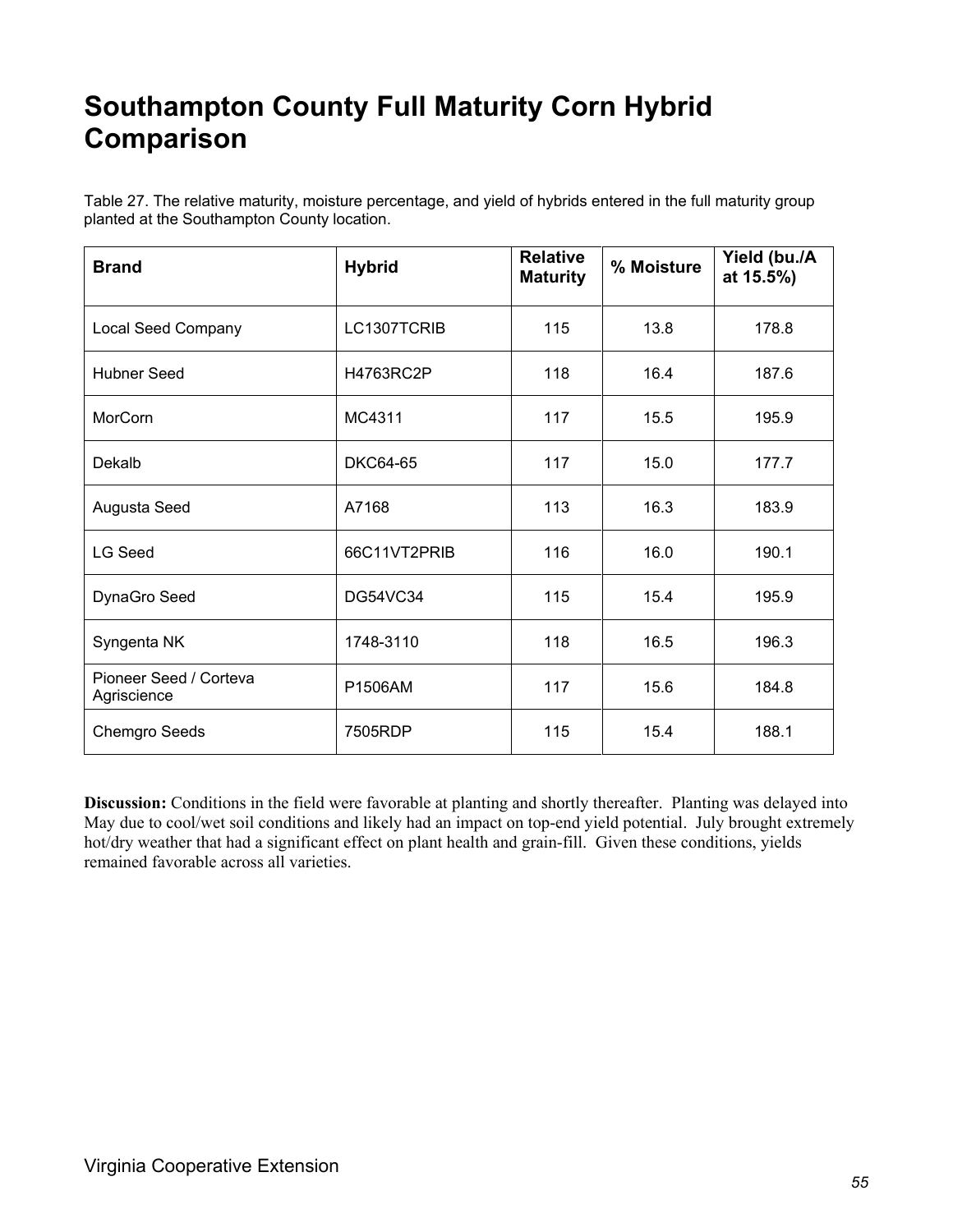### **Virginia State University Full Maturity Corn Hybrid Comparison**

#### **Cooperators**

**Virginia State University:** Robert Grammer, Landon West, and William Townsend, VSU-Randolph Farm, Glenn F. Chappell, II, Virginia State University

#### **Management**

Previous Crop: Full season soybean

**Soil Type:** Tetotum

**Planting Date:** April 23, 2021

**Seeding Rate:** 29,000

**Preplant Fertilizer: Broadcast:** 25-50-150 Granular; April 22, 2021

**Pre-Emergence Fertilizer:** 65-0-0 UAN 30%, with herbicide; April 26, 2021

**Sidedress Fertilizer:** 130-0-0 UAN 30%; June 2, 2021

**Burndown:** 1 qt. Gramoxone SL; April 13, 2021

**Crop Protection at Planting:** 2 qt. Bicep II Mag. + 1 qt. Princep 4L; April 26, 2021

**Post Emergence Crop Protection:** 1 qt. Glyphosate; May 26, 2021

**Harvest Date:** October 18, 2021

**Harvest Equipment:** John Deere 9560 STS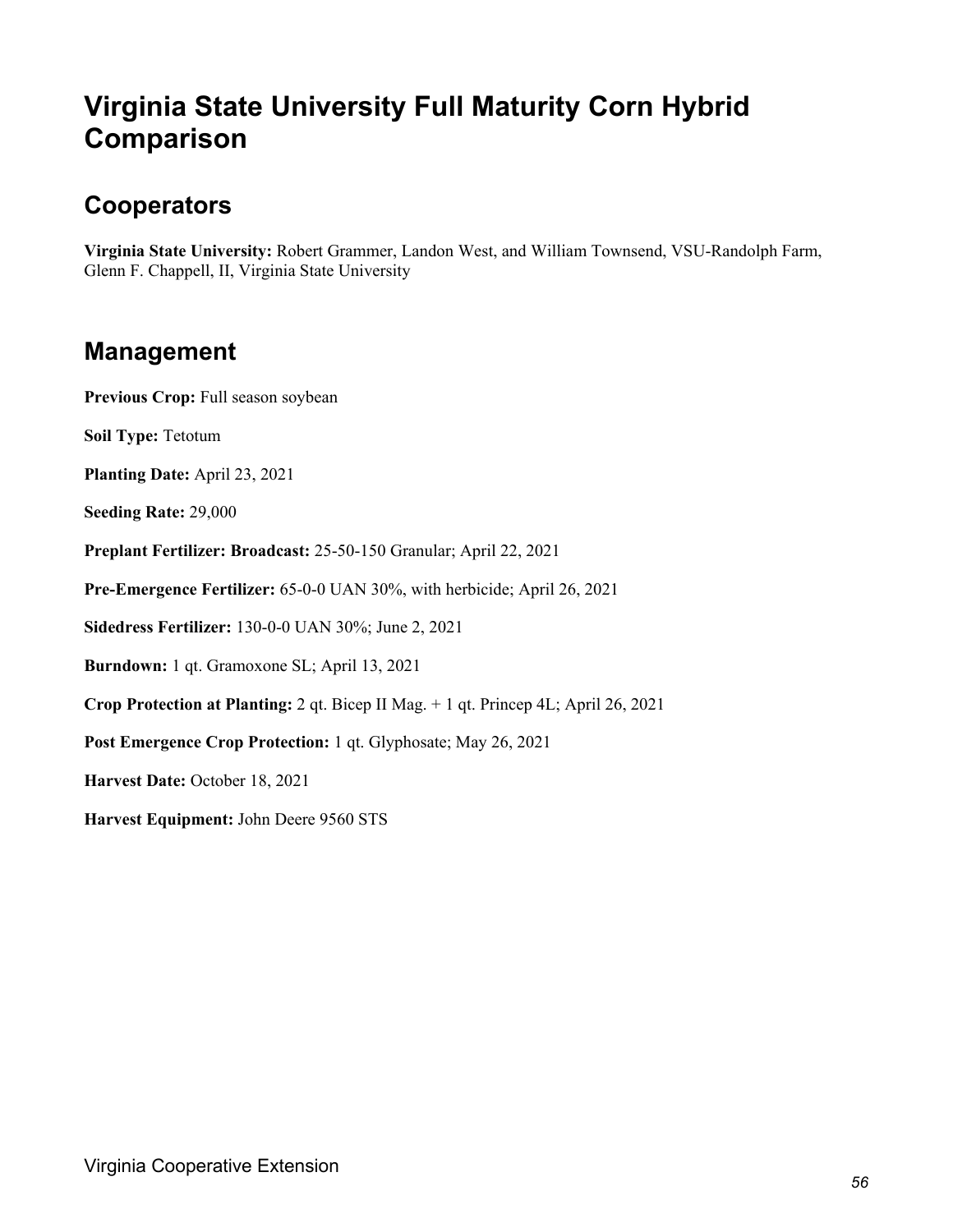### **Virginia State University Full Maturity Corn Hybrid Comparison**

Table 28. The relative maturity, moisture percentage, yield and percent of check of hybrids entered in the full maturity group planted at the Virginia State University location.

| <b>Brand</b>                          | <b>Hybrid</b>   | <b>Relative</b><br><b>Maturity</b> | $\%$<br><b>Moisture</b> | Yield (bu./A<br>at 15.5%) | $%$ of<br><b>Check</b> |
|---------------------------------------|-----------------|------------------------------------|-------------------------|---------------------------|------------------------|
| Check - Hubner Seed                   | H4763RC2P       | 114                                | 16.0                    | 218.8                     |                        |
| Local Seed Company                    | LC1307 TCRIB    | 113                                | 15.3                    | 187.6                     | 85.5                   |
| MorCorn                               | MC 4311         | 113                                | 15.4                    | 218.5                     | 99.6                   |
| Dekalb                                | <b>DKC64-65</b> | 114                                | 15.4                    | 205.4                     | 93.7                   |
| Augusta Seed                          | A7168           | 118                                | 15.9                    | 230.0                     | 104.8                  |
| <b>LG Seed</b>                        | LG66C11VT2RIB   | 116                                | 15.4                    | 222.8                     | 101.6                  |
| DynaGro Seed                          | <b>DG54VC34</b> | 114                                | 15.1                    | 214.6                     | 97.9                   |
| Syngenta NK                           | 1748-3110       | 117                                | 17.8                    | 187.0                     | 85.2                   |
| Pioneer Seed / Corteva<br>AgriScience | P1506AM         | 115                                | 16.0                    | 186.0                     | 84.8                   |
| <b>Chemgro Seeds</b>                  | 7505RDP         | 115                                | 14.8                    | 205.8                     | 93.8                   |
| Check - Hubner Seed                   | H4763RC2P       | 114                                | 15.8                    | 220.0                     |                        |

**Discussion:** Irrigation: May 24 – 0.50" & June 30 - 0.50". Rainfall: April (23rd+) – 0.00", May – 0.90", June – 8.00", July - 9.10", & August – 8.05". The "% of Check" is calculated by dividing an individual hybrid's yield by the average of the two closest check hybrids and multiplying by 100. Early Hybrids (103-108 RM) averaged – 179.8 Bu./A, Mid Hybrids (108 – 112 RM) averaged – 215.8 Bu./A, & Late Hybrids (113-118 RM) averaged – 206.4 Bu./A.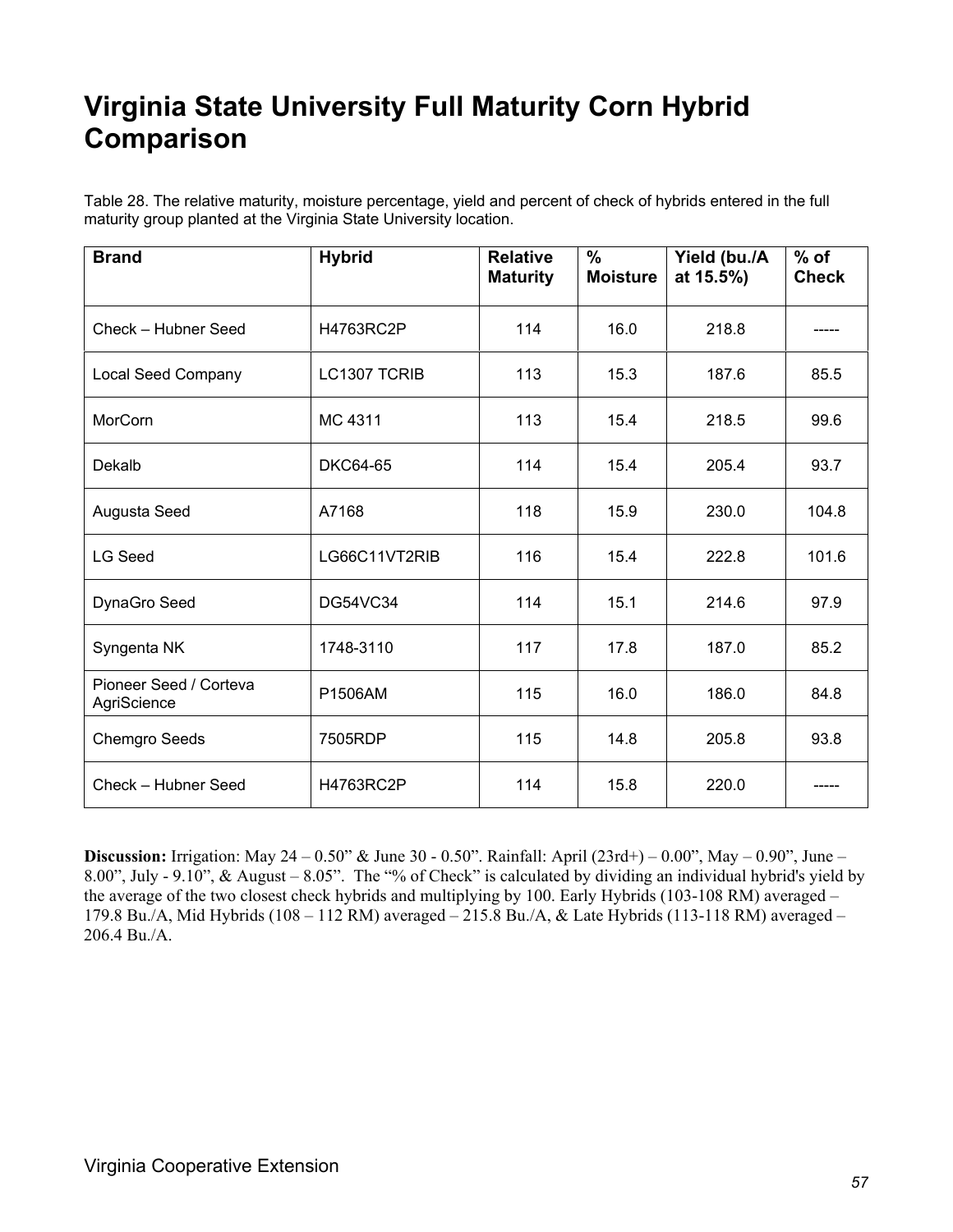### **City of Suffolk Full Maturity Corn Hybrid Comparison**

#### **Cooperators**

**Producer:** Tidewater AREC

**Extension:** Elizabeth Pittman, VCE City of Suffolk, Tidewater AREC

#### **Management**

**Previous Crop:** Cotton **Soil Type:** Eunola fine sandy loam; Dragston fine sandy loam **Tillage:** Strip-till **Planting Date:** April 22, 2021 **Planting Equipment:** 4 row Kinze planter, 36 inch spacing **Seeding Rate:** 29,000 **Preplant Fertilizer:** 430 lbs. 13-9-18 **Fertilizer at Planting:** 10 gal. 24-0-0-3 **Sidedress Fertilizer:** 52 gal. 24-0-0-3 52 gal **Burndown:** 1qt. Roundup, 1.5 pt. 2,4-D **Crop Protection at Planting:** 2 pt. Bicep, 1 pt. Simazine **Post Emergence Crop Protection:** 24 oz. Impact corn, 1 qt. Roundup, 1.5 pt. Atrazine **Harvest Date:** September 16, 2021 **Harvest Equipment:** John Deere 9450 combine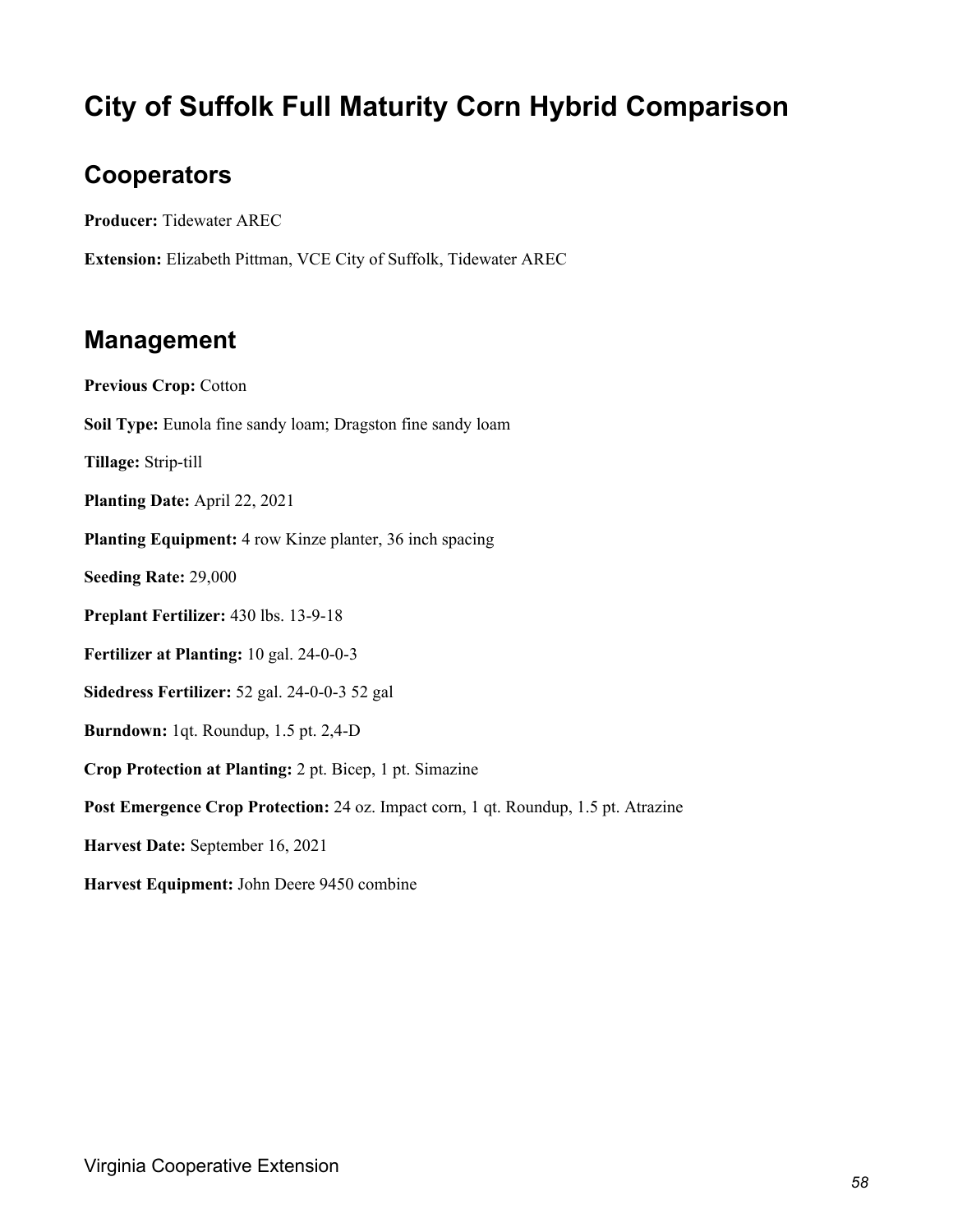### **City of Suffolk Mid Maturity Corn Hybrid Comparison**

Table 29. The relative maturity, moisture percentage, test weight, and yield of hybrids entered in the full maturity group planted at the Suffolk location.

| <b>Brand</b>                          | <b>Hybrid</b>   | <b>Relative</b><br><b>Maturity</b> | % Moisture | <b>Test Weight</b> | Yield (bu./A<br>at 15.5%) |
|---------------------------------------|-----------------|------------------------------------|------------|--------------------|---------------------------|
| <b>Local Seed Company</b>             | LC1307 TCRIB    | 113                                | 17.6       | 56.5               | 257.9                     |
| <b>Hubner Seed</b>                    | H4763RC2P       | 114                                | 18.5       | 57.1               | 247.2                     |
| <b>MorCorn</b>                        | MC 4311         | 113                                | 17.4       | 55.3               | 269.9                     |
| Dekalb                                | <b>DKC64-65</b> | 114                                | 17.5       | 56.6               | 243.0                     |
| Augusta Seed                          | A7168           | 118                                | 19.7       | 56.3               | 246.4                     |
| <b>LG Seed</b>                        | LG66C11VT2RIB   | 116                                | 19.1       | 56.0               | 231.3                     |
| DynaGro Seed                          | <b>DG54VC34</b> | 114                                | 17.8       | 56.4               | 257.7                     |
| Syngenta NK                           | NK 1748-3110    | 117                                | 19.4       | 53.1               | 208.6                     |
| Pioneer Seed / Corteva<br>Agriscience | P1506AM         | 115                                | 17.8       | 57.5               | 235.0                     |
| <b>Chemgro Seeds</b>                  | 7505RDP         | 115                                | 17.0       | 56.9               | 230.9                     |

**Discussion:** Planting conditions were fairly ideal and we saw great emergence across all of the varieties. Wet/cool conditions after emergence likely had some effect on top-end yield potential. There was hot/dry weather in July that also potentially impacted yield but overall all of the varieties kept good plant health and harvested well without issues.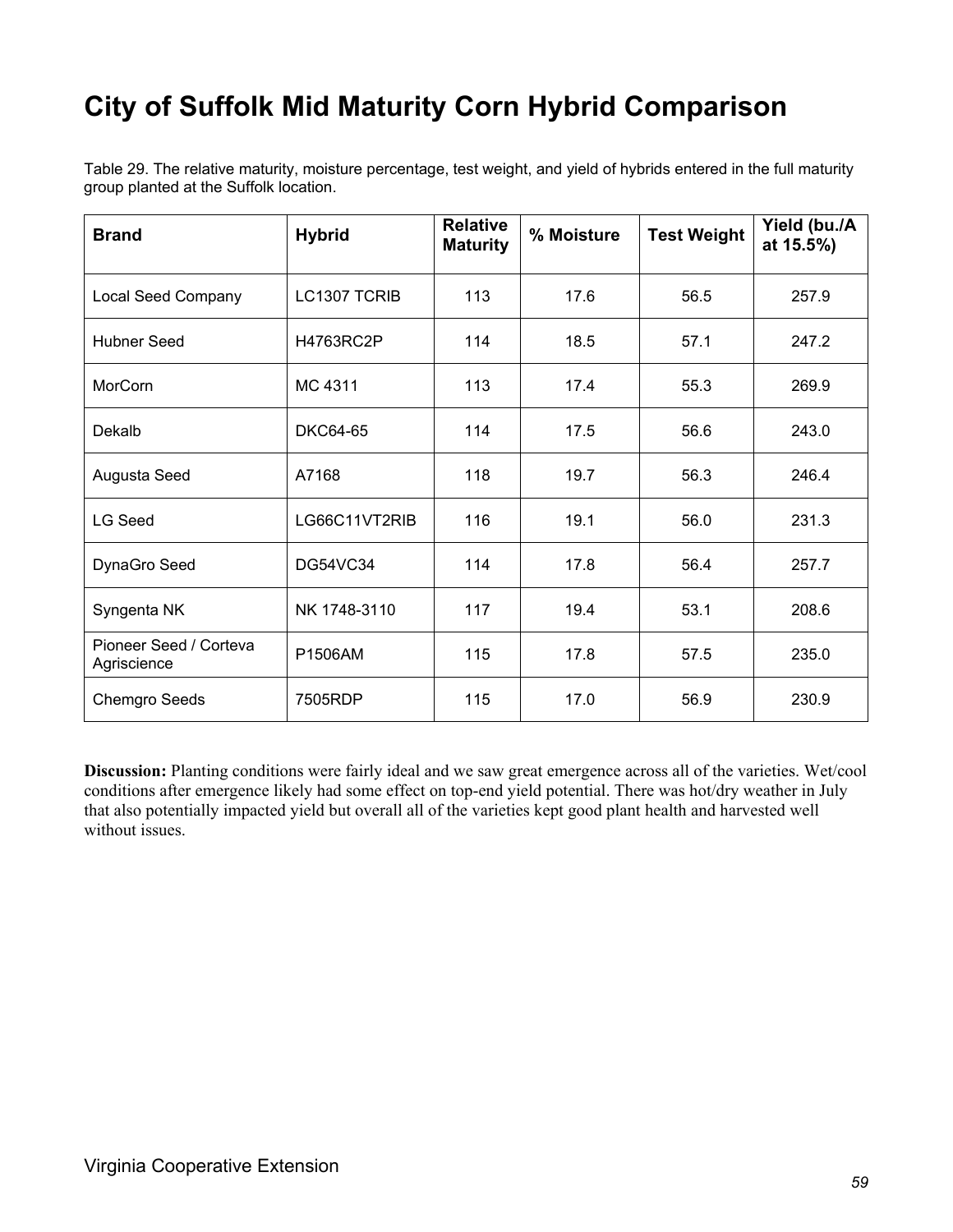### **King William County Corn Planting Population Demonstration Plot**

#### **Cooperators**

**Producer:** Old Place Farm- Owen Johnson

**Extension:** Robbie Longest, VCE Essex

#### **Management**

**Previous Crop:** Soybean **Soil Type:** Emporia fine sandy loam, Kempsville sandy loam **Tillage:** No-till **Planting Date:** April 20, 2021 **Planting Equipment:** John Deere 7200 (6 Row), 30 inch spacing **Preplant Fertilizer:** 8.47-40-60 Dry Fertilizer **Fertilizer at Planting:** 40-20-0 Liquid Starter Fertilizer **Sidedress Fertilizer:** 24-0-0-3, 160 lbs. N / Acre **Burndown:** Atrazine, Simazine, Dual Magnum, Glysophate, 2-4D LV6, Grizzly II Insecticide **Crop Protection at Planting:** Fanfare Insecticide **Harvest Date:** September 30, 2021 **Harvest Equipment:** John Deere 8820 Titan II, 693 Corn Head